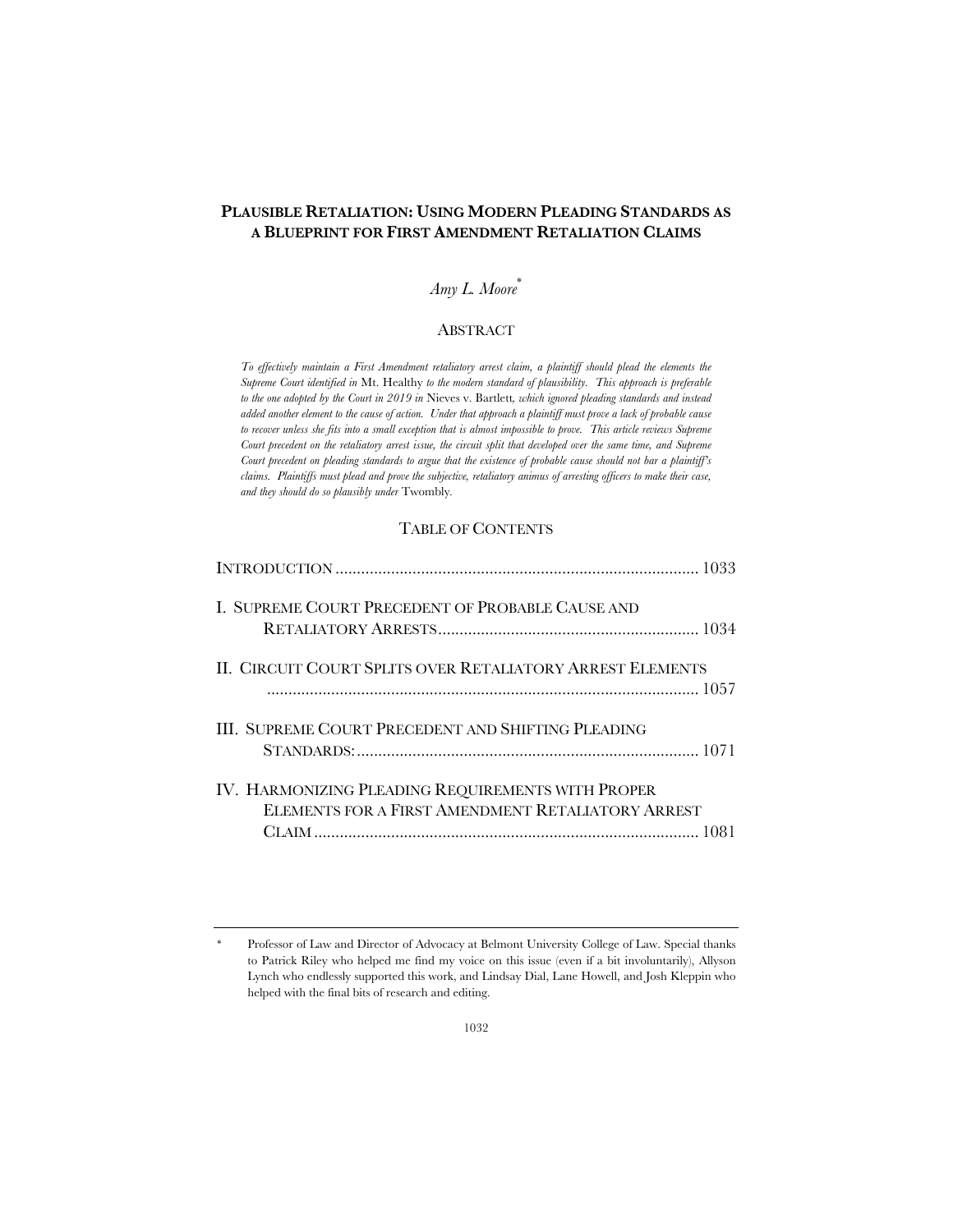#### **INTRODUCTION**

When the Supreme Court adds an element to a cause of action, that addition inevitably has a ripple effect on the litigation scheme of the claim. Adding any element impacts every stage of litigation: from the very beginning stages of pleading, to the gatekeeping of summary judgment, to trial with jury instructions and judgments as a matter of law. In 2006, the Supreme Court added an element to retaliatory prosecution claims; it asserted that plaintiffs must prove a lack of probable cause to advance their claims. Since then, the circuits have been divided, and the Supreme Court has been cagey about whether it would extend this element to retaliatory arrest claims as well. In 2019, the Supreme Court was finally clear that it would add this element (lack of probable cause) to retaliatory arrest claims with a small exception. The solution of the Court provides a bar to most retaliatory arrest claims and precludes recovery for plaintiffs who suffer from these types of arrests so long as there is even a threadbare, arguable probable cause to arrest them. Pleading requirements, especially as those requirements have also evolved, should color whether a new element is necessary.

There are two jurisprudential doctrines that have evolved along different tracks at the same time. The first important historical track is the Court identifying the necessary elements of a retaliatory arrest cause of action and the divergence of that claim with the similar claim of retaliatory prosecution. Part of this historical inquiry must explore Supreme Court precedent over this time and part of the inquiry must trace how the doctrine has similarly developed into a sharp circuit split. While the retaliatory arrest doctrine has been created and expanded, a second historical track had also been developing as modern pleading standards emerged. Read together, these two doctrines may symbiotically evolve. As it becomes necessary for plaintiffs to plead the plausibility of their claims, courts can still preserve the burdenshifting framework of retaliation claims. This outcome would allow a plaintiff to prove that law enforcement arrested her because of retaliation, even if there were probable cause for that arrest. In turn, this would provide a necessary check on abuse of power from police officers and a more factintensive inquiry into the nature of the arrest outside the Fourth Amendment context.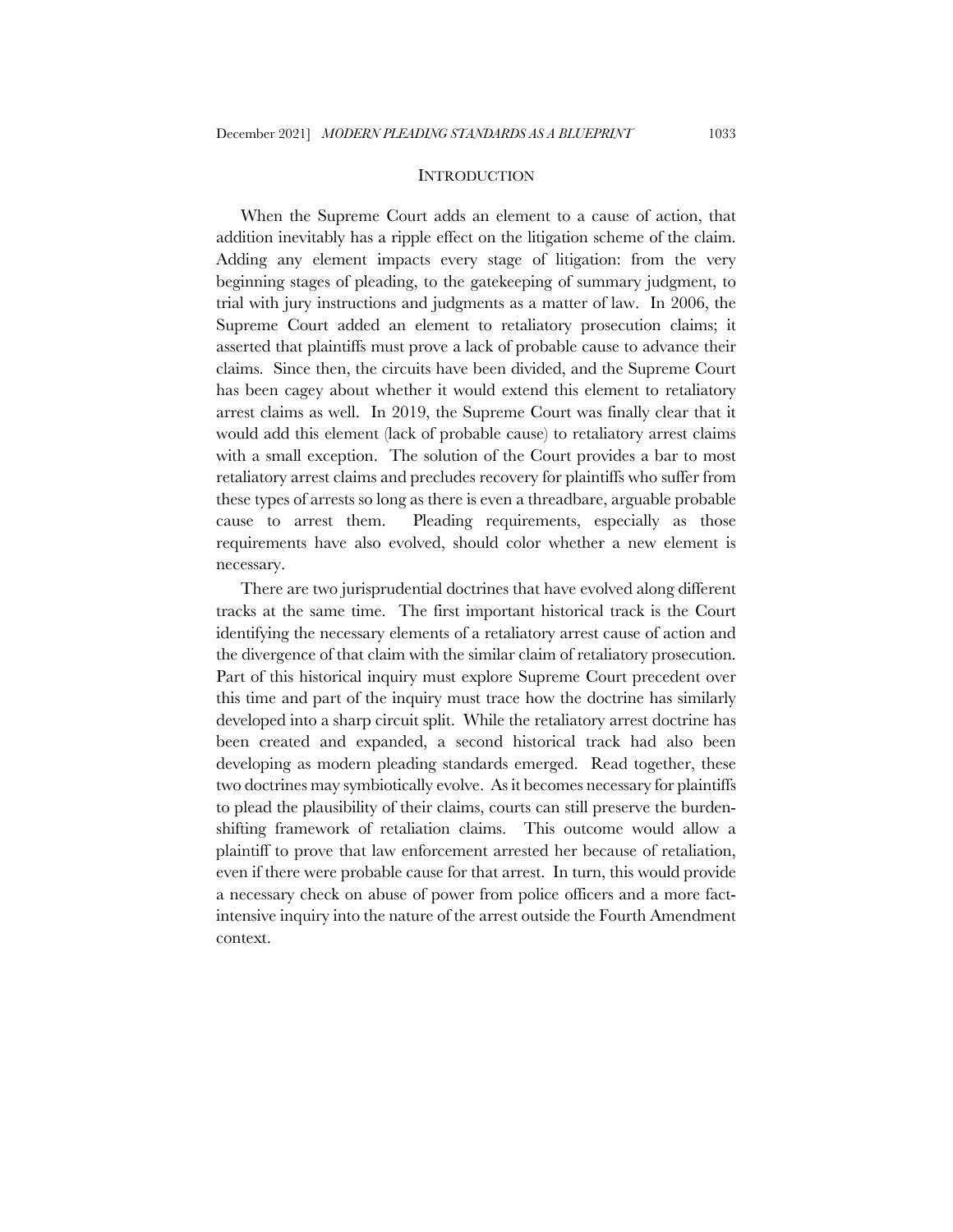## I. SUPREME COURT PRECEDENT OF PROBABLE CAUSE AND RETALIATORY ARRESTS

The Supreme Court enunciated the elements of retaliatory action against First Amendment protected speech and created a burden-shifting framework in 1977 when it decided *Mt. Healthy City School District Board of Education v. Doyle*.1 Mr. Doyle sued the school district after they refused to renew his contract, claiming in part that the action was in retaliation for protected speech.2 After wading through jurisdictional and immunity issues in the case, the Court addressed the merits.3 On the retaliation issue, the District Court found that the school board illegally based a "substantial part" of its decision not to rehire Mr. Doyle upon his constitutionally protected speech.4 The lower court's causation analysis was an example of "mixed motive" causation where a mix of motives may cause the retaliation to occur, some permissible and some impermissible. For the lower court, if *any* retaliatory animus was found, that was enough to taint the process and render it unconstitutional. The Supreme Court objected to this view of causation, explaining

[a] rule of causation which focuses solely on whether protected conduct played a part, "substantial" or otherwise, in a decision not to rehire, could place an employee in a better position as a result of the exercise of constitutionally protected conduct than he would have occupied had he done nothing.<sup>5</sup>

This type of flawed result led the Court to search for a different test for causation. The majority cited cases it found illustrative, noting that in other areas of constitutional law, it had been "necessary to formulate a test of causation which distinguishe[d] between a result caused by a constitutional violation and one not so caused."6 The Court used these cases to establish a test that simultaneously protected against the invasion of constitutional rights and prevented unnecessary and undesirable consequences.7

<sup>1</sup> 429 U.S. 274 (1977).

<sup>2</sup> *Id.* at 276.

<sup>&</sup>lt;sup>3</sup> *Id.* at 281 ("[W]e now proceed to consider the merits of respondent's claim under the First and Fourteenth Amendments.").

<sup>4</sup> *Id.* at 283–84.

<sup>5</sup> *Id.* at 285.

<sup>6</sup> *Id.* at 286-87. The Court then cited cases it found to be illustrative: Lyons v. Oklahoma, 322 U.S. 596 (1944); Wong Sun v. United States, 371 U.S. 471 (1963); Nardone v. United States; 308 U.S. 338 (1939); Parker v. North Carolina, 397 U.S. 790 (1970).

<sup>7</sup> *Mt. Healthy*, 429 U.S. at 287.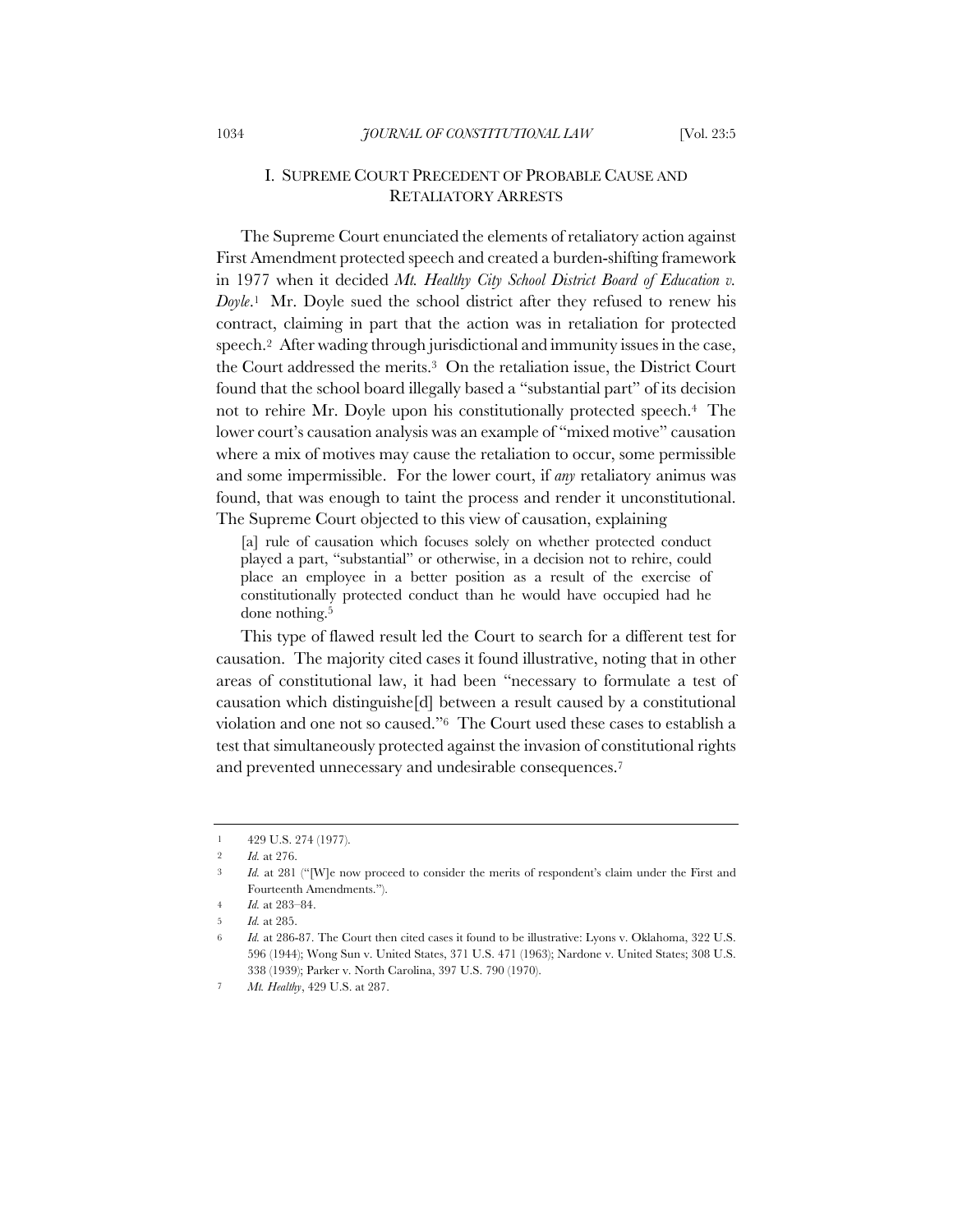In the *Mt. Healthy* case the Court directed the proper burden first on the plaintiff to show that the constitution protected his conduct and that this protected conduct was a substantial or motivating factor (not merely a factor) in the decision not to rehire him.8 Once he met that burden, the lower court *should* have shifted the burden to the defendant and assessed by a preponderance of the evidence whether the defendant would have reached the same decision about employment even without the plaintiff's protected conduct.9 The lower court's error was in not conducting this second part of the analysis after properly shifting the burden.

This correction of the lower court decision consolidates two key ideas: first, the Court is identifying and laying out the correct elements of a First Amendment retaliation claim; and second, the Court is adopting a burdenshifting framework to show the existence of the causation element. The Court identified the core elements of a First Amendment retaliation claim: protected speech and retaliatory animus *because* of that speech that creates an injury. In the arrest context this would mean that a plaintiff must plead and prove that (1) she engaged in protected speech, and (2) the officer arrested her *because* of that speech. Perhaps the plaintiff might only be able to allege that retaliatory animus existed and that the injury occurred – those allegations would still be enough under *Mt. Healthy* to trigger the burdenshifting framework.

Under the *Mt. Healthy* approach, once a plaintiff has properly pleaded the elements, the burden shifts to the defendant to argue that the injury would have resulted even without the protected speech. Then it is up to a court to determine, using preponderance of the evidence, whether retaliation *caused* the injury. Thus, the retaliatory animus must be the "but-for" cause of the injury rather than one of many motivating factors. This framework treats proving lack of but-for causation as an affirmative defense rather than proving the existence of but-for causation as a prima facie element of the claim.

The Court also acknowledged that the proper standard for causation was "but-for" causation. That is, *but for* the retaliatory animus, the arrest would not have taken place. In 1989, the Court made this clear when it used the precedent from *Mt. Healthy* and observed that "[a] court that finds for a

<sup>8</sup> *Id.*

<sup>9</sup> *Id.*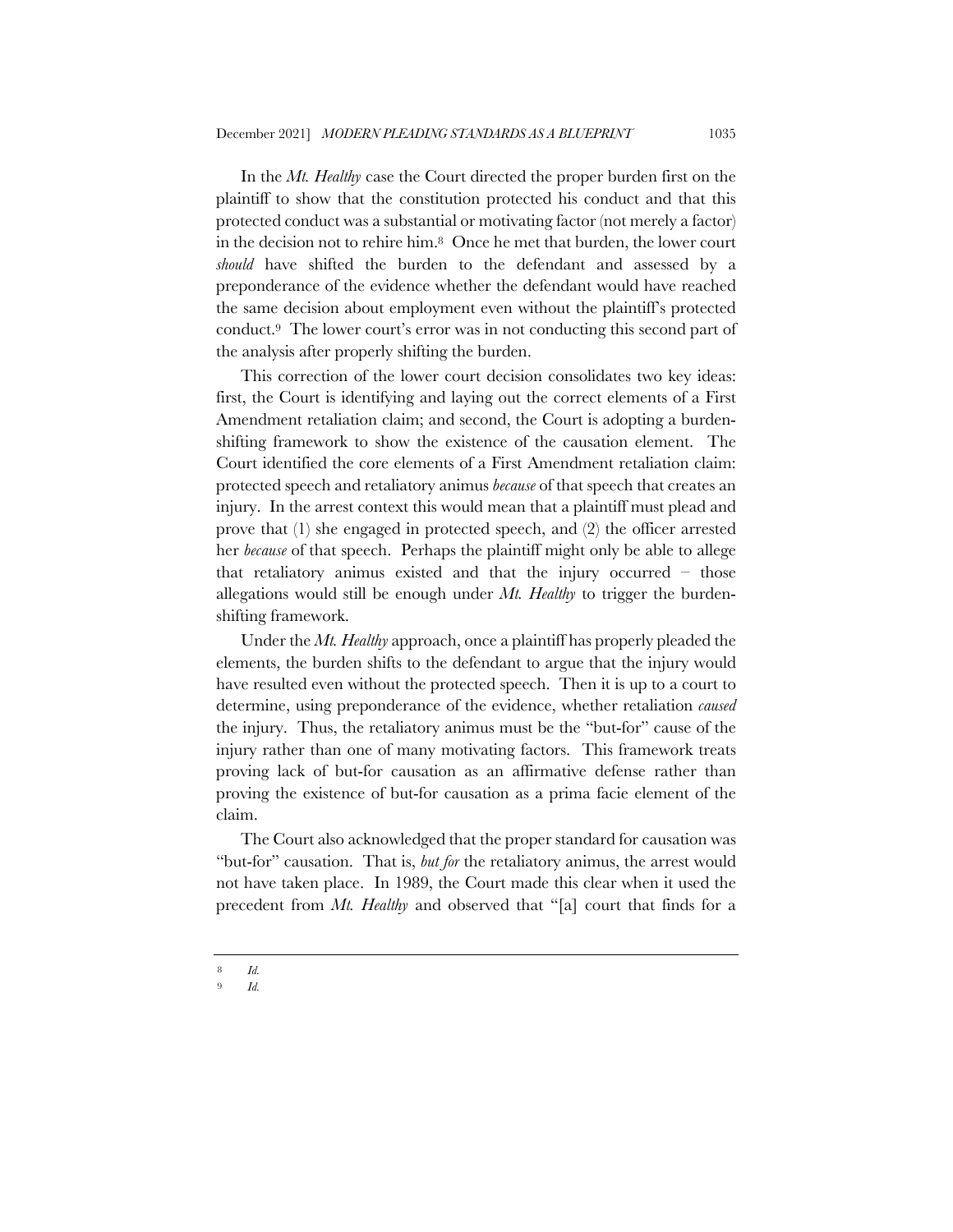plaintiff under this standard [from *Mt. Healthy*] has effectively concluded that an illegitimate motive was a "but-for" cause of the employment decision."10

The Supreme Court altered the elements necessary for a case of retaliatory prosecution in 2006, almost 30 years after it crafted the *Mt. Healthy* framework. In the interim period, a circuit split had grown over whether a plaintiff must plead and prove lack of probable cause as an element of a retaliatory prosecution or arrest.11 The Court only decided the prosecution issue in *Hartman v. Moore*.12 The case concerned a *Bivens* action filed by Michael Hartman against officers of the federal government that he believed conspired with the prosecutor to instigate a baseless criminal prosecution against him in retaliation for his use of free speech.13 The Court narrowed the issue to "whether a plaintiff in a retaliatory prosecution action must plead and show the absence of probable cause for pressing the underlying criminal charges."14 After acknowledging the current circuit split on whether lack of probable cause ought to be an element of retaliatory prosecution,15 the Court determined that plaintiffs would indeed have to plead lack of probable cause.

The government argued that probable cause must be a prima facie element of a retaliatory prosecution claim because (1) the traditional tort of malicious prosecution also required a lack of probable cause, and (2) retaliation was too easy to allege and too difficult to defend against, requiring an objective component.16 The Court did not mandate a specific common law tort parallel, stating, "the common law is best understood here more as a source of inspired examples than of prefabricated components of *Bivens* torts."17 It also suggested that in debating common-law analogs the closer example might be an abuse of process, which did not require a showing of a lack of probable cause.18 On the litigation issue, the Court recalled that the number of retaliatory prosecution cases had been historically small and evenly split between circuits that required a showing of lack of probable cause

<sup>10</sup> Price Waterhouse v. Hopkins, 490 U.S. 228, 249 (1989).

<sup>11</sup> *See*, *infra* III.

<sup>12</sup> 547 U.S. 250 (2006).

<sup>13</sup> *Id.* at 254 n.2. A *Bivens* action is essentially the federal analog to a § 1983 action.

<sup>14</sup> *Id.* at 256–57.

<sup>15</sup> *Id*. at 255–56.

<sup>16</sup> *Id.* at 257–58.

<sup>17</sup> *Id.* at 258.

<sup>18</sup> *Id.*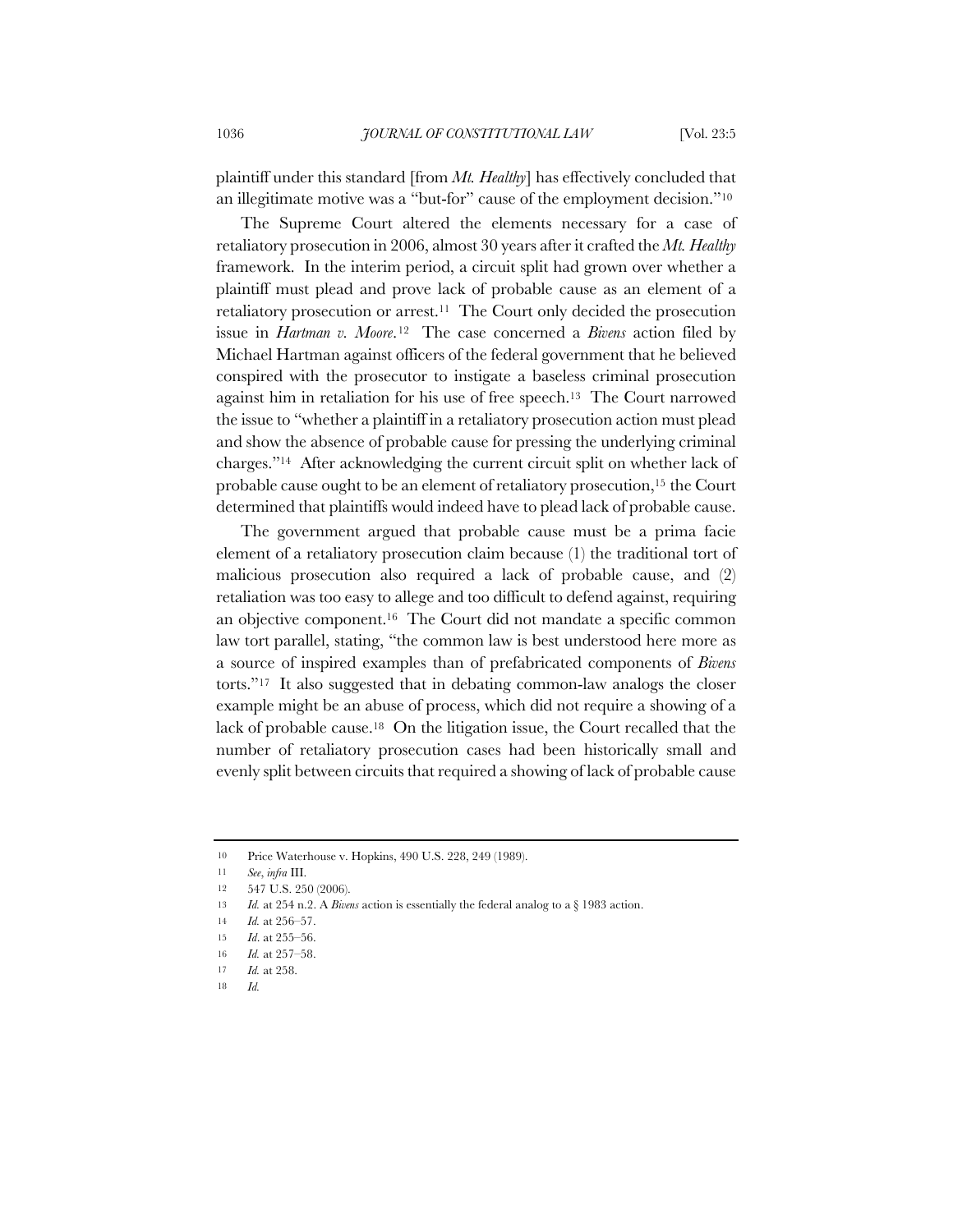and those that did not.19 The Court was ultimately unconvinced on both points and quickly shifted to discussion of what it saw as the main issue: the causation problem.

Any plaintiff in a *Bivens* action or in a § 1983 case for retaliation must show a causal relationship between animus and injury, but the Court found the showing of causation more complicated in a prosecution case.20 In a prosecution case, the Court claimed, there will always be a body of "highly valuable circumstantial evidence" about the bringing of a criminal charge, "namely" evidence showing whether there was probable cause to bring it.21 In other words, this evidence will almost always be present as a way for the plaintiff to prove that retaliation existed—if a plaintiff can show there was no reason to bring the charge, that alone would reinforce the implication of a bad act. Moreover, aside from the "powerful evidentiary significance"<sup>22</sup> of the lack of probable cause, the causation itself that the plaintiff would have to prove is more complex.

The usual reason for requiring but-for causation, the Court explained, is that "it may be dishonorable to act with an unconstitutional motive and perhaps in some instances be unlawful, *but action colored by some degree of bad motive does not amount to a constitutional tort if that action would have been taken anyway*."23 That said, in a prosecution case, the action is not against the prosecutor, who is absolutely immune from liability for the decision to prosecute, but against someone else who may have influenced the prosecutorial decision.24 This gap in the chain of causation is larger—it "is not merely between the retaliatory animus of one person and that person's own injurious action, but between the retaliatory animus of one person and the action of another."25 Evidence must bring those two things together and the Court admitted that lack of probable cause is "not necessarily dispositive."26 Still the Court argued "[t]he issue is so likely to be raised by some party at some point that treating it as important enough to be an element will be a way to address the issue of causation without adding to time

<sup>19</sup> *Id.* at 258–59.

<sup>20</sup> *Id*. at 259.

<sup>21</sup> *Id.* at 261.

<sup>22</sup> *Id.*

<sup>23</sup> *Id.* at 260 (emphasis added).

<sup>24</sup> *Id.* at 261–62.

<sup>25</sup> *Id.* at 262.

<sup>26</sup> *Id*.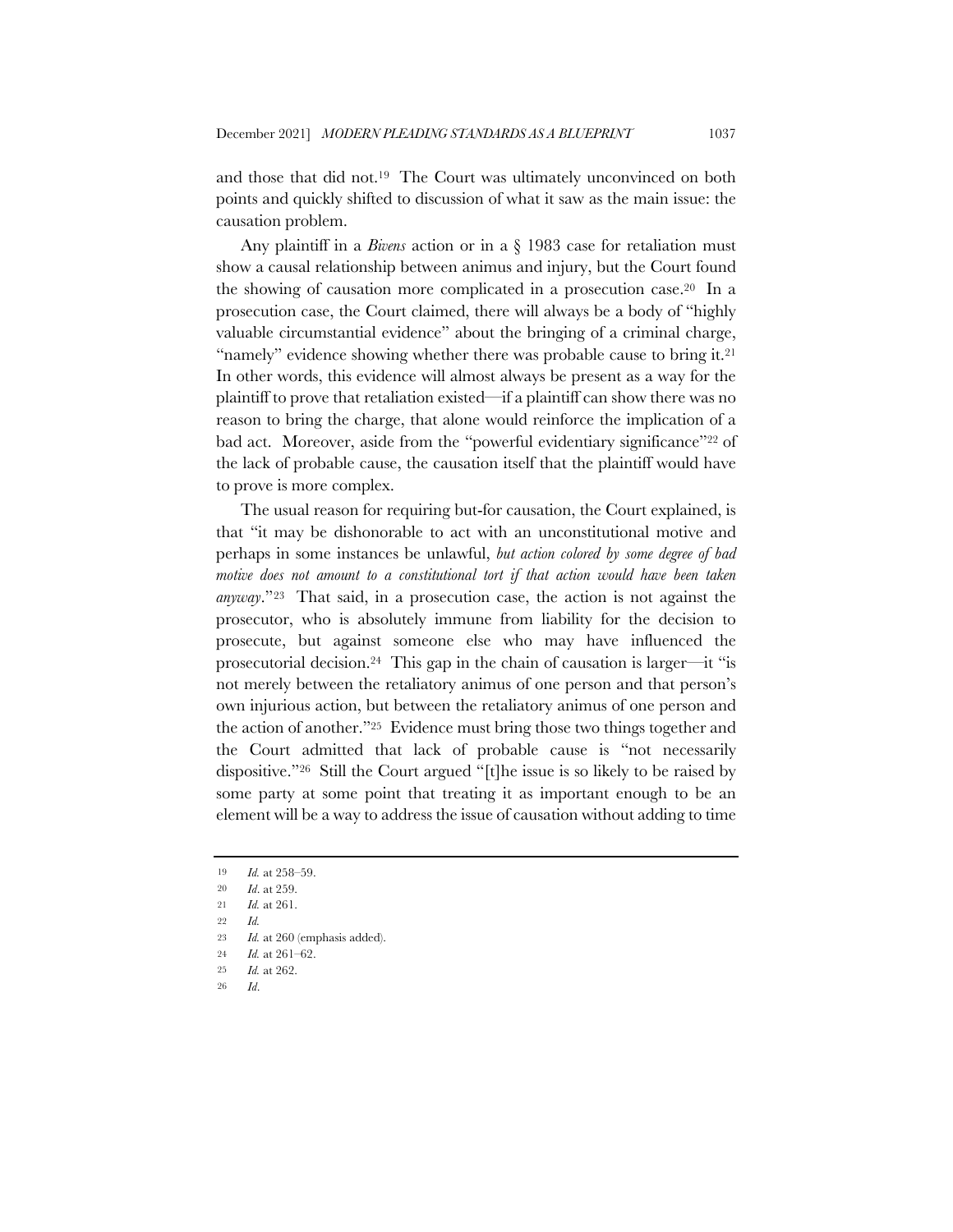or expense."27 This view blurs the line between pleading and proof, making the existence of probable cause outcome determinative no matter how much evidence there is of retaliatory animus or how scant or spurious the basis for probable cause.

Justice Ginsburg dissented and Justice Breyer joined in her writing.28 She reasoned that the Court of Appeals had properly used the burden-shifting framework from *Mt. Healthy v. Doyle*.29 The majority of the Court's reasoning, however, "saddles plaintiff—the alleged victim—with the burden to plead and prove lack of probable cause" and would check "only *entirely* baseless prosecutions." 30 This reformulation for the burdens of causation would provide no costs to would-be retaliators and substantial costs to victims in reputation and speech, with no ability to find compensation. While providing this higher barrier to entry for litigation claims of retaliatory prosecutions, the holding did not suggest it would apply to retaliatory arrests, which had less complexity in their causal chains.

In 2012, the Supreme Court seemed poised to resolve the renewed circuit split and answer whether lack of probable cause was a required element of a retaliatory-arrest claim. Yet in *Reichle v. Howards*, Justice Thomas focused the issue on "whether two federal law enforcement agents are immune from suit for allegedly arresting a suspect in retaliation for his political speech, when the agents had probable cause to arrest the suspect for committing a federal crime."31 As the question hinged on the *immunity* and not the elements of the claim, resolving the split was unnecessary.

In *Reichle*, Steven Howards was at a shopping mall in 2006 where Vice President Dick Cheney was visiting.<sup>32</sup> Dan Doyle, a secret service agent, overheard Howards say that during the meet and greet he planned to ask the Vice President how many kids he'd killed that day.33 While meeting with the Vice President, Howards instead said his policies in Iraq were disgusting and touched the Vice President's shoulder before walking away.34 Another secret

<sup>27</sup> *Id.* at 265.

<sup>28</sup> *Id.* at 266 (Ginsburg, J., dissenting). Chief Justice Roberts and Justice Alito took no part in the consideration or decision of the case. *Id.*

<sup>29</sup> *Id.* (Ginsburg, J., dissenting).

<sup>30</sup> *Id.* at 266–67 (Ginsburg, J., dissenting) (emphasis in original) (internal quotations omitted).

<sup>31</sup> 566 U.S. 658, 660 (2012).

<sup>32</sup> *Id.*

<sup>33</sup> *Id.*

<sup>34</sup> *Id.* at 660–61.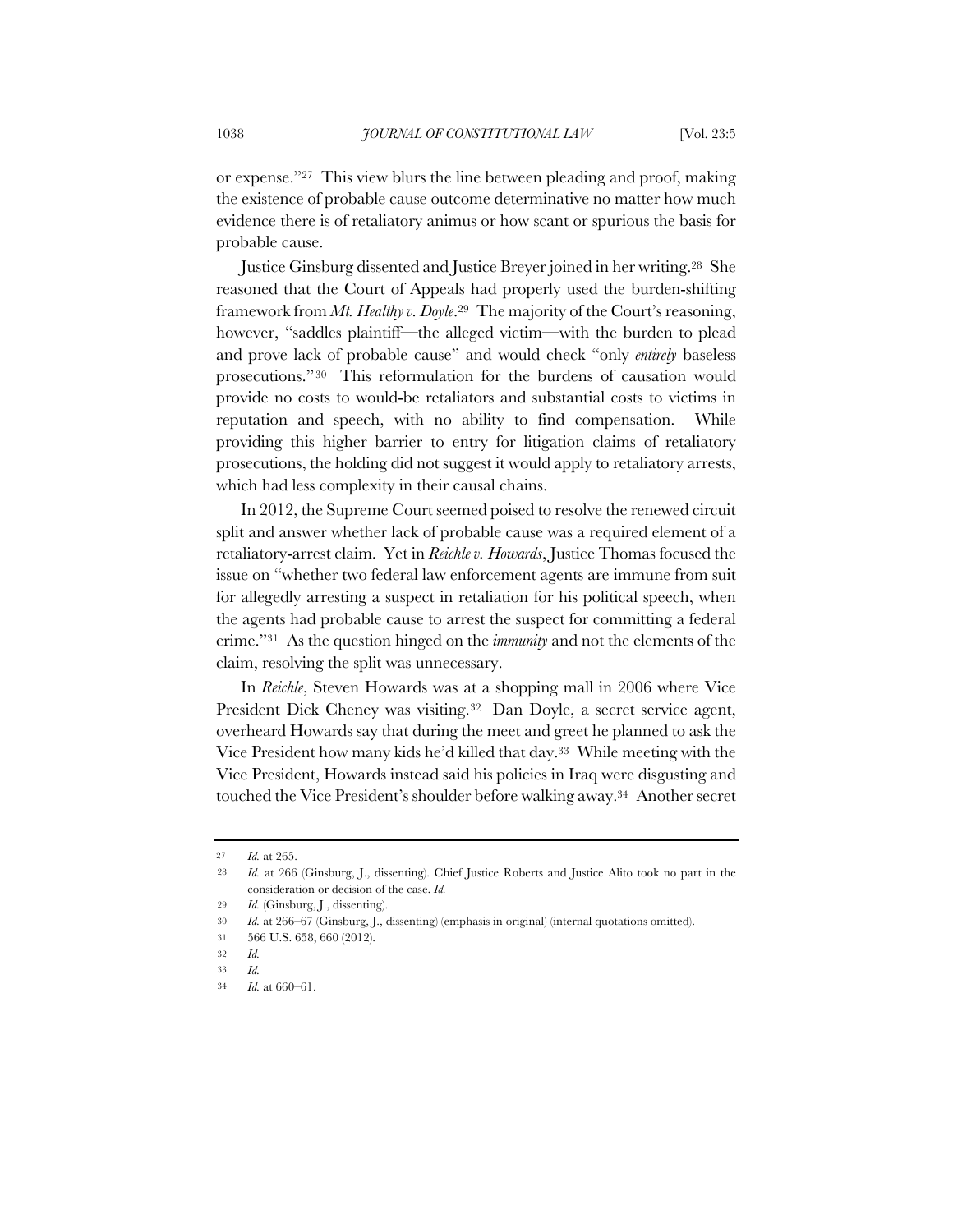service agent, Gus Reichle, then asked Howards whether he had touched the Vice President.35 Howards lied and said he had not.36 After Agent Reichle confirmed with Agent Doyle that law enforcement had seen Howards touching the Vice President, he arrested Howards.37 Howards sued both agents under § 1983 and *Bivens*, claiming that the agents arrested and searched him without probable cause and in violation of the First Amendment.38

The District Court denied a motion for summary judgment on the issue of whether the officers had qualified immunity.39 On interlocutory appeal, the Tenth Circuit held that because undisputed probable cause existed for Howards' arrest, the Fourth Amendment claim was properly dismissed.40 Even so, this same fact did not defeat the claim for retaliatory arrest, as the Court of Appeals had precedent that a retaliatory arrest could violate the First Amendment *even if* supported by probable cause.<sup>41</sup> Although the Supreme Court granted certiorari on two issues: (1) whether a First Amendment retaliation claim may exist despite probable cause, and (2) whether that fact was clearly established, it elected to address only the second issue. <sup>42</sup> The claim was disposed of because the law was not "clearly established," and the arresting officers were entitled to qualified immunity.

Howards argued that it was clearly established law that the First Amendment prohibited retaliatory arrests. But the Court responded that the right at issue was not "the general right to be free from retaliation for one's speech, but the more specific right to be free from a retaliatory arrest that is otherwise supported by probable cause. This Court has never held that there is such a right."43 Moreover, "[a]t the time of Howards' arrest, *Hartman*'s impact on the Tenth Circuit's precedent governing retaliatory arrests was far from clear" because "reasonable officers could have questioned whether the

<sup>35</sup> *Id.* at 661.

<sup>36</sup> *Id.*

<sup>37</sup> *Id.*

<sup>38</sup> *Id.* at 662.

<sup>39</sup> *Id.*

<sup>40</sup> *Id.* This is a clear example of a lower court differentiating a Fourth Amendment claim from a First Amendment claim.

<sup>41</sup> *Id.* at 663.

<sup>42</sup> *Id.*

<sup>43</sup> *Id.* at 665.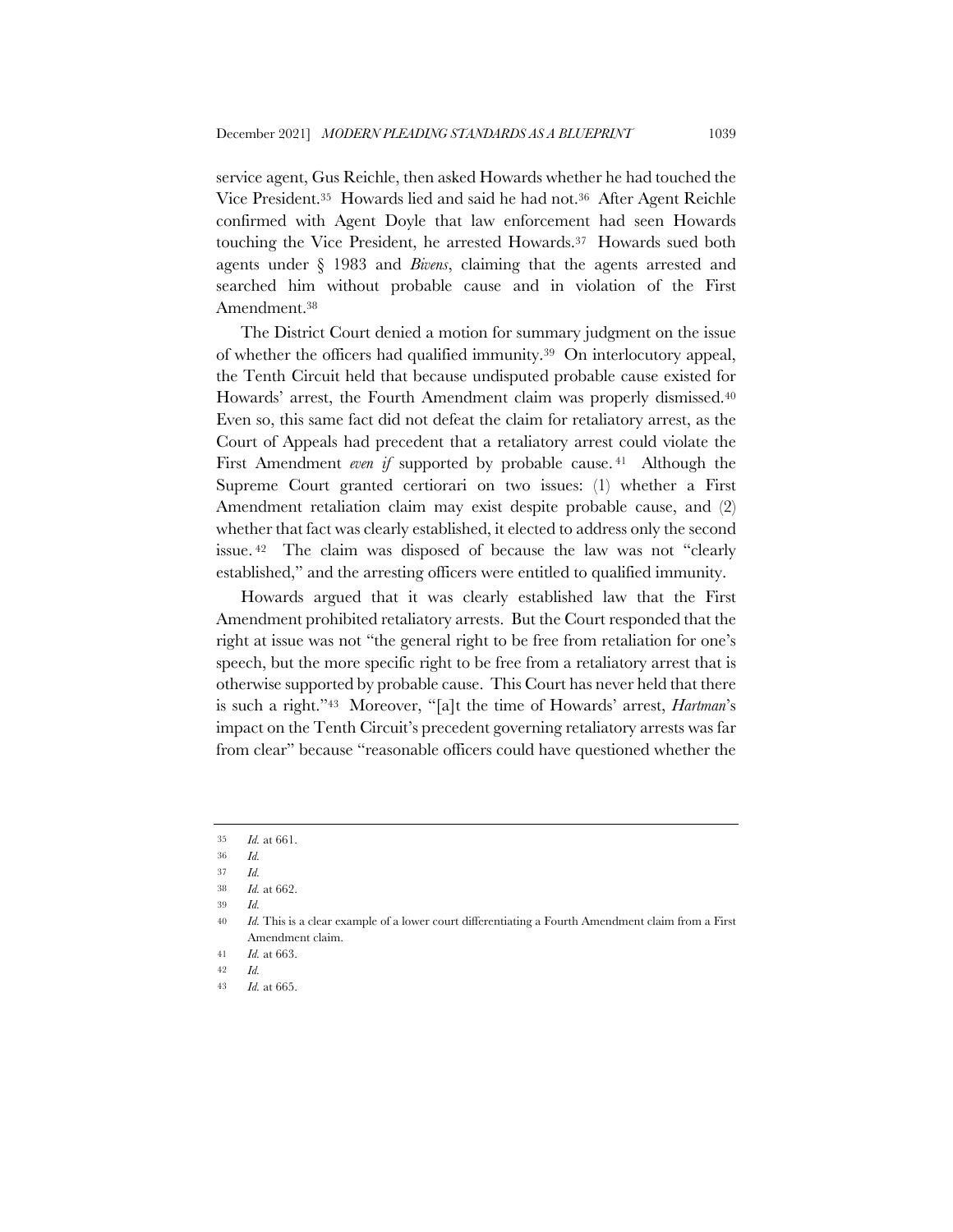rule of *Hartman* also applied to arrests." <sup>44</sup> In fact, the Court distanced *Hartman* from arrest claims: "we do not suggest that *Hartman*'s rule in fact extends to arrests. Nor do we suggest that every aspect of *Hartman*'s rationale could apply to retaliatory arrests."45 One reason not to extend *Hartman* logic to arrests is that the causal connections can be very different. In arrests the causation is less attenuated because often "it is the [same] officer bearing the alleged animus who makes the injurious arrest."46

Through this careful analytical process of leaving the probable cause element unresolved, the Court noted that the lower court had shown a misplaced reliance on the Supreme Court precedent of *Whren v. United States*.47 In that case, a traffic stop was supported by probable cause but the Court held that, even so, "the Equal Protection clause would prohibit an officer from selectively enforcing the traffic laws based on race."48 The Tenth Circuit cited specifically to *Whren* and concluded that "it is well established that an act which is lawful under the Fourth Amendment may still violate other provisions of the Constitution." <sup>49</sup> Yet for purposes of qualified immunity, the Court now explained that "*Whren*'s discussion of the Fourteenth Amendment does not indicate, much less "clearly establish," that an arrest supported by probable cause could nonetheless violate the First Amendment."<sup>50</sup> This explanation seemed to cast doubt on the basic premise of the holding in *Whren*, that an arrest may be constitutional under one provision but unconstitutional under another.

Justice Ginsburg, joined by Justice Breyer, concurred in the judgment, writing that if the defendants had been ordinary law enforcement officers, qualified immunity should not protect them through *Hartman*.51 The *Hartman*  rule for retaliatory prosecution presumed a unique problem of attenuated causation—imputing the animus of the arresting officer to the prosecutor. She reasoned that as the "usual retaliatory-arrest case" has "no gap to bridge

<sup>44</sup> *Id.* at 666. Other courts exacerbated this confusion by applying the *Hartman* rationale to arrests. *Id.* at 669 (citing Barnes v. Wright, 449 F.3d 709, 720 (2006); McCabe v. Parker, 608 F.3d 1068, 1075 (8th Cir. 2010); Phillips v. Irvin, 222 F. Appx. 928, 929 (11th Cir. 2007)).

<sup>45</sup> *Id.* at 668.

<sup>46</sup> *Id.* at 669.

<sup>47</sup> *Id.* at 665 n.5.

<sup>48</sup> *Id.* (citing Whren v. United States, 517 U.S. 806 (1996)).

<sup>49</sup> *Id.* (citing Howards v. McLaughlin, 634 F.3d 1131, 1149 n.15 (10th Cir. 2011)).

<sup>50</sup> *Id.*

<sup>51</sup> *Id.* at 670 (Ginsburg, J., concurring).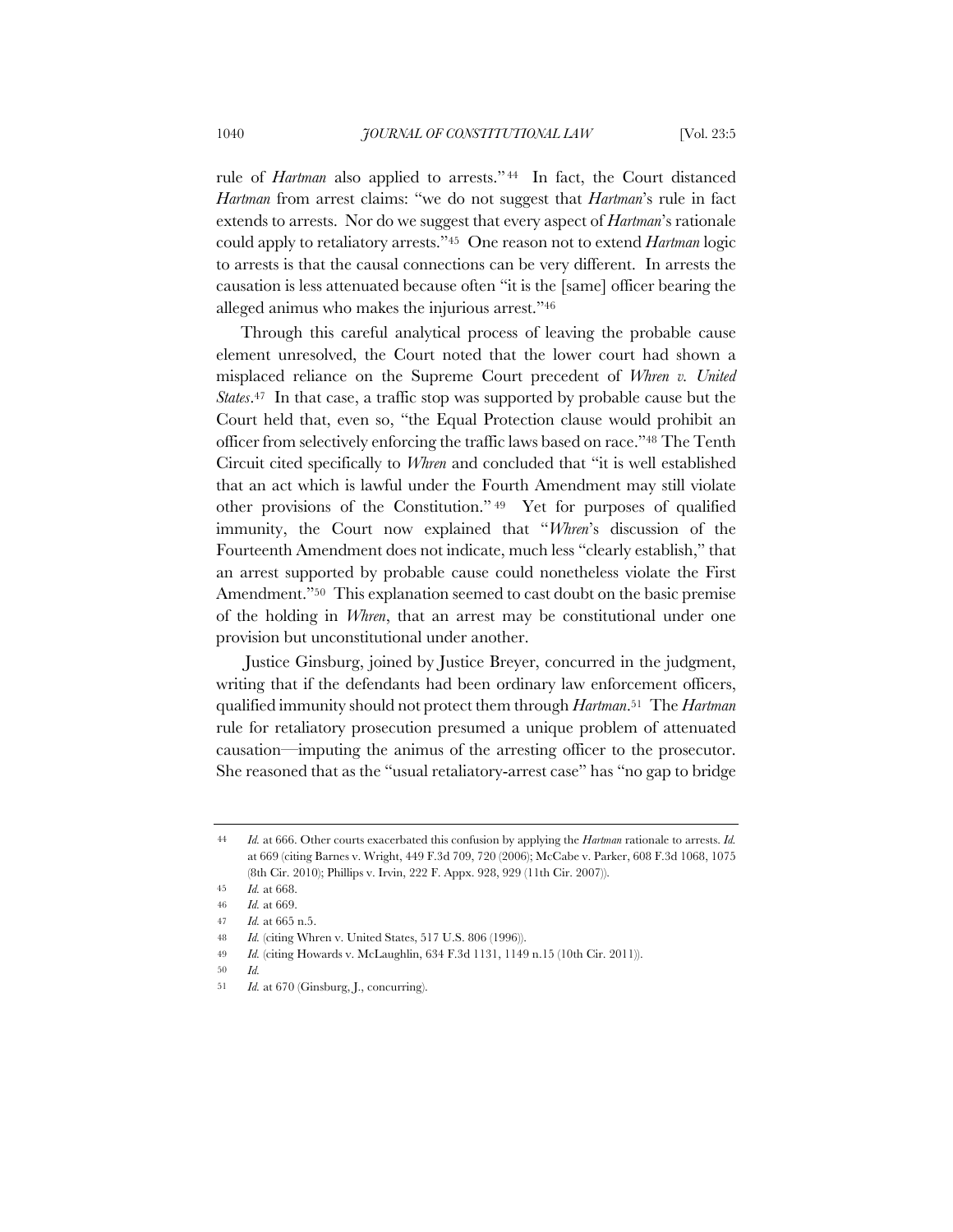between one government official's animus and a second government official's action, *Hartman*'s no-probable-cause requirement is inapplicable." <sup>52</sup> But here the secret service agents in question were securing the Vice President's physical person, and therefore the Court should not infer retaliatory animus to their rational actions to protect him.53

In 2018, the Supreme Court tried again and decided the case of *Lozman v. The City of Riviera Beach, Florida*.54 Despite repeatedly articulating that the certified issue of the case was "whether the presence of probable cause bars [a] retaliatory arrest claim,"<sup>55</sup> it ultimately left that question unanswered. The Court admitted that it had considered this issue in *Reichle v. Howards*, yet because the Court decided *Reichle* on other grounds, the issue remained unsolved.56

Fane Lozman filed a § 1983 suit against the City of Riviera Beach contending that city officials "adopted a plan to retaliate against him for protected speech and then ordered his arrest when he attempted to make remarks during the public-comment portion of a city council meeting."57 The District Court instructed the jury that Lozman had to prove that retaliatory animus motivated the arresting officer to arrest *and* that the officer lacked probable cause to make the arrest.58 The Eleventh Circuit affirmed.59 The appellate court assumed that the jury instruction was in error because it said that the officer, rather than the city, must have held the improper animus, but ultimately that error was harmless.<sup>60</sup> The reason the

60 *Id*.

<sup>52</sup> *Id.* at 671 (Ginsburg, J., concurring).

<sup>53</sup> *Id.* (Ginsburg, J., concurring).

<sup>54 138</sup> S. Ct. 1945 (2018).

<sup>55</sup> *Id*. at 1948 ("This case requires the Court to address the intersection of principles that define when arrests are lawful and principles that prohibit the government from retaliating against a person for having exercised the right to free speech."); *id*. at 1950-51 ("This Court granted certiorari, on the issue of whether the existence of probable cause defeats a First Amendment claim for retaliatory arrest under § 1983."); *id*. at 1951 ("The question this Court is asked to consider is whether the existence of probable cause bars that First Amendment retaliation claim."); *id.* at 1955 ("The petition for certiorari asked us to resolve whether 'the existence of probable cause defeats a First Amendment retaliatory-arrest claim as a matter of law.' That question has divided the federal courts for decades.") (Thomas, J., dissenting).

<sup>56</sup> *Id*. at 1951.

<sup>57</sup> *Id*. at 1949. It was clear that the § 1983 claim was against only the city or municipality based on the actions of the members of the city council and not the arresting officers. *Id.* at 1951.

<sup>58</sup> *Id*. at 1950.

<sup>59</sup> *Id*.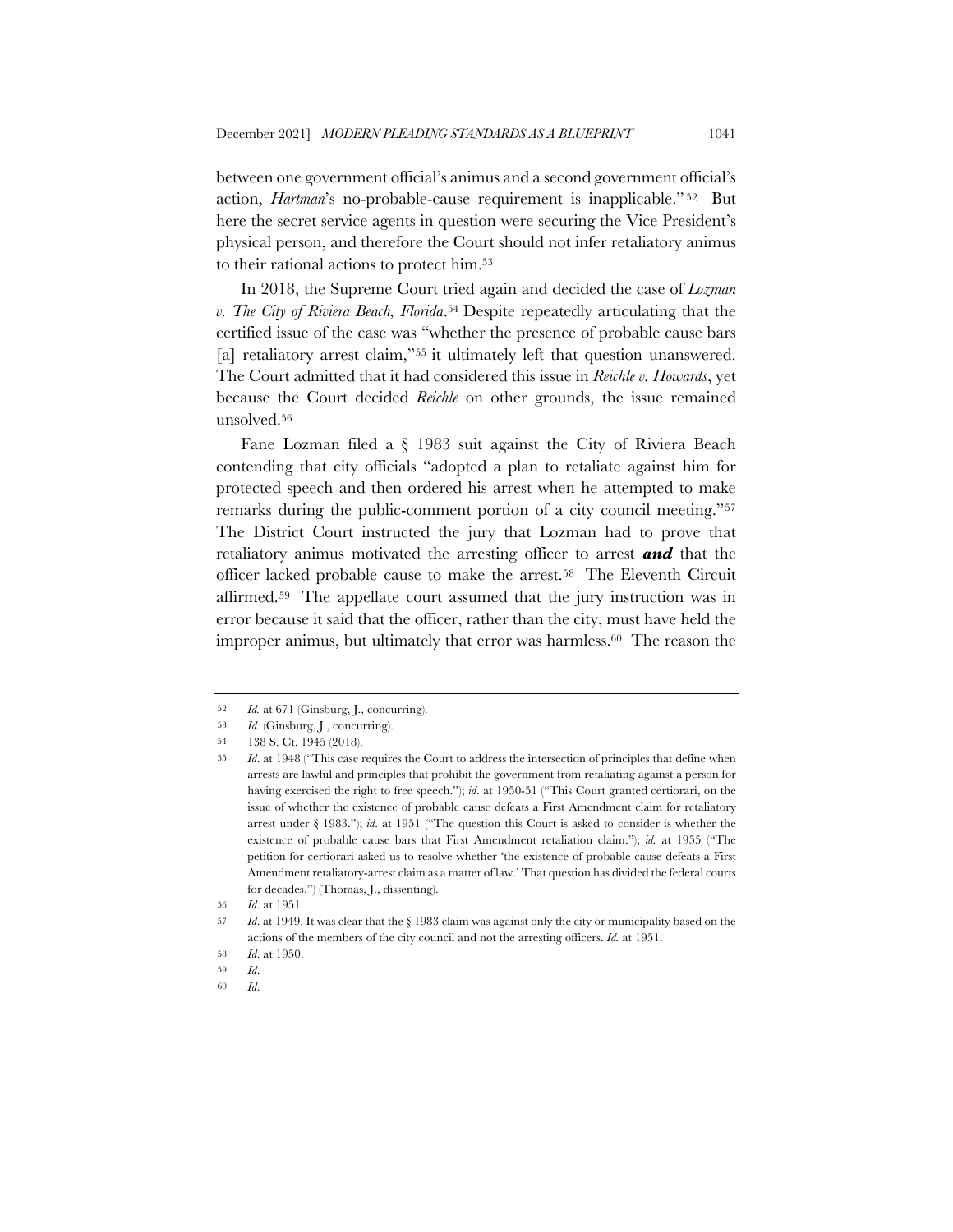error did not matter was that "under precedents which the Court of Appeals deemed controlling, the existence of probable cause defeated a First Amendment claim for retaliatory arrest."<sup>61</sup> Rather than correct or affirm the Court of Appeals on whether the existence of probable cause was outcome determinative, the Supreme Court focused instead on the unique facts at issue.

The Court noted "two major precedents could bear on this point"; that is, whether lack of probable cause should be an element in retaliatory arrest claims.62 But the lower courts were split on which precedent should come to bear: the parties argued whether to apply the Court's jurisprudence from *Mt. Healthy* or *Hartman*.63

While acknowledging that *Mt. Healthy* was a civil rather than a criminal case, the Court described its own holding in relationship to the tort liability under  $\S$  1983. Thus, in that case "the Court held that even if retaliation might have been a substantial motive for the board's action, still there was no liability unless the alleged constitutional violation was a but-for cause of the employment termination."64 The City contended in opposition that the controlling precedent was the more-recent *Hartman*, when the Court found it necessary to inquire into probable cause because the link between the retaliatory animus and the injury is usually more complex.65 The Court took time to note the "undoubted force" in the City's position because "it can be difficult to discern whether an arrest was caused by the officer's legitimate or illegitimate consideration of speech." <sup>66</sup> Even so, "there are substantial arguments that *Hartman*'s framework is inapt in retaliatory arrest cases, and that *Mt. Healthy* should apply without a threshold inquiry into probable cause."67 For example, the causation problem that exists with retaliatory prosecution was not the same problem that existed in the retaliatory arrest context and "there is a risk that some police officers may exploit the arrest power as a means of suppressing speech."68 Ultimately, and maddeningly, the Court still concluded that when faced with a retaliatory arrest case,

<sup>61</sup> *Id*. 62 *Id*. at 1952.

<sup>63</sup> *Id*.

<sup>64</sup> *Id.*

<sup>65</sup> *Id.* at 1952–53.

<sup>66</sup> *Id.* at 1953.

<sup>67</sup> *Id.*

<sup>68</sup> *Id.*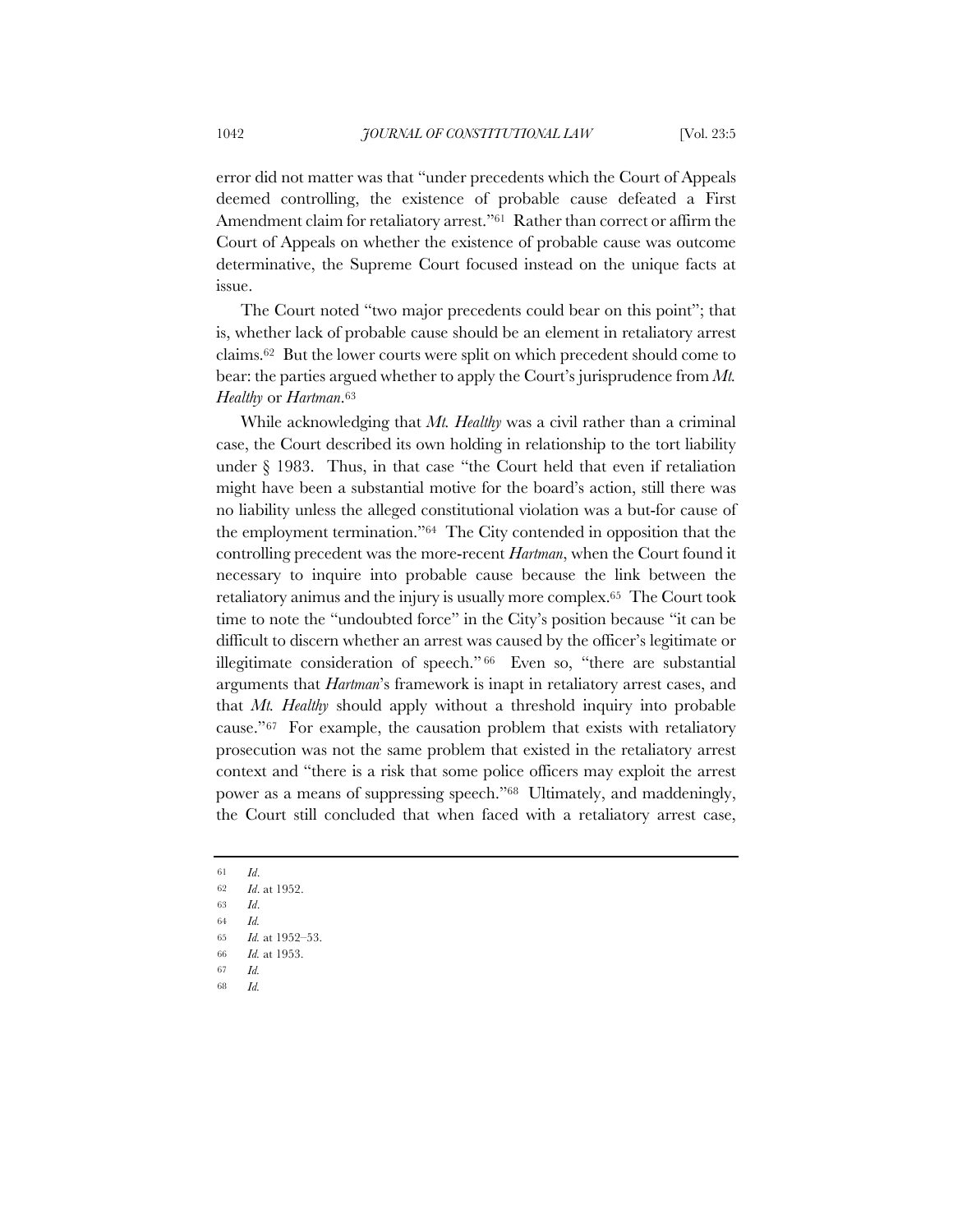whether "the *Hartman* approach should apply, thus barring a suit where probable cause exists, or, on the other hand, the inquiry should be governed only by *Mt. Healthy* is a determination that must await a different case."69

In Lozman's case, because his claim against the city hinged on a finding of a specific, official policy for arrest, it was "separate  $\lceil \cdot \cdot \cdot \rceil$  ... from the typical retaliatory arrest claim."70 These types of claims did not require a petitioner to prove the lack of probable cause and could instead easily default to *Mt. Healthy* analysis.71

Justice Thomas penned the single dissent, exhibiting frustration with the Court for not answering a question that has "divided the federal courts for decades" and "widened" since the holding in *Reichle*.72 Thomas framed the majority's rule as having five conditions necessary to trigger it: (1) an official policy of intimidation, (2) the policy must exist before the arrest, (3) objective evidence of the policy must exist, (4) there can be little relationship between the protected speech that prompted the policy and the criminal offense that triggers the arrest, and (5) the protected speech must be valuable in the context of the First Amendment.73 He noted that even Lozman's case was not a good fit for these long and cumbersome requirements.74

While Justice Thomas did not believe that Congress embedded any First Amendment retaliatory-arrest claim in § 1983,75 if one existed he would hold that any plaintiff bringing such a claim must plead and prove a lack of probable cause.<sup>76</sup> As courts have repeatedly cited  $\S$  1983 as a source of a species of tort liability, he compared a retaliatory arrest claim to the three closest analogs in common-law torts: false imprisonment, malicious prosecution, and malicious arrests.77 In all three cases, "the common law recognized probable cause as an important element for ensuring that arrestbased torts did not unduly interfere with the objectives of law enforcement."78 Because "police officers need the safe harbor of probable cause in the First

76 *Id.* at 1956 (Thomas, J., dissenting).

<sup>69</sup> *Id.* at 1954.

<sup>70</sup> *Id.*

<sup>71</sup> *Id.* at 1955. The Court was clear that it "need not, and does not, address the elements required to prove a retaliatory arrest claim in other contexts."

<sup>72</sup> *Id.* at 1955 (Thomas, J., dissenting).

<sup>73</sup> *Id.* at 1956 (Thomas, J., dissenting).

<sup>74</sup> *Id.* (Thomas, J., dissenting).

<sup>75</sup> *Id.* at 1956 n.2 (Thomas, J., dissenting).

<sup>77</sup> *Id.* at 1956-57 (Thomas, J., dissenting).

<sup>78</sup> *Id.* at 1958 (Thomas, J., dissenting).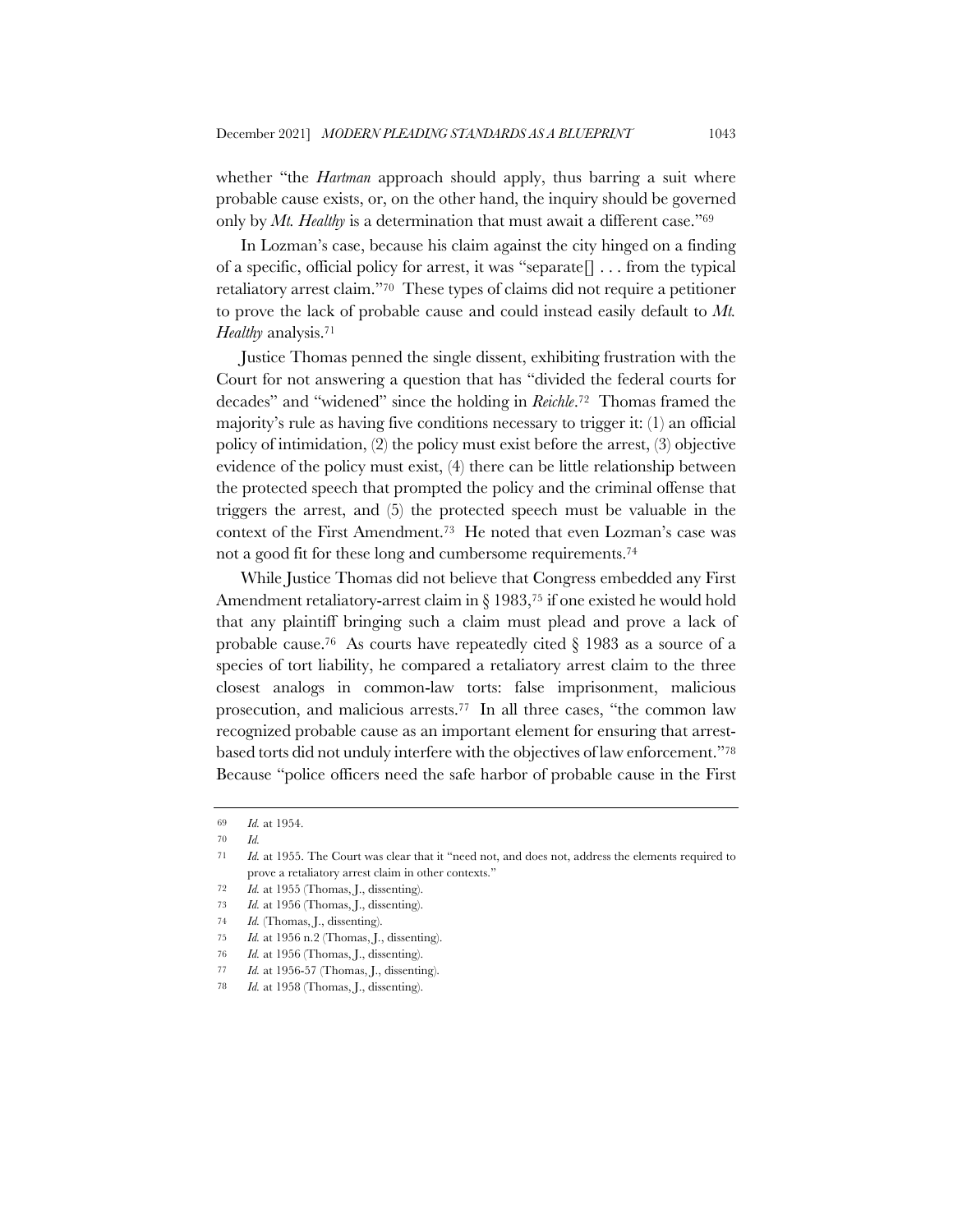Amendment context to be able to do their jobs effectively" and often exchange words with a suspect before arrest, claims that did not allege a lack of probable cause "would permit plaintiffs to harass officers with the kind of suits that common-law courts deemed intolerable."79

In May 2019, the Supreme Court decided *Nieves v. Bartlett*, and while it answered part of the question about whether lack of probable cause was an element to a retaliatory arrest action, the opinions raised even more questions about the issue.<sup>80</sup> Chief Justice Roberts wrote the majority opinion, joined by Justices Breyer, Alito, Kagan, and Kavanaugh. Justice Thomas partially joined the opinion and filed a separate concurrence. Justice Gorsuch and Justice Ginsburg filed separate opinions to concur in part and dissent in part while Justice Sotomayor firmly dissented.

Russell Bartlett sued his two arresting officers, alleging that his arrest was retaliatory.81 The officers argued that they had probable cause to arrest him and that this fact defeated his claim entirely.82 Bartlett, at the time of the arrest, was attending a festival in Alaska known for "extreme sports and extreme alcohol consumption."83 There was some dispute over the factual details of the arrest, but the Court found the parties to agree "on the general course of events" that led to the arrest.84 Officer Nieves asked some festival attendants to move a beer keg into their RV because minors had been making off with alcohol, and Bartlett intervened, directing the RV owners not to talk to the officer.85 When Officer Nieves approached Bartlett directly, he either was drunk and belligerent or merely refused to speak to the officer.<sup>86</sup> Later, Bartlett saw another police officer, Trooper Weight, speaking to a minor about whether he had been drinking.87 Again, Bartlett intervened, and stood close to Trooper Weight.88 Officer Nieves, seeing this interaction, initiated the arrest and possibly said to him, "[b]et you wish you would have

- 87 *Id.*
- 88 *Id.*

<sup>79</sup> *Id.* at 1958 (Thomas, J., dissenting).

<sup>80</sup> 139 S. Ct. 1715 (2019).

<sup>81</sup> *Id.* at 1718.

<sup>82</sup> *Id.*

<sup>83</sup> *Id.* at 1720.

<sup>84</sup> *Id.*

<sup>85</sup> *Id.*

<sup>86</sup> *Id.*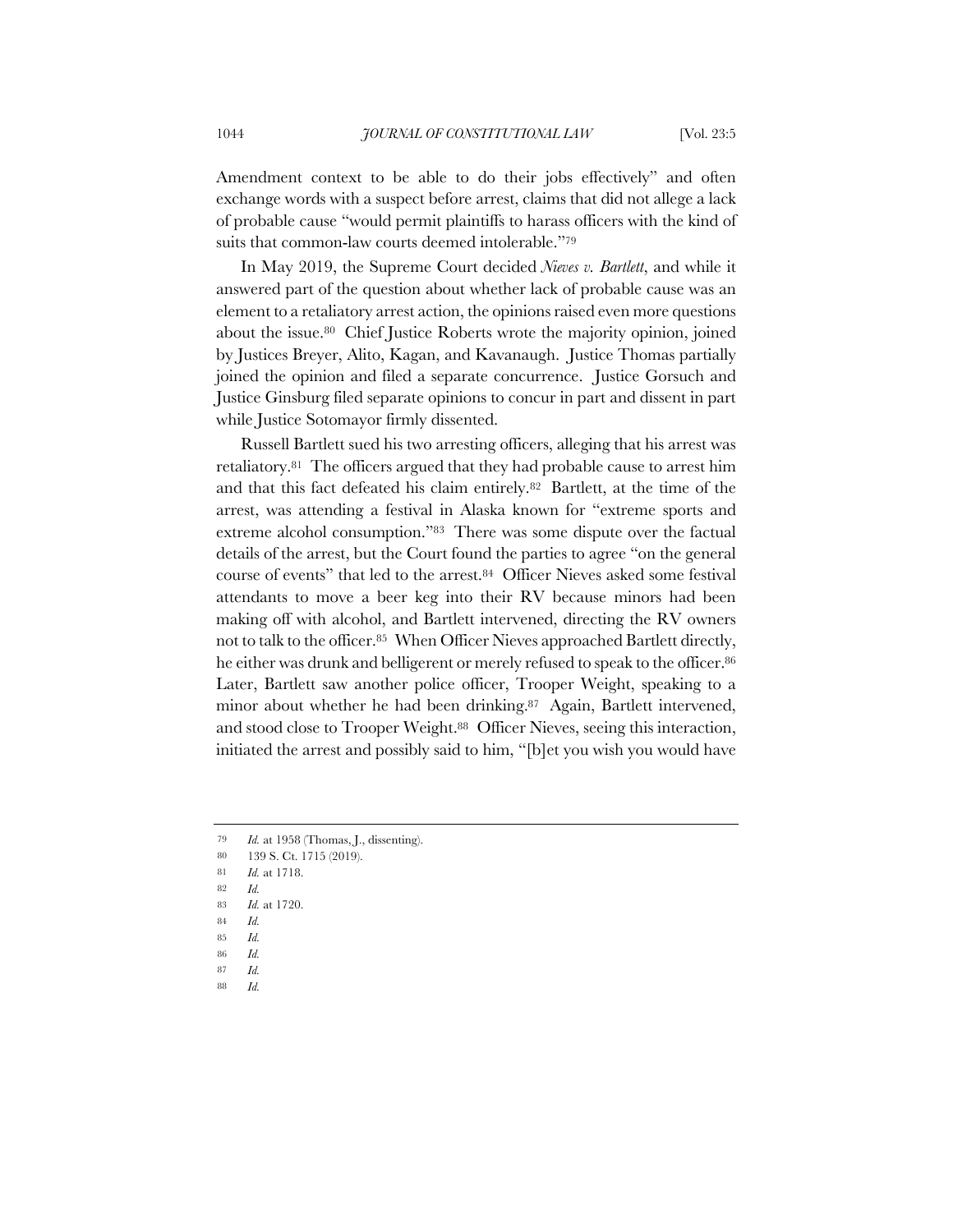talked to me now."89 Bartlett was charged with disorderly conduct and resisting arrest and released a few hours later.90

The criminal charges against him were dismissed, but Bartlett sued the officers under § 1983 for retaliatory arrest.91 He claimed that his protected speech was the refusal to speak with Officer Nieves earlier in the evening and his intervention with Trooper Weight and the minor.<sup>92</sup> The officers claimed that "they arrested Bartlett because he interfered with an investigation and initiated a physical confrontation with [Trooper] Weight," and thus had probable cause to do so.93 The District Court granted summary judgment for the officers, finding "the existence of probable cause precluded [a] First Amendment retaliatory arrest claim." 94 The Ninth Circuit reversed, claiming that Bartlett needed to show that the officers' conduct would chill an ordinary person from future First Amendment activity and the officers' desire to chill speech was a "but-for" cause of his arrest.95 If a jury believed Bartlett's allegation about what Officer Nieves had said, it might conclude that the officers arrested Bartlett in retaliation for his statements earlier that night, which was enough to overturn summary judgment.96

The Court tackled whether probable cause defeated a claim for retaliatory arrest by first acknowledging that it had left that very question unanswered in both *Reichle v. Howards* and *Lozman v. Riviera Beach*.97 That said, while the Court had placed distance between retaliatory prosecution and retaliatory arrest previously by refusing to directly extend *Hartman*,98 in *Nieves* the Court used it as the first cited case in the analysis.99 The majority used it to support the proposition that the First Amendment prohibits government

<sup>89</sup> *Id.* at 1721. There was also a claim that Bartlett was slow to comply with the arrest, so the officers in tandem forced him to the ground and threatened to tase him. *Id.* His explanation of slow compliance was he did not want to aggravate an existing back injury. *Id.*

<sup>90</sup> *Id.*

<sup>91</sup> *Id.*

<sup>92</sup> *Id.*

<sup>93</sup> *Id.*

<sup>94</sup> *Id.*

<sup>95</sup> *Id.* The Ninth Circuit relied on its own precedent, holding that a plaintiff can prevail on a First Amendment retaliatory arrest claim even if the arrest had probable cause. *Id.* (citing Ford v. Yakima, 706 F.3d 1188, 1193 (9th Cir. 2013)).

<sup>96</sup> *Nieves*, 139 S. Ct. at 1721.

<sup>97</sup> *Id.* at 1721–22.

<sup>98</sup> Lozman v. City of Riviera Beach, Fla., 138 S. Ct. 1945, 1953 (2018); Reichle v. Howards, 566 U.S. 658, 668 (2012).

<sup>99</sup> *Nieves*, 139 S. Ct. at 1722.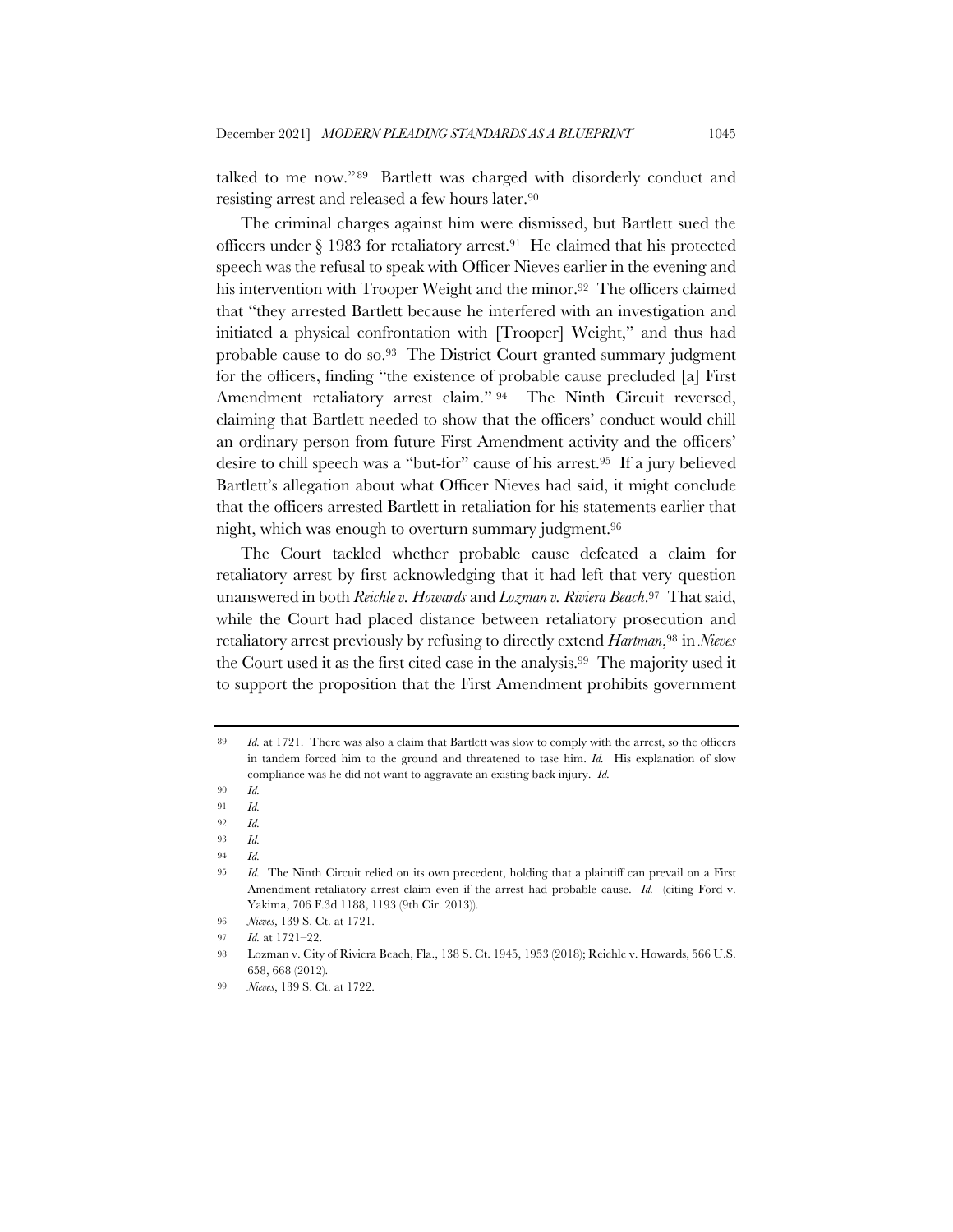officials from retaliatory actions against those engaging in protected speech, and pulled the "but-for" analysis from that case, using *Mt. Healthy* as a mere "example" of this phenomenon.100 The Court then re-explained the logic from *Hartman*, recalling the issue of complex causation and the solution of requiring plaintiffs to plead and prove a lack of probable cause as a prima facie element of the claim.101 The Court reminded that "*Hartman* requires plaintiffs in retaliatory prosecution cases to show more than the subjective animus of an officer and a subsequent injury; plaintiffs must also prove as a threshold matter that the decision to press charges was *objectively unreasonable* because it was not supported by probable cause." <sup>102</sup> This brand-new injection of subjective and objective language into the *Hartman* holding where there had been no mention of it set the stage for all of the analytical work to follow.103

The first step in the majority's chain of reasoning was to close the gap between retaliatory prosecutions and arrests that the Court had widened. The Court reversed course on causation because "retaliatory arrest claims involve causal complexities akin to those we identified in *Hartman*, and thus warrant the same requirement."104 The Court cited several reasons for the complexity of the causal inquiry of retaliatory arrests: including speech as a legitimate consideration for arrests, the split-second judgments officers must make, and the possibility that the content and manner of a suspect's speech may contain vital information for an officer. <sup>105</sup> As a result, the Court contended that the presence or absence of probable cause would be available

<sup>100</sup> *Id.*

<sup>101</sup> *Id.* at 1722–1723.

<sup>102</sup> *Id.* at 1723 (emphasis added).

<sup>103</sup> The words objective and subjective do not appear in the Court's formulation of the requirement in *Hartman*. *See* Hartman v. Moore, 547 U.S. 250, 265–66 (2006) ("Because showing an absence of probable cause will have high probative force, and can be made mandatory with little or no added cost, it makes sense to require such a showing as an element of a plaintiff's case, and we hold that it must be pleaded and proven."). While there is some mention of the objective/subjective terminology, it is framing the parties' arguments and not the Court's reasoning. *Id.* at 257 ("The inspectors argue on two fronts that the absence of probable cause should be an essential element. Without such a requirement, they first say, the *Bivens* claim is too readily available. A plaintiff can afflict a public officer with disruption and expense by alleging nothing more, in practical terms, than action with a retaliatory animus, a *subjective* condition too easy to claim and too hard to defend against.") (emphasis added); *Id.* at 257 ("In the inspectors' view, some *objective* burden must be imposed on these plaintiffs, simply to filter out the frivolous.") (emphasis added).

<sup>104</sup> *Nieves*,139 S. Ct. at 1723 (citation omitted).

<sup>105</sup> *Id.* at 1723–24.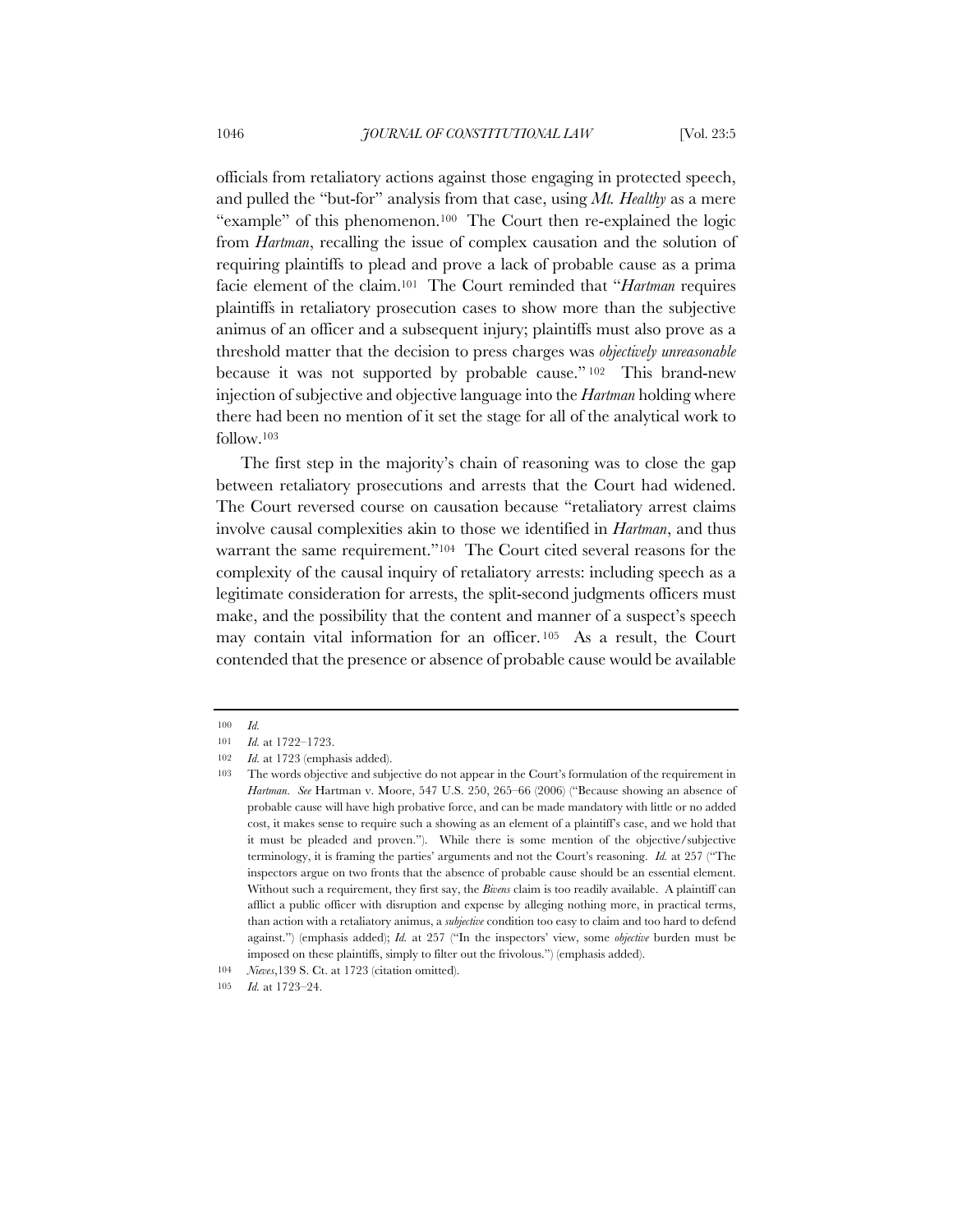in virtually every case and provide weighty evidence one way or the other.106 Even though arrests are not subject to a presumption of regularity or necessarily involve multiple government actors (like prosecutions), causation is still "particularly difficult."107 Because the causes of action were closely related in this area of complex causation, the same solution was required: "the plaintiff pressing a retaliatory arrest claim must plead and prove the absence of probable cause for the arrest."108 The Court straightforwardly presented this analogy, but with zero real explanation as to why the Court had carefully separated the concepts of retaliatory prosecution and arrest since at least 2006 with *Hartman*, only to throw up its hands and call them inextricably linked in 2019.

The Court identified the "problem" with these claims as the same, in that "it is particularly difficult to determine whether the adverse government action was caused by the officer's malice or the plaintiff's potentially criminal conduct."109 Still, it does not follow that a similar difficulty of proof means that the correct solution in both cases is that the plaintiff must simply prove lack of probable cause. In creating a prima facie element requirement and injecting this through the summary judgment standard, the Court really deprives a jury from determining the thorny *factual* causation issue. A jury should be able to (or at least allowed to) determine whether an officer's malice or the plaintiff's potentially criminal conduct actually caused the arrest. At that point it seems to be more a matter of fact than a matter of law.

The next step in the Court's reasoning insisted that because courts usually analyze arrests through an objective lens under *Fourth Amendment* analysis, courts must also analyze arrests through an objective lens under *First Amendment* analysis. The majority affirmed that "[i]n the Fourth Amendment context, however, we have almost uniformly rejected invitations to probe subjective intent . . . [a] particular officer's state of mind is simply irrelevant and it provides no basis for invalidating an arrest."110 The Court also argued that it must resist a subjective inquiry into intent that would "set-off broadranging discovery in which [there often would be] no clear end to the

<sup>106</sup> *Id.* at 1724.

<sup>107</sup> *Id.*

<sup>108</sup> *Id*.

<sup>109</sup> *Id.*

<sup>110</sup> *Id.* at 1724–25 (quoting Ashcroft v. al-Kidd, 563 U.S. 731, 737 (2011), and Devenpeck v. Alford, 543 U.S. 146, 153, 155 (2004)). This is certainly the well-established rule under the Fourth Amendment but does not answer what is required under the First Amendment.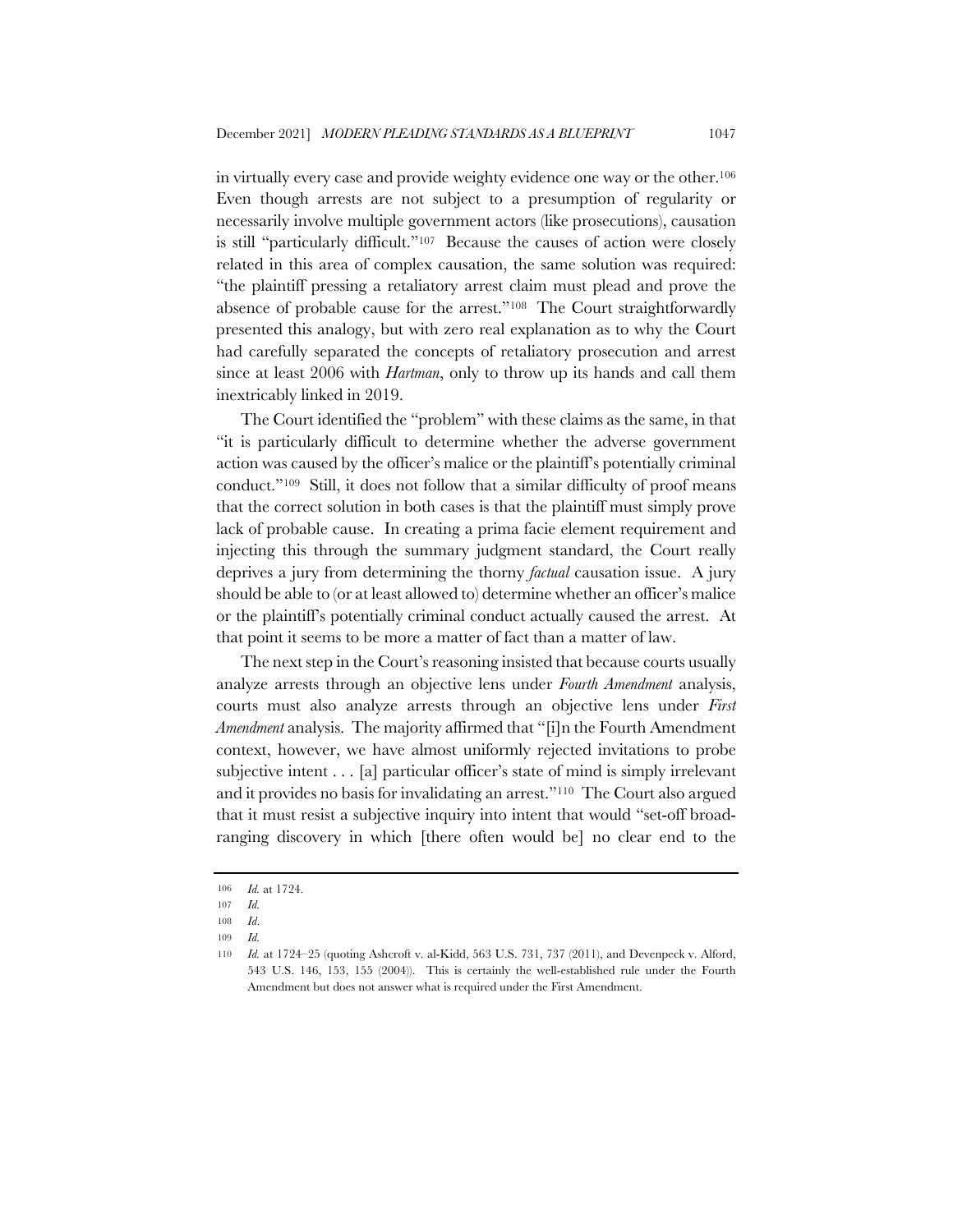relevant evidence."111 The Court alleged that a subjective standard would chill law enforcement from making arrests, compromise evenhanded application of the law, and even chill law enforcement communication during arrests.112

The Court then concluded, without connecting the dots in any way, that because *Hartman*'s no-probable-cause rule would address these concerns about future litigation and arrests, it was the appropriate standard.113 It is only if the plaintiff can establish a lack of probable cause that the *Mt. Healthy* standard would be appropriate. Still, it is unclear why the *Mt. Healthy* standard would even be helpful at that point; if the plaintiff can prove a lack of probable cause for the arrest what other reason could there be other than retaliation or some other impermissible motive? <sup>114</sup> By suggesting that inquiry into subjectivity is inappropriate when there is probable cause but appropriate when there is no probable cause transmogrifies the First Amendment inquiry into a Fourth Amendment one. Moreover, the sudden resistance to a subjective inquiry for a retaliatory arrest claim is exasperating. The essence of a retaliatory arrest is that it occurred for *subjective* reasons: that is, it would not have occurred *but for* the subjective, inappropriate, and retaliatory animus of the government actor.

The third step in the Court's reasoning again turned to the analogy of tort law to gain elements for retaliatory arrest under § 1983. As there was no common law tort for retaliatory arrest based on protected speech, the parties argued over whether false imprisonment or malicious prosecution was a better fit.115 That said, the Court asserted that the presence of probable cause would defeat either cause of action, and so the presence of probable cause should also prevent a First Amendment retaliatory arrest claim.116

<sup>111</sup> *Id.* at 1725 (citing *Harlow v. Fitzgerald*, 457 U.S. 800, 817 (1982)).

<sup>112</sup> *Id.*

<sup>113</sup> *Id.*

<sup>114</sup> An arrest without probable cause would also already be obviously unconstitutional under the Fourth Amendment.

<sup>115</sup> *Nieves*, 139 S. Ct. at 1726.

<sup>116</sup> *Id.* As historical reference, the Court notes that malicious prosecution required the plaintiff to show that the criminal charge was unfounded or made without probable cause and that for claims of false imprisonment the presence of probable cause was generally a complete defense for peace officers. *Id.* This sentiment also ignores the Court's earlier analysis from *Hartman* that abuse of power, which did not require lack of probable cause, was a possible candidate, and that common-law tort claims should not thought of as "prefabricated components of . . . torts." Hartman v. Moore, 547 U.S. 250, 258 (2006).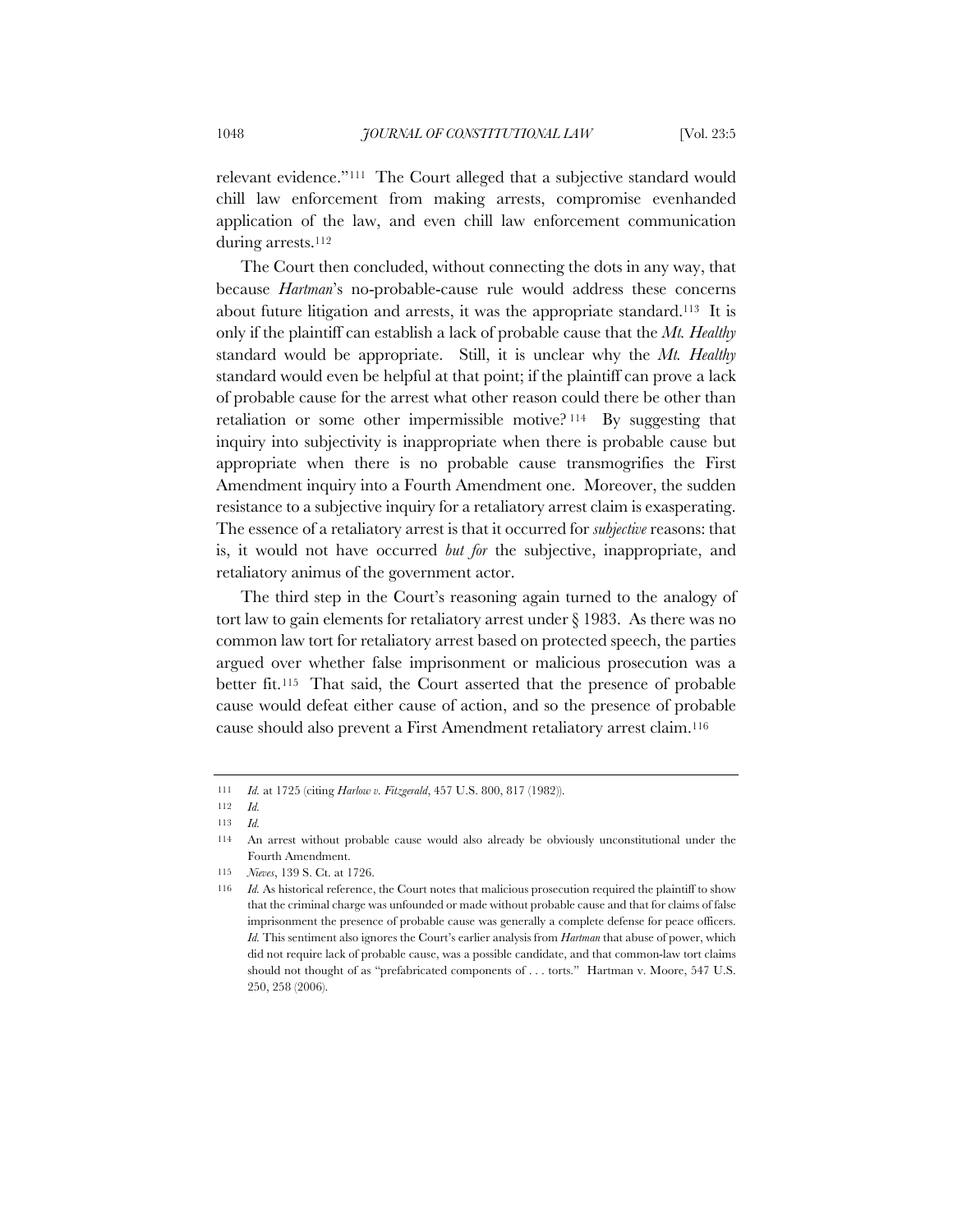Taking an unexpected turn in analysis, the majority's final section (which is the section not assented to by Justice Thomas) carved out a "narrow qualification" for the rule that they had just announced.117 This qualification was for "circumstances where officers have probable cause to make arrests, but typically exercise their discretion not to do so."118 The majority yielded this ground because it found a "risk that some police officers may exploit the arrest power as a means of suppressing speech,"119 which, some may argue, is the entire reason to have a restriction against retaliatory arrests in the first place. The example the Court gave was of an individual vocally complaining about the police who the police later arrested for jaywalking.120 The Court admitted that "[i]n such a case, because probable cause does little to prove or disprove the causal connection between animus and injury, applying *Hartman*'s rule would come at the expense of applying *Hartman*'s logic."121 Yet the *very next sentence* explained that "[f]or those reasons, we conclude that the no-probable-cause requirement should not apply when a plaintiff presents objective evidence that he was arrested when otherwise similarly situated individuals not engaged in the same sort of protected speech had not been." <sup>122</sup> The majority believed that because this would be "objective evidence" of pretextual arrest; it did not violate the earlier mandate to view retaliatory arrest claims on an objective rather than subjective basis.123 That said, even the given example of the jaywalker would fail unless she could provide concrete evidence of other similarly situated jaywalkers who went unprosecuted and did not engage in protected speech. <sup>124</sup> This is a fundamental problem of whether lack of probable cause as an element is a

<sup>117</sup> *Id.* at 1727-28.

<sup>118</sup> *Id.* at 1727.

<sup>119</sup> *Id.* (quoting Lozman v. City of Riviera Beach, 138 S. Ct. 1945, 1953–54 (2018)).

<sup>120</sup> *Id.*

<sup>121</sup> *Id.*

<sup>122</sup> *Id.* Here, the majority cites United States v. Armstrong, which Justice Gorsuch clings to as expanding this "narrow qualification" in his concurrence. *Id.* at 1727, 1730, 1733–1734 (citing United States v. Armstrong, 517 U.S. 456, 465 (1996)).

<sup>123</sup> *Id.* at 1727. The Court says, "[b]ecause this inquiry is objective, the statements and motivations of the particular arresting officer are 'irrelevant' at this stage." *Id.* This is false, however, because the challenge for the plaintiff is to use this "objective" evidence so that she has a chance to argue about the improper subjective motive of the officer.

<sup>124</sup> The majority does not clarify what this exception would look like in practice. Would the jaywalker need to identify other jaywalkers at the time of her arrest? Or overall at other times? Would not this objective evidence come at the price of expensive discovery into the process of law enforcement, the very thing the majority is seeking to avoid?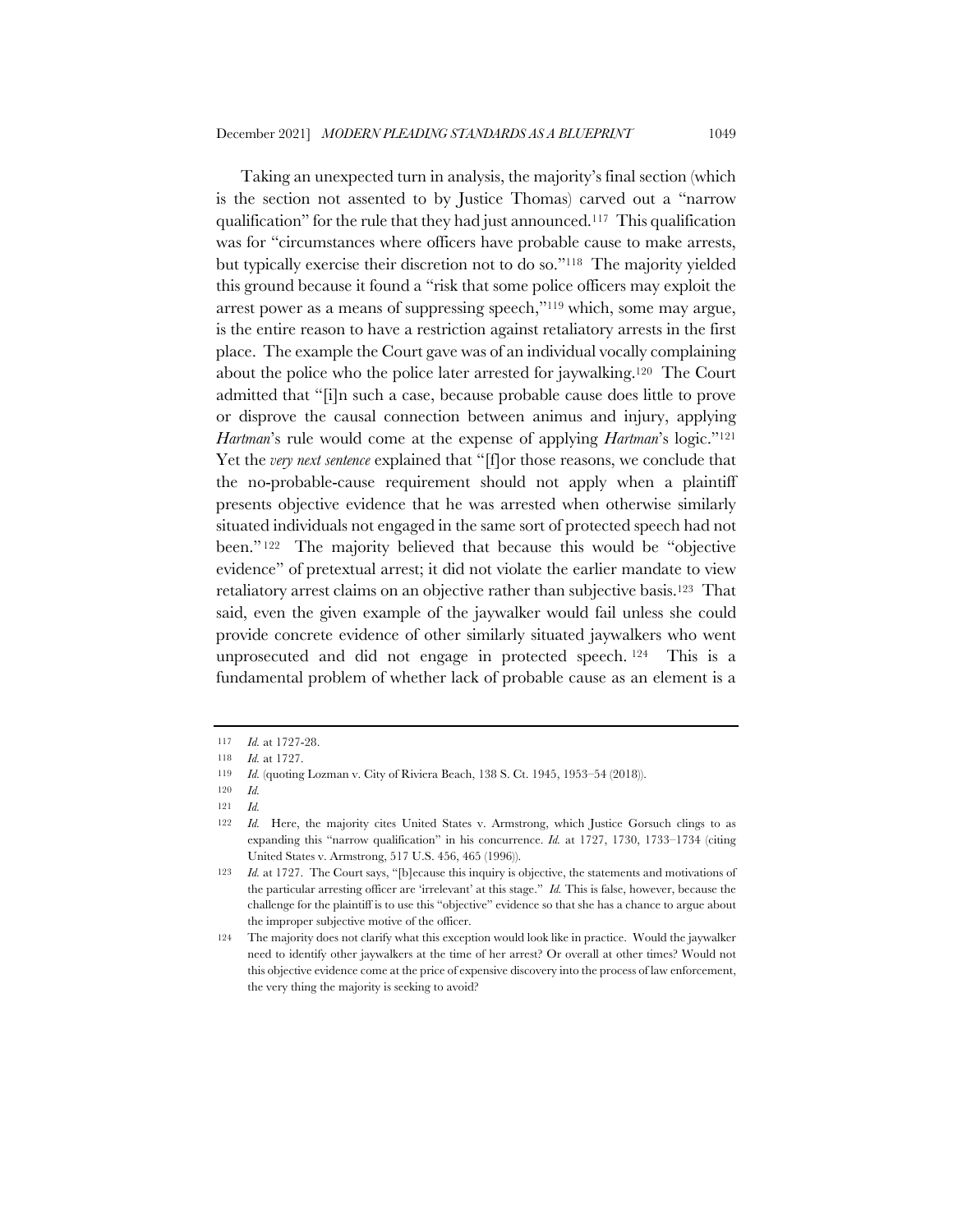hard-stop question of law or whether it is a balancing and weighted factual inquiry. If it is a hard stop, then a jury will almost *never* be able to consider situations in which the arrest was supported by probable cause, but retaliatory animus was still the but-for cause of the arrest. The exception, of course, is for when a plaintiff can show "objective" evidence of "similarly situated individuals." But what if there are no similarly situated individuals? What if the officer looks the arrestee in the eye and admits that arrest is for retaliatory animus but "it's a good thing I also have probable cause"?125 Are such claims dead in the water? The majority was far from clear, but the answer seemed weighted toward a requirement for lack of probable cause as a prima facie element necessary for retaliatory arrest claims.126 It makes little sense to draw a hard line and then create an almost nonsensical and ill-drawn exception.

This exception is, of course, why Justice Thomas did not join on to this last portion of the majority opinion. He wrote that the qualification "has no basis in either the common law or [the Court's] First Amendment precedents."127 This position emanates from a comparison to the common law in place when Congress enacted  $\S 1983$ .<sup>128</sup> He quoted the majority from *Lozman* explaining that "the common law recognized probable cause as an important element for ensuring that arrest-based torts did not unduly interfere with the objectives of law enforcement." <sup>129</sup> Justice Thomas considered false imprisonment, malicious prosecution, *and* malicious arrest and found that "[t]he existence of probable cause generally excused an officer from liability from these three torts, without regard to the treatment

<sup>125</sup> In her dissent, Justice Sotomayor gives the example of a reporter investigating corruption in a police unit. An officer from that unit follows the reporter until she exceeds the speed limit by five miles per hour, then delivers a steep ticket and an explicit message: "Until you find something else to write about, there will be many more where this came from." *Nieves*, 139 S. Ct. at 1741 (Sotomayor, J., dissenting). She suggests that this evidence would be irrelevant under the majority's rule and the reporter would have no claim of retaliation. *Id.* (Sotomayor, J., dissenting).

<sup>126</sup> In fact, for Bartlett's case, the Court determines succinctly that it cannot succeed "because [the officers] had probable cause to arrest him . . . his retaliatory arrest claim fails as a matter of law." *Id.* at 1728. There seems to be no room here for him to amend his claim to include other festival goers in similar situations who the police did not arrest but also engaged in protected speech, should there be any.

<sup>127</sup> *Id.* at 1728 (Thomas, J., concurring in part and concurring in the judgment).

<sup>128</sup> *Id.* (Thomas, J., concurring in part and concurring in the judgment).

<sup>129</sup> *Id.* (Thomas, J., concurring in part and concurring in the judgment) (citing *Lozman*, 138 S. Ct. at 1958).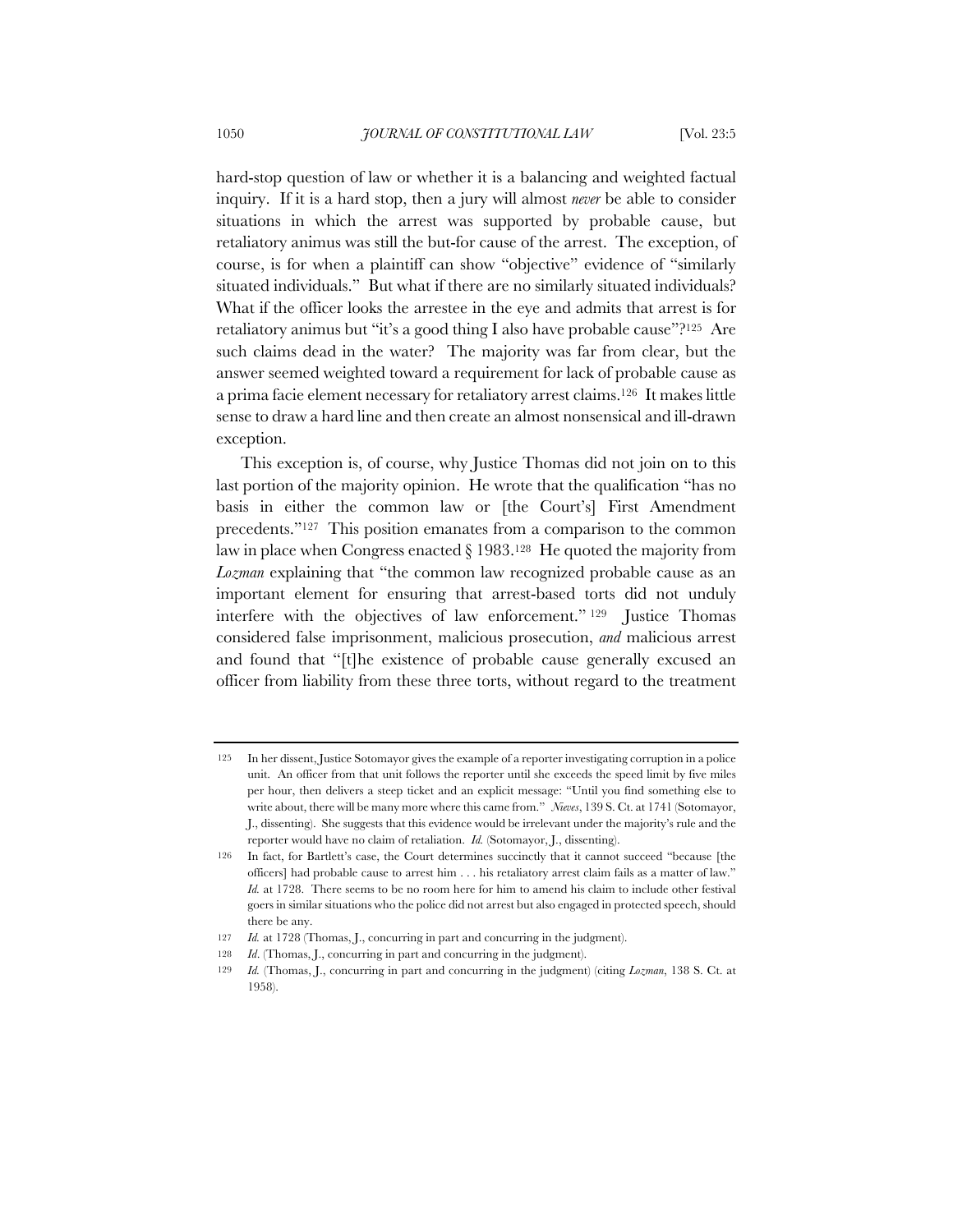of similarly situated individuals." <sup>130</sup> To Justice Thomas, this historical evidence ended the matter, and the "majority's exception lacks the support of history, precedent, and sound policy."131

Justice Thomas argued that the majority imported its qualification from selective-prosecution claims in *United States v. Armstrong*.132 He pointed out that selective-prosecution claims rely on equal protection standards and not First Amendment standards and a court cannot transmute these standards. For this proposition he cited *Whren v. United States* for the language that states "the constitutional basis for objecting to intentionally discriminatory application of laws is the Equal Protection Clause."133 Yet he did not refer to the Court's holding that an arrest permissible on Fourth Amendment grounds may be impermissible on other constitutional grounds. His rule would completely overlay *Hartman* and retaliatory prosecutions onto retaliatory arrests and require a lack-of-probable-cause element for both.

Justice Gorsuch filed a separate opinion, concurring in part with the majority and dissenting in part. His opinion opened with the notion that the parties agreed on two concepts: (1) that an officer can violate someone's First Amendment rights by arresting her in violation of her protected speech and (2) the presence of probable cause does not undo that violation or erase its significance.<sup>134</sup> While he may be right on the second point, it seems that the majority and the officers *did believe* that the existence of probable cause mostly does undo at least *liability* for any such violation. Justice Gorsuch went to the text of § 1983 to begin his analysis by searching for a linguistic hook for the elements of retaliatory arrest in the statute. Finding none, he commented that you can "look at that statute as long as you like and you will find no reference to the presence or absence of probable cause as a precondition or defense to any suit." <sup>135</sup> To be fair, there is no language to be found specifically about retaliatory arrest either, as the section is only 145 words and critically provides relief to:

<sup>130</sup> *Id.* at 1728–1729 (Thomas, J., concurring in part and concurring in the judgment).

<sup>131</sup> *Id.* at 1730.

<sup>132</sup> *Id.* at 1729 (Thomas, J., concurring in part and concurring in the judgment).

<sup>133</sup> *Id.* (Thomas, J., concurring in part and concurring in the judgment) (citing Whren v. United States, 517 U.S. 806, 813 (1996)).

<sup>134</sup> *Id.* at 1730 (Gorsuch, J., concurring in part and dissenting in part). It is not clear that the parties do agree on this, with the officers and the majority using lack of probable cause as a barrier to a cause of action for retaliatory arrest.

<sup>135</sup> *Id.* (Gorsuch, J., concurring in part and dissenting in part).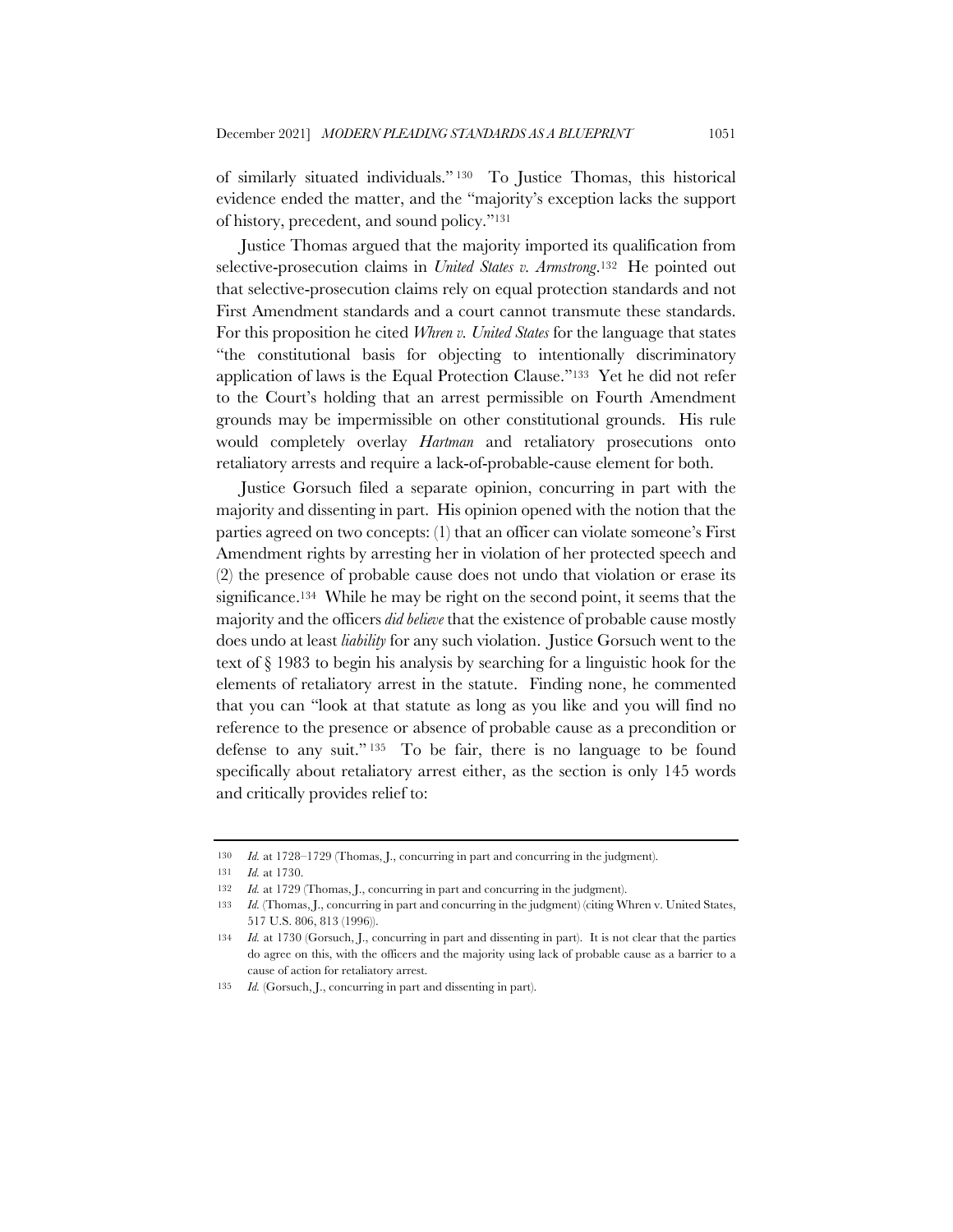[e]very person who, under color of any statute, ordinance, regulation, custom, or usage, of any State or Territory or the District of Columbia, subjects, or causes to be subjected, any citizen of the United States or other person within the jurisdiction thereof to the deprivation of any rights, privileges, or immunities secured by the Constitution and laws, shall be liable to the party injured in an action at law, suit in equity, or other proper proceeding for redress . . . .136

With no language to guide the way, Justice Gorsuch also looked to the common law that was in place when Congress adopted the statute to help divine the legislature's intent. <sup>137</sup> At that time, courts could not hold law enforcement agents who made a lawful arrest liable for the torts of false arrest or false imprisonment, but those agents also usually needed warrants to make arrests.138 Now, more warrantless arrests occur as long as there is probable cause to believe a crime has been committed, so it does not follow for Justice Gorsuch that probable cause should be a bar to recovery.139 The point of the common law claims, he explained, was to remedy arrests and imprisonments effected *without lawful authority*.140 For that reason, probable cause should defeat a claim that an arrest occurred without legal authority, a proper Fourth Amendment claim. In contrast, the point of a First Amendment claim "isn't to guard against officers who *lack* lawful authority to make an arrest. Rather, it's to guard against officers who *abuse* their authority by making an otherwise lawful arrest for an unconstitutional *reason*."141 The First and Fourth Amendments, explicitly and intentionally, offer different protections.142 The Fourth protects against unlawful authority for arrests. The First protects the freedom of speech.

As an example of these different constitutional protections, Justice Gorsuch pointed to other Supreme Court precedent: *Yick Wo v. Hopkins* and *Whren v. United States*.143 In the first case, police jailed Chinese immigrants for operating coin laundries without permits with no similar actions against

<sup>136</sup> 42 U.S.C. § 1983.

<sup>137</sup> *Nieves*, 139 S. Ct. at 1730–31 (Gorsuch, J., concurring in part and dissenting in part).

<sup>138</sup> *Id.* at 1731 (Gorsuch, J., concurring in part and dissenting in part).

<sup>139</sup> *Id.*

<sup>140</sup> *Id.*

<sup>141</sup> *Id.* (Gorsuch, J., concurring in part and dissenting in part).

<sup>142</sup> *Id.* (Gorsuch, J., concurring in part and dissenting in part).

<sup>143</sup> *Id*.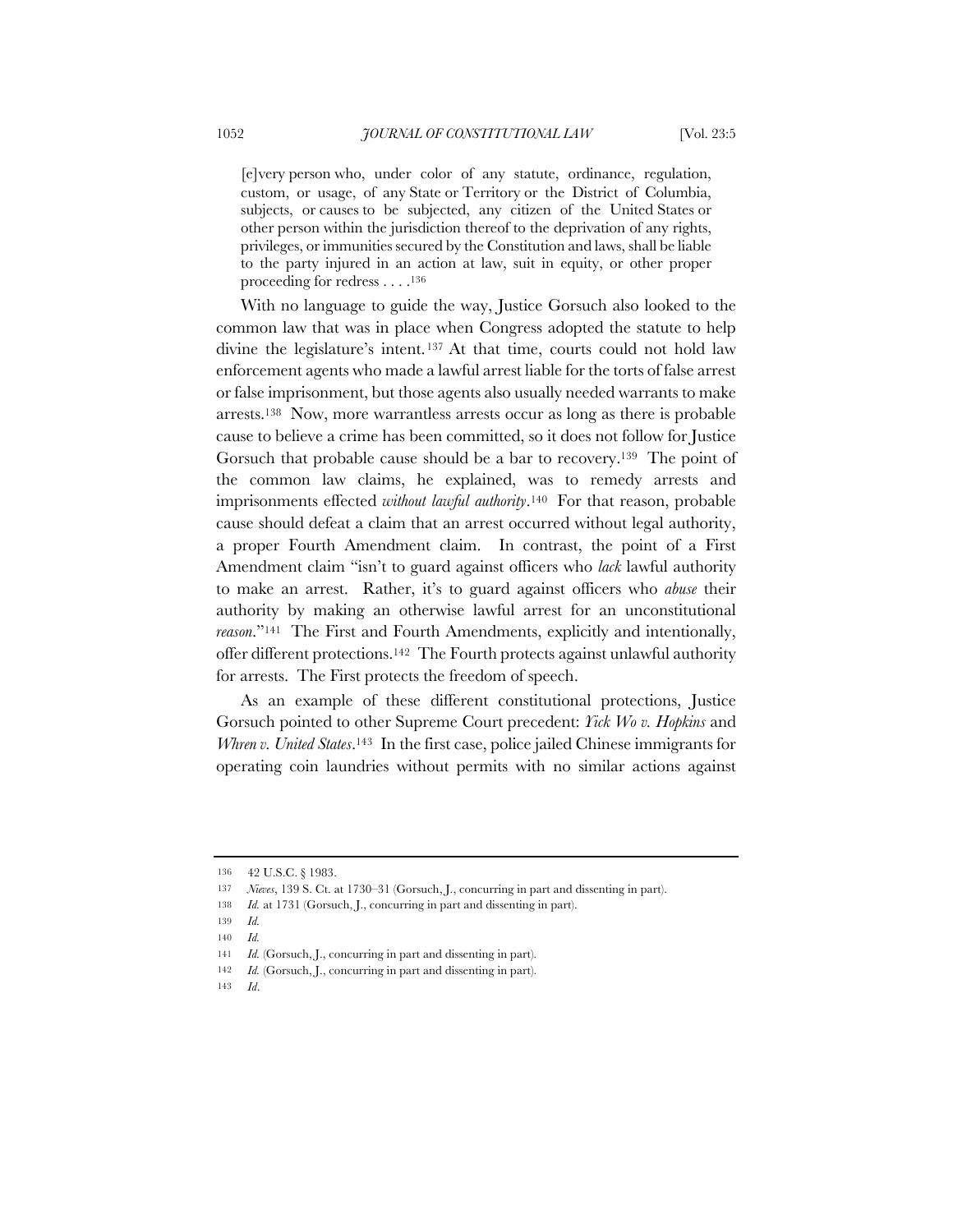Caucasian owners.144 This violated the Fourteenth Amendment, even if there were probable cause to believe the Chinese immigrants had broken the law.145 In the second case, racially selective arrests were taking place and this too violated equal protection guarantees.146 In implementing this holding, the lower courts have explicitly said: "simply because a practice passes muster under the Fourth Amendment . . . does not mean that unequal treatment with respect to that practice is consistent with equal protection."<sup>147</sup> While this is a compelling reading of *Whren*, the Court had explicitly disavowed this reading as clearly established in *Reichle*, calling the Tenth Circuit's reasoning misplaced and instead stated that the case's "discussion of Fourteenth Amendment d[id] not indicate ... that an arrest supported by probable cause could nonetheless violate the First Amendment."148 As a result, it was not the common ground that Justice Gorsuch believed it to be. In adopting probable cause as a bar to relief in most cases, the majority did in fact equate lawfulness under the Fourth Amendment with lawfulness under the First.

While Justice Gorsuch did not believe the presence of probable cause to be outcome determinative, neither did he believe it to be "entirely irrelevant to the analysis."149 He explained that it may "bear on the claim's viability in at least two ways that warrant explanation in future cases." The first of these was causation, where that causation might be a question for the jury to determine, given any number of plausible reasons why retaliation triggered the arrest instead of probable cause.150 He pointed out that if there was

<sup>144</sup> *Id.* (Gorsuch concurring and dissenting) (citing Yick Wo v. Hopkins, 118 U.S. 356 (1886)). Scholars consider this to be a foundational immigration law case that extended equal protection to foreign nationals located geographically inside the United States. *See, e.g.*, Gabriel J. Chin, *Unexplainable on Grounds of Race: Doubts about* Yick Wo, 2008 U. ILL. L. REV. 1359, 1359 ("*Yick Wo v. Hopkins* is . . . celebrated as a classic equal protection case. . . .").

<sup>145</sup> *Id.* (Gorsuch, J., concurring and dissenting).

<sup>146</sup> *Id.* at 1738 (Gorsuch, J., concurring in part and dissenting in part) (citing Whren v. United States, 517 U.S. 806, 813 (1996)).

<sup>147</sup> *Id.* at 1731 (Gorsuch, J., concurring in part and dissenting in part) (quoting Hedgepeth v. Wash. Metro. Area Transit Auth., 386 F.3d 1148, 1156 (D.C. Cir. 2004)).

<sup>148</sup> Reichle v. Howards, 566 U.S. 658, 665 n.5 (2012). While this case was heard during then Judge Gorsuch's term on the Tenth Circuit, he was not one of the presiding judges. *See* Howards v. McLaughlin, 634 F.3d 1131, 1135 (10th Cir. 2011) (noting that Tenth Circuit Judges Kelly, Seymour, and Lucero presided over this case).

<sup>149</sup> Nieves v. Bartlett, 139 S. Ct. 1715, 1732 (2019) (Gorsuch, J., concurring in part and dissenting in part).

<sup>150</sup> *See id*. (noting that if the officer "couldn't identify a crime for which probable cause to arrest existed" or claimed that probable cause rested on a "minor infraction" that would not "normally trigger an arrest," a jury may question whether retaliation led to an arrest).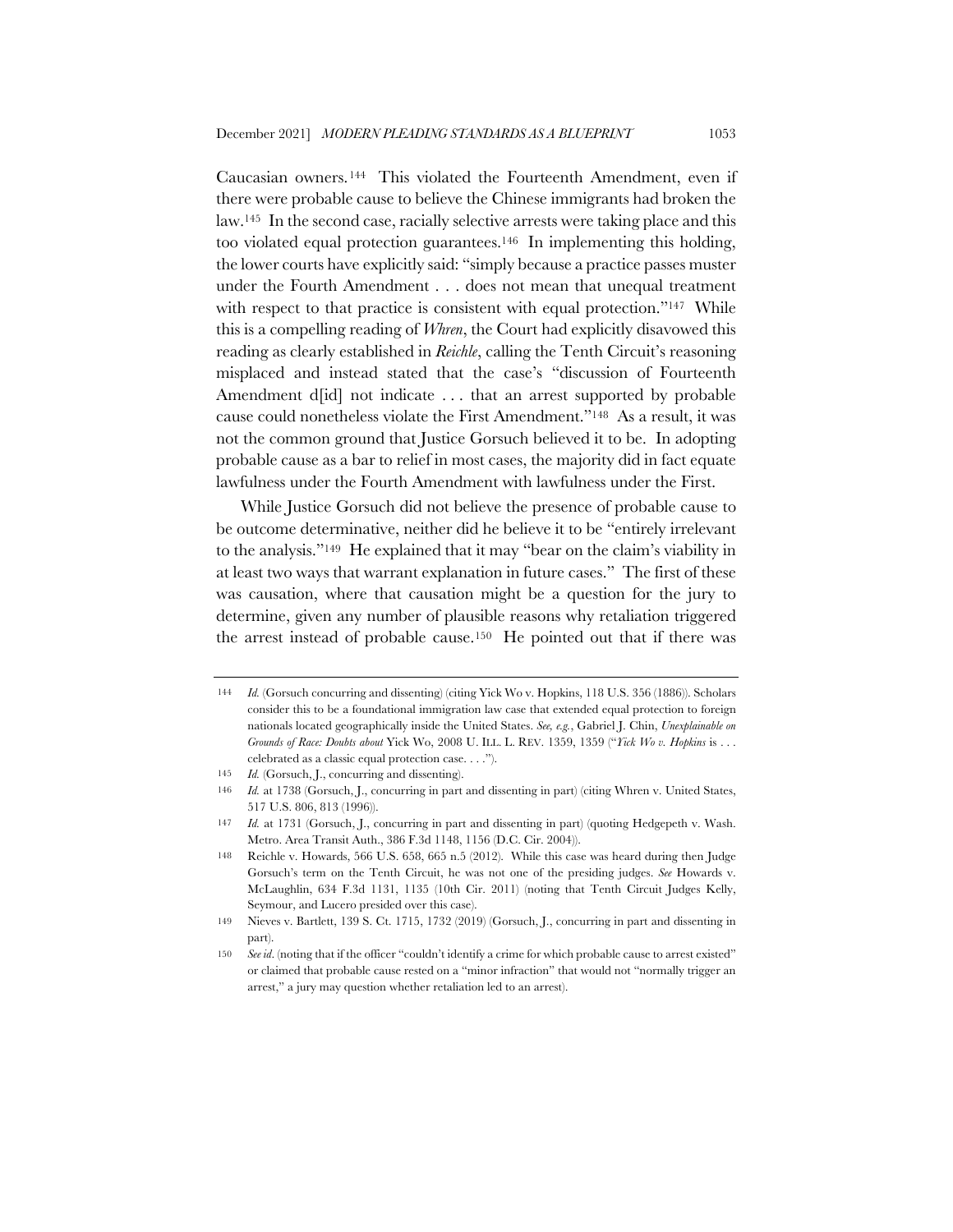probable cause to think the plaintiff committed a serious crime that "would nearly always trigger an arrest regardless of speech" then generally that case could likely be dismissed on the pleadings or through summary judgment.151 He also argued that *Hartman* was a different case and it was "equally clear that its reasoning did *not* extend to 'ordinary retaliation claims, where the government agent allegedly harboring the animus is also the individual allegedly taking the adverse action.'"152

The second issue for Justice Gorsuch was whether "probable cause may play a role in light of the separation of powers and federalism."153 In *United States v. Armstrong*, the Court held that "to respect the separation of powers and federalism, a plaintiff must present 'clear evidence' of discrimination when a federal or state official possesses probable cause to support his prosecution."154 That case dealt with racially selective prosecutions that could violate the Equal Protection clause even if they complied with probable cause and the Fourth Amendment. The Court in that case said that this clear evidence looked like evidence of a prosecutor failing to charge similarly situated persons or direct admissions of discriminatory purpose. <sup>155</sup> The majority in *Nieves* imported one of these exceptions without the other, and gave no language leaving the door open to *any* other exceptions. <sup>156</sup> Even so, because the majority included a citation to only *Armstrong* in announcing its exception, Gorsuch "retain[ed] hope" that lower courts would apply the decision "commonsensically, and with sensitivity to competing arguments about whether and how *Armstrong* might apply in the arrest setting."157 Given the text of the majority's holding, his hope seems misplaced.

Justice Ginsburg wrote a very brief opinion concurring in part of the judgment and dissenting in part. She asserted that because police may abuse their arrest authority, "[i]f failure to show probable cause defeats an action

<sup>151</sup> *Id.* In this way, lack of probable cause as an element is not the only way to perform a gatekeeping function against trivial claims.

<sup>152</sup> *Id.* at 1733 (Gorsuch, J., concurring in part and dissenting in part) (quoting Hartman v. Moore, 547 U.S. 250, 260 (2006)).

<sup>153</sup> *Id.* (Gorsuch, J., concurring in part and dissenting in part).

<sup>154</sup> *Id.* (Gorsuch, J., concurring in part and dissenting in part) (citing United States v. Armstrong, 517 U.S. 456, (1996)).

<sup>155</sup> *Id.*

<sup>156</sup> *Id.* at 1715 (majority opinion).

<sup>157</sup> *Id.* at 1734 (Gorsuch, J., concurring in part and dissenting in part) (citation omitted).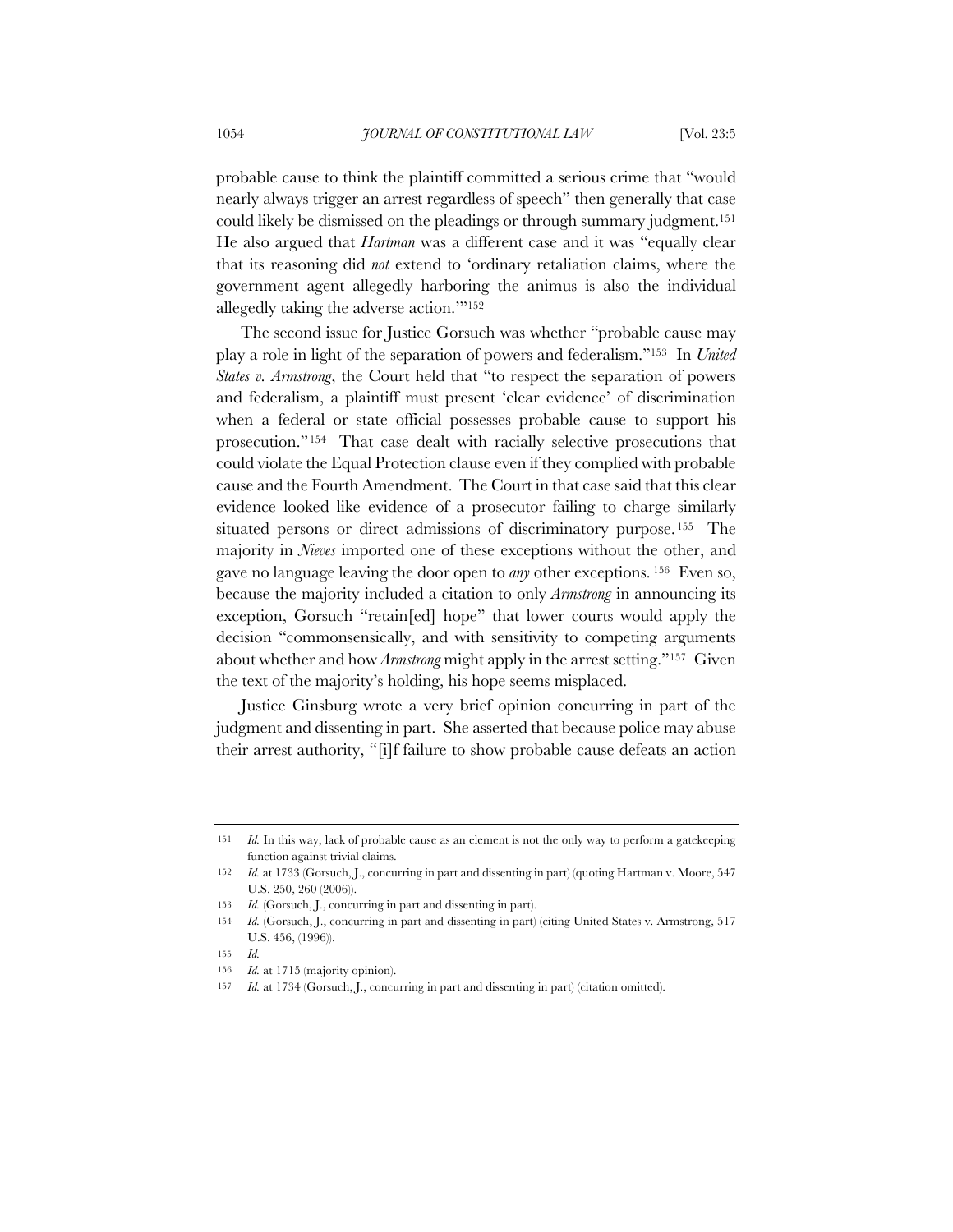under § 1983, only entirely baseless arrests will be checked." <sup>158</sup> Justice Ginsburg would continue to follow the precedent laid out in *Mt. Healthy*, when the plaintiff alleges retaliation was a motivating factor in the arrest and then the burden shifts to the defendant to prove that even without any impetus to retaliate, the defendant would have arrested the plaintiff.159 In the case at issue, the plaintiff did not allege retaliatory animus for Trooper Weight and only some evidence existed in Sergeant Nieves' statement of "bet you wish you would have talked to me now."160 That said, Justice Ginsburg would not "use this thin case to state a rule that will leave press members and others exercising First Amendment rights with little protection against police suppression of their speech."<sup>161</sup>

Justice Sotomayor dissented but started with the common ground that eight justices seemed to share; the existence of probable cause should not *always* defeat a First Amendment retaliatory arrest claim. <sup>162</sup> She noted, "[t]here is no basis in § 1983 or in the Constitution to withhold a remedy for an arrest that violated the First Amendment solely because the officer could point to probable cause that some offense, no matter how trivial or obviously pretextual, has occurred."163 The correct approach; however, would be to apply the "well-established, carefully calibrated standards that govern First Amendment retaliation claims" and not to use the majority's slim exception that "risks letting flagrant violations go unremedied."164

This careful calibration stems from the *Mt. Healthy* precedent, in which the plaintiff must establish that constitutionally protected conduct was a substantial or motivating factor in the challenged action, shifting the burden to the government actor to prove that the decision would have occurred regardless of the protected conduct.165 This "timeworn standard is by no

<sup>158</sup> *Id.* (Ginsburg, J., concurring in part and dissenting in part). This is similar to her contention in *Hartman*. 547 U.S. 250, 266–67 (2006) (Ginsburg, J., dissenting) (stating that saddling the plaintiff with the burden of pleading and proving lack of probable cause checks "only *entirely* 'baseless prosecutions'") (citation omitted).

<sup>159</sup> *Id.* at 1735 (Ginsburg, J., concurring in part and dissenting in part).

<sup>160</sup> *Id*. Thus, she would dismiss the claim against Trooper Weight and thinks it possible that Nieves would still prevail on summary judgment.

<sup>161</sup> *Id.*

<sup>162</sup> *Id.* at 1735 (Sotomayor, J., dissenting).

<sup>163</sup> *Id.*

<sup>164</sup> *Id.*

<sup>165</sup> *Id.* at 1736 (Sotomayor, J., dissenting).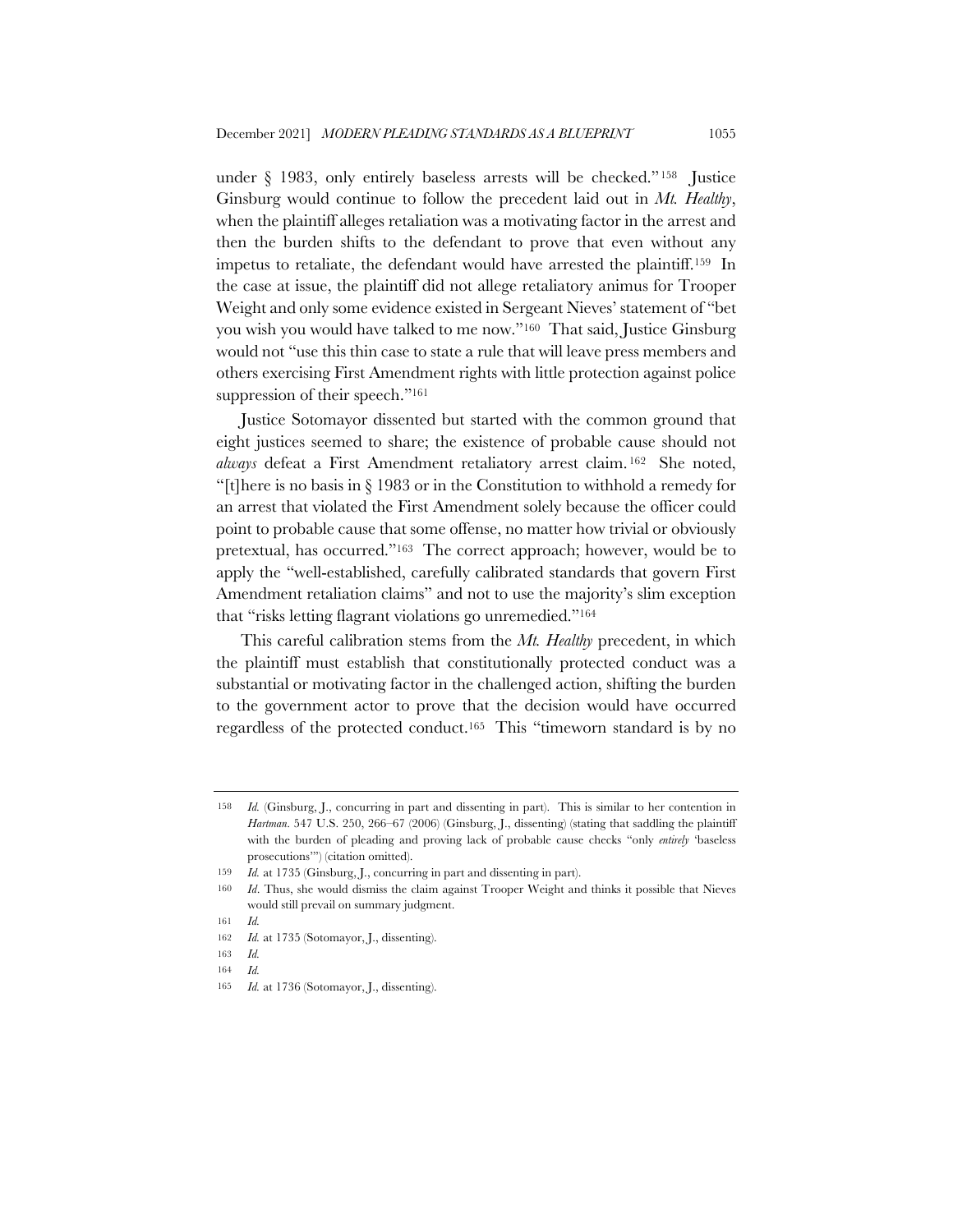means easily satisfied,"166 which should alleviate the worries about excess litigation or protracted discovery. If there is "sufficient evidence of retaliatory motive and sufficiently *weak* evidence of probable cause . . . *Mt. Healthy* is surmountable."<sup>167</sup>

It is the majority's oddly crafted exception that worried Justice Sotomayor the most because it "arbitrarily fetishizes one specific type of motive evidence—treatment of comparators—at the expense of other modes of proof."168 This would mean that "[p]laintiffs who would rely on other evidence to prove a First Amendment claim would be out of luck, even if they could offer other, unassailable proof of an officer's unconstitutional 'statements and motivations.'"169 At the very least, "[p]laintiffs should have a meaningful opportunity to prove such claims when they arise," and a procedural bar of this magnitude would never provide that opportunity.170 Even inside this exception, "[w]hat exactly the Court means by 'objective evidence,' 'otherwise similarly situated' and 'the same sort of protected speech' is far from clear."171 This lack of clarity makes the narrow exception even harder to apply. And while the majority spent "much of its opinion . . . analogizing to *Hartman* and to common-law privileges . . . that reasoning is not sound." <sup>172</sup> Although the causation from animus to arrest might be complex, "[t]hat is true of most unconstitutional motive claims, yet we generally trust that courts are up to the task of managing them."173 She argued that trials on this point are rare and even accepting that on occasion "a police officer who made a legitimate arrest might have to explain that arrest to a jury . . . is insufficient reason to curtail the First Amendment."174 Again, this is a crucial point; the jury should be involved in a fact-based inquiry, while the majority relegates not pleading lack of probable cause as decisive as a matter of law. The majority "shortchanges that hard-earned wisdom [of First Amendment protection] in the name of marginal convenience."175

172 *Id.* at 1737 (Sotomayor, J., dissenting).

<sup>166</sup> *Id.*

<sup>167</sup> *Id.* (Sotomayor, J., dissenting) (emphasis added).

<sup>168</sup> *Id.* at 1739 (Sotomayor, J., dissenting).

<sup>169</sup> *Id.* at 1736 (Sotomayor, J., dissenting).

<sup>170</sup> *Id*.

<sup>171</sup> *Id.* at 1741 (Sotomayor, J., dissenting).

<sup>173</sup> *Id*.

<sup>174</sup> *Id.* at 1737–38 (Sotomayor, J., dissenting).

<sup>175</sup> *Id.* at 1742 (Sotomayor, J., dissenting).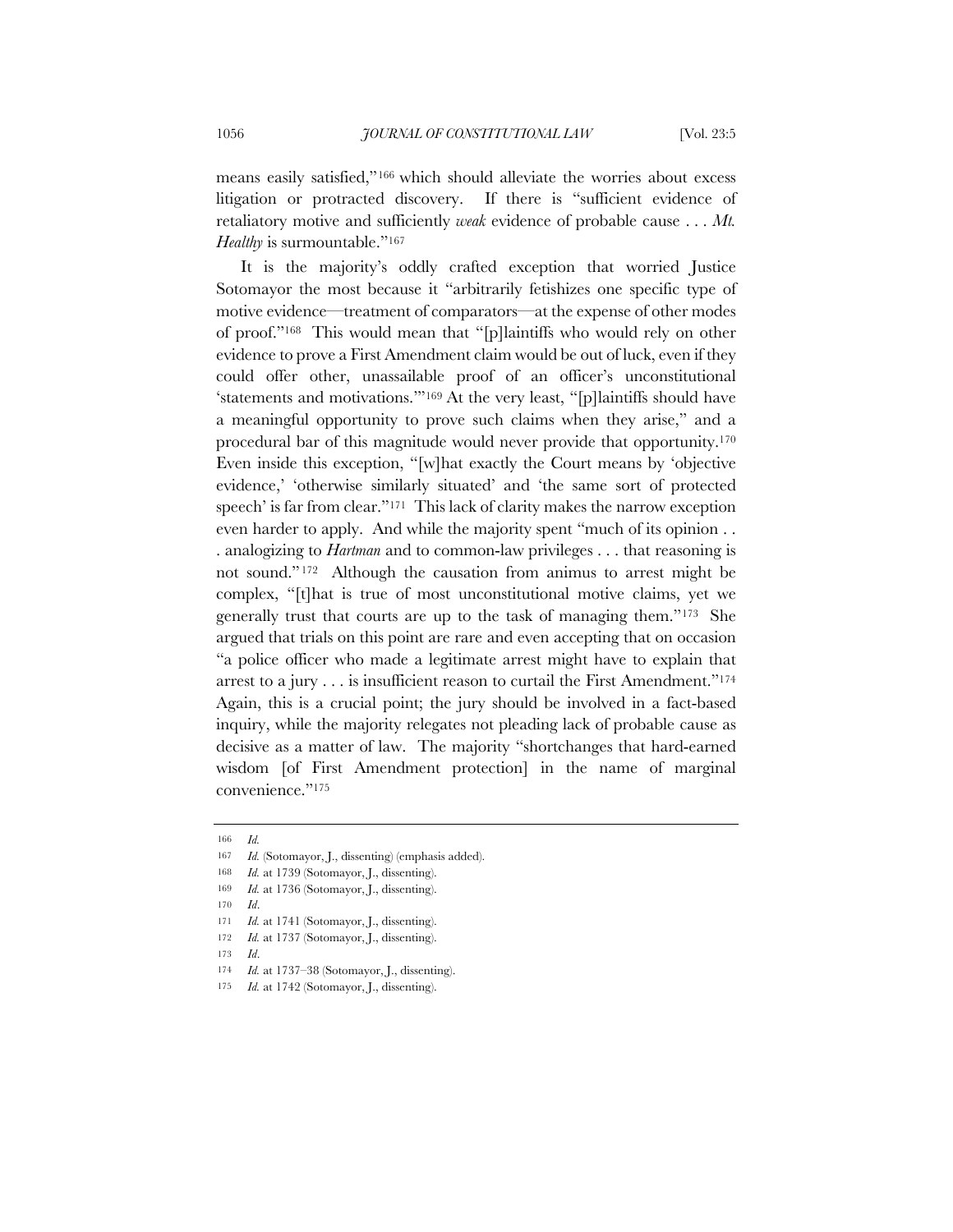Even if these more practical concerns were valid, Justice Sotomayor asserted they are no reason for "the Court's mix-and-match approach to constitutional law" that creates a "Frankenstein-like constitutional tort that may do more harm than good."176 She noted that in *Whren,* the Court explained that while "'subjective intentions play no role in ordinary, probable-cause Fourth Amendment analysis,' that does not make evidence of an officer's 'actual motivations' any less relevant to claims of 'selective enforcement' under the Equal Protection Clause." <sup>177</sup> Both an Equal Protection claim and a First Amendment claim require an inquiry into the motives of an official, and require a separate analysis from any Fourth Amendment irregularities.<sup>178</sup> In these other contexts, "when the ultimate question is *why* a decisionmaker took a particular action, the Court considers the decisionmakers' own statements (favorable or not) to be highly relevant evidence."179 So why not here? Instead, the "comparison-based evidence is the sole gateway through the probable-cause barrier that [the majority] otherwise erects."180

As to Justice Gorsuch's hope that a future court could borrow a clear evidence rule from *United States v. Armstrong* to allow other evidence to overcome a lack of probable cause, Justice Sotomayor is unconvinced.181 Borrowing this principle would take a doctrine about equal protection in a criminal proceeding with prosecutors and smashing that into a context of First Amendment principles in a civil suit with police officers.<sup>182</sup> That would be far more complex remedy than merely using the already available, already relevant, already proven approach of *Mt. Healthy*.183

### II. CIRCUIT COURT SPLITS OVER RETALIATORY ARREST ELEMENTS

To understand the trajectory of circuit-level case law while the Supreme Court was developing its jurisprudence in the area of retaliatory arrests, a

<sup>176</sup> *Id.* at 1738 (Sotomayor, J., dissenting).

<sup>177</sup> *Id.* (Sotomayor, J., dissenting) (quoting Whren v. United States, 517 U.S. 806, 813 (1996)).

<sup>178</sup> *Id.* (Sotomayor, J., dissenting).

<sup>179</sup> *Id.* at 1739 (Sotomayor, J., dissenting) (emphasis added)

<sup>180</sup> *Id.* at 1740 (Sotomayor, J., dissenting).

<sup>181</sup> *Id.* at 1741–42 (Sotomayor, J., dissenting).

<sup>182</sup> *Id.* at 1742 (Sotomayor, J., dissenting).

<sup>183</sup> *Id*.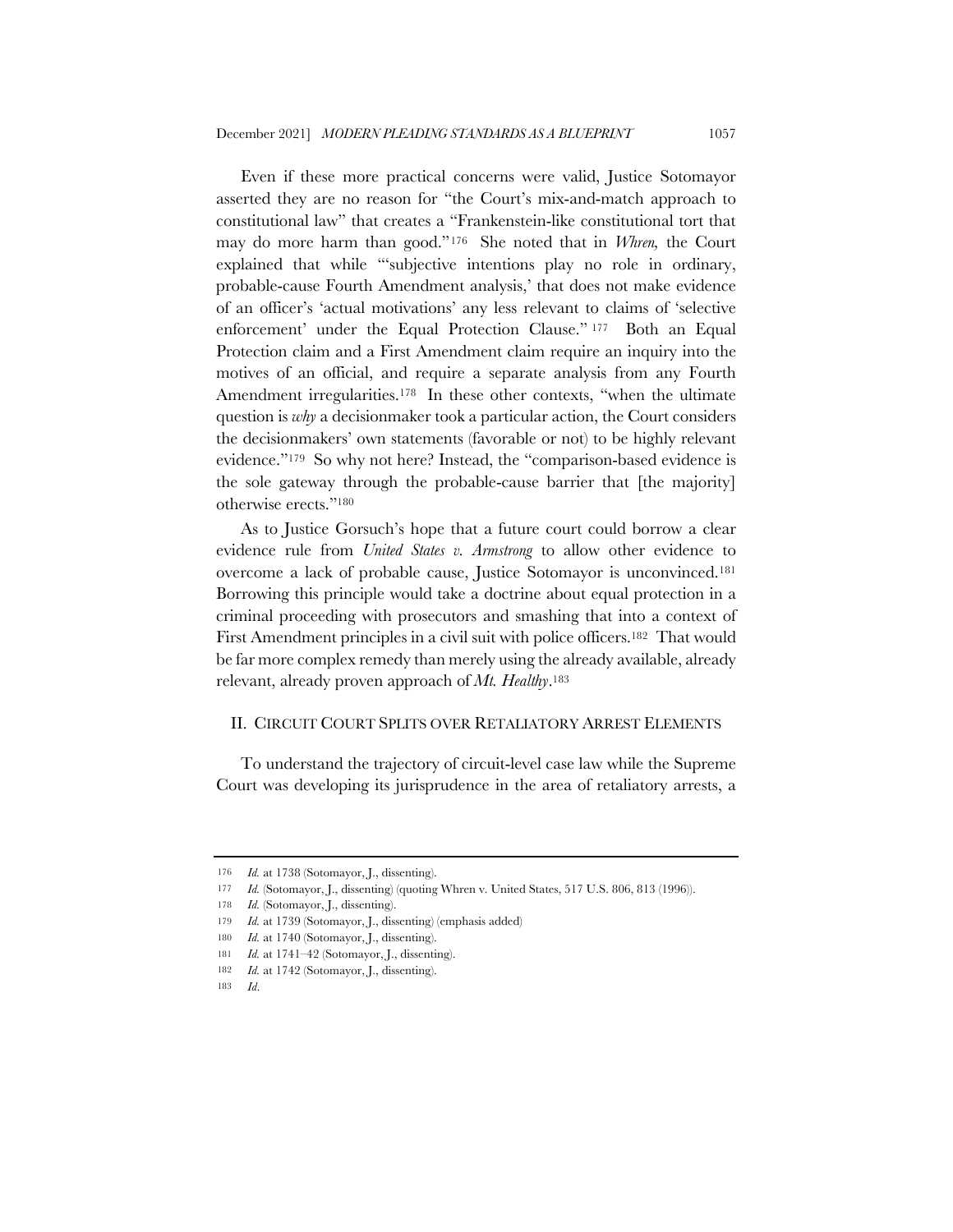review of relevant case law is necessary.184 Before *Nieves*, four circuits: the Second, Fifth, Eighth, and Eleventh, found that the existence of probable cause would bar recovery on a retaliatory arrest claim. Conversely, two circuits, the Ninth and Tenth, found that probable cause was not a bar. Five circuits never squarely answered the inquiry because of intervening issues of qualified immunity or the fact that plaintiffs continually argued a lack of probable cause anyway. Lastly, the Sixth Circuit showed the most change over time in line with changing Supreme Court precedent, but it also extended *Hartman* to arrests before commanded to by *Nieves*. Interestingly, the circuits that allowed cases to proceed despite the existence of probable cause saw no more cases than those who barred such actions.185 In fact, the Eighth Circuit, which barred such claims outright, had the most cases.186

Before breaking down each circuit, it is necessary to explain the overlap of qualified immunity with many of these cases. Arrested plaintiffs who experience a violation of their constitutional rights can directly challenge the criminal action but can also mount a suit through *Bivens* or § 1983 against federal or state officers respectively for damages they have accrued. <sup>187</sup> Qualified immunity protects these federal or state officers from the suit itself "unless a plaintiff pleads facts showing (1) that the official violated a statutory or constitutional right, and (2) that the right was 'clearly established' at the time of the challenged conduct."188 Courts need not resolve the two-step protocol in order, and "[t]he judges of district courts and the courts of appeals should be permitted to exercise their sound discretion in deciding which of the two prongs of the qualified immunity analysis should be addressed first in light of the circumstances in the particular case at hand."189

<sup>184</sup> This search was performed using Westlaw using the following search protocol: (adv: "first amendment" /p "retaliat!" /p "arrest" /p "probable cause"). All cases were read and evaluated for relevancy. Eighty-six reported, relevant cases were identified across twelve circuits. Many cases included claims for lack of probable cause and made parallel First and Fourth Amendment claims, which required no other analysis on the need for the lack of probable cause for a claim. During the editing phase later cases were added that cited to *Nieves* that are not included in the initial count.

<sup>185</sup> Forty cases were found in circuits that barred claims and only seventeen in circuits that did not bar claims. Sixteen were found in circuits that had not resolved the issue, and thirteen were found in the Sixth Circuit which changed over time.

<sup>186</sup> Seventeen cases were found in the Eighth Circuit.

<sup>187</sup> *See* 33 CHARLES ALAN WRIGHT & ARTHUR R. MILLER, FEDERAL PRACTICE AND PROCEDURE § 8388 (2d ed. 1998) (describing *Bivens* actions).

<sup>188</sup> Ashcroft v. al-Kidd, 563 U.S. 731, 735 (2011) (citing Harlow v. Fitzgerald, 457 U.S. 800, 818 (1982)).

<sup>189</sup> Pearson v. Callahan, 555 U.S. 223, 236 (2009).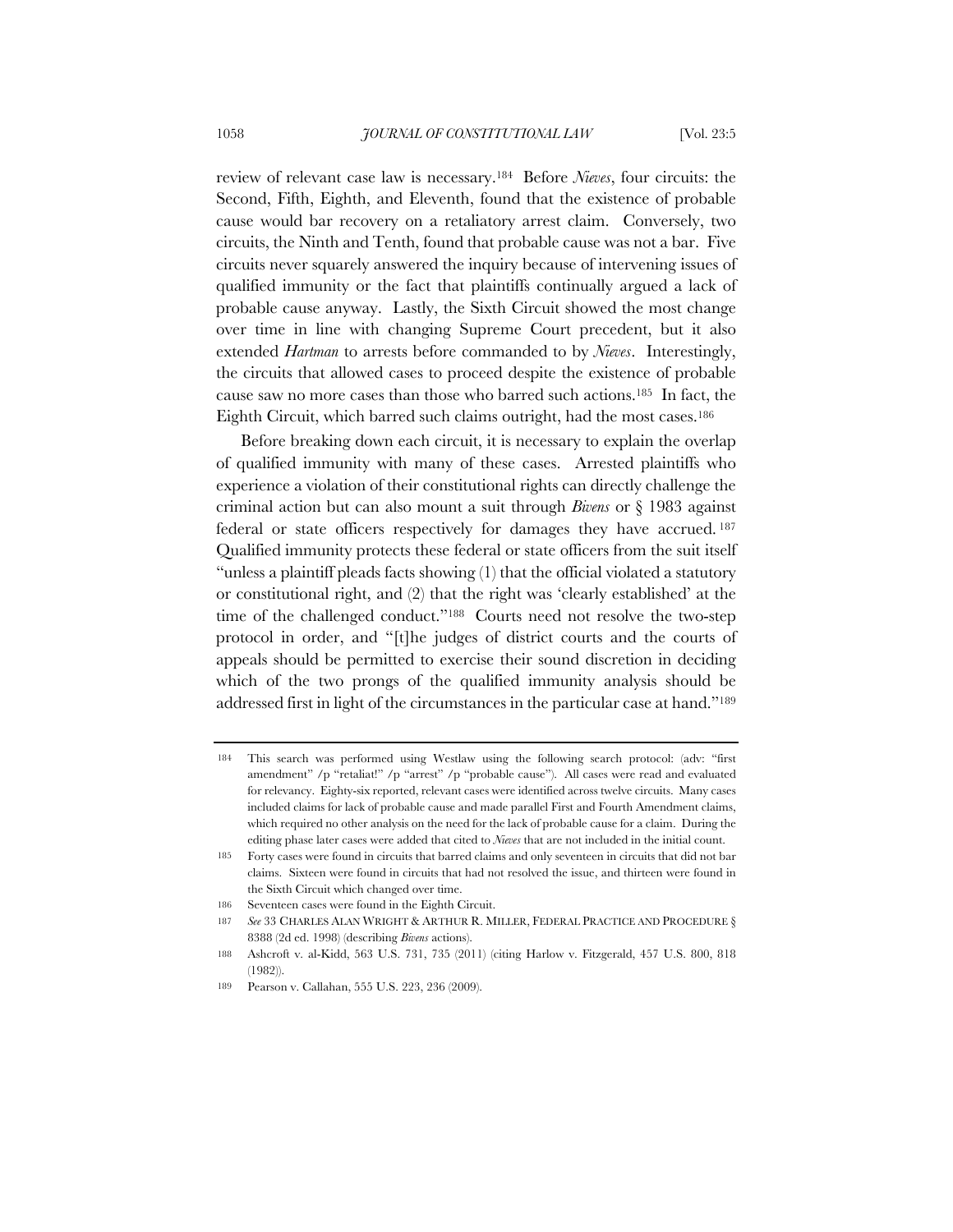As a result, if a court finds that the issue of whether probable cause bars recovery is unclear, it can use that to find that the right was not "clearly established" and provide qualified immunity *whether or not* it can determine that a constitutional violation occurred. For example, the Second Circuit noted "[f]ew issues related to qualified immunity have caused more ink to be spilled than whether a particular right has been clearly established, mainly because courts must calibrate, on a case-by-case basis, how generally or specifically to define the right at issue."190 If the issue is whether a reasonable officer "'could have believed that [the challenged conduct] was within the bounds of appropriate police responses,' the defendant officer is entitled to qualified immunity."191 For many lower courts, once the Supreme Court announced in *Reichle* that it had never been clear about whether a right to be free from an arrest supported by probable cause existed and then refused to articulate whether such a right existed, the issue was effectively terminated. Many courts require a plaintiff to cite Supreme Court or circuit precedent to prove that a right was clearly established.192 The Supreme Court never explicitly granted this right, and many circuits skirted the issue (so it was unclear) or did not recognize the right at all.

The first category of circuits, those who barred claims based on probable cause, doubled down on this bar with evolving Supreme Court support. The Second, Fifth, Eighth, and Eleventh Circuits used probable cause as a proxy for causation analysis before the Supreme Court even decided *Hartman* in 2006.

The Second Circuit, in 1992, found in a prosecution case that "because there was probable cause . . . to believe that [the plaintiff] violated the harassment statute" there was no need to "examine the defendant's motives in reporting [the plaintiff's] actions to the police for prosecution."193 Just a few years later, in 1995, the court explicitly applied this holding to the arrest

<sup>190</sup> Golodner v. Berliner, 770 F.3d 196, 205 (2d Cir. 2014).

<sup>191</sup> Zalaski v. City of Hartford, 723 F.3d 382, 389 (2d Cir. 2013) (quoting Saucier v. Katz, 533 U.S. 194, 208 (2001)).

<sup>192</sup> *See e.g.*, A.M. v. Holmes, 830 F.3d 1123, 1134–35 (10th Cir. 2016) (noting that a plaintiff must "identify[] an on-point Supreme Court or published Tenth Circuit decision"). Alternatively, the plaintiff can satisfy this "heavy two-part burden" by the "clearly established weight of authority from other courts [that have] found the law to be as [she] maintains." *Id.* at 1135.

<sup>193</sup> Mozzochi v. Borden, 959 F.2d 1174, 1179–80 (2d Cir. 1992).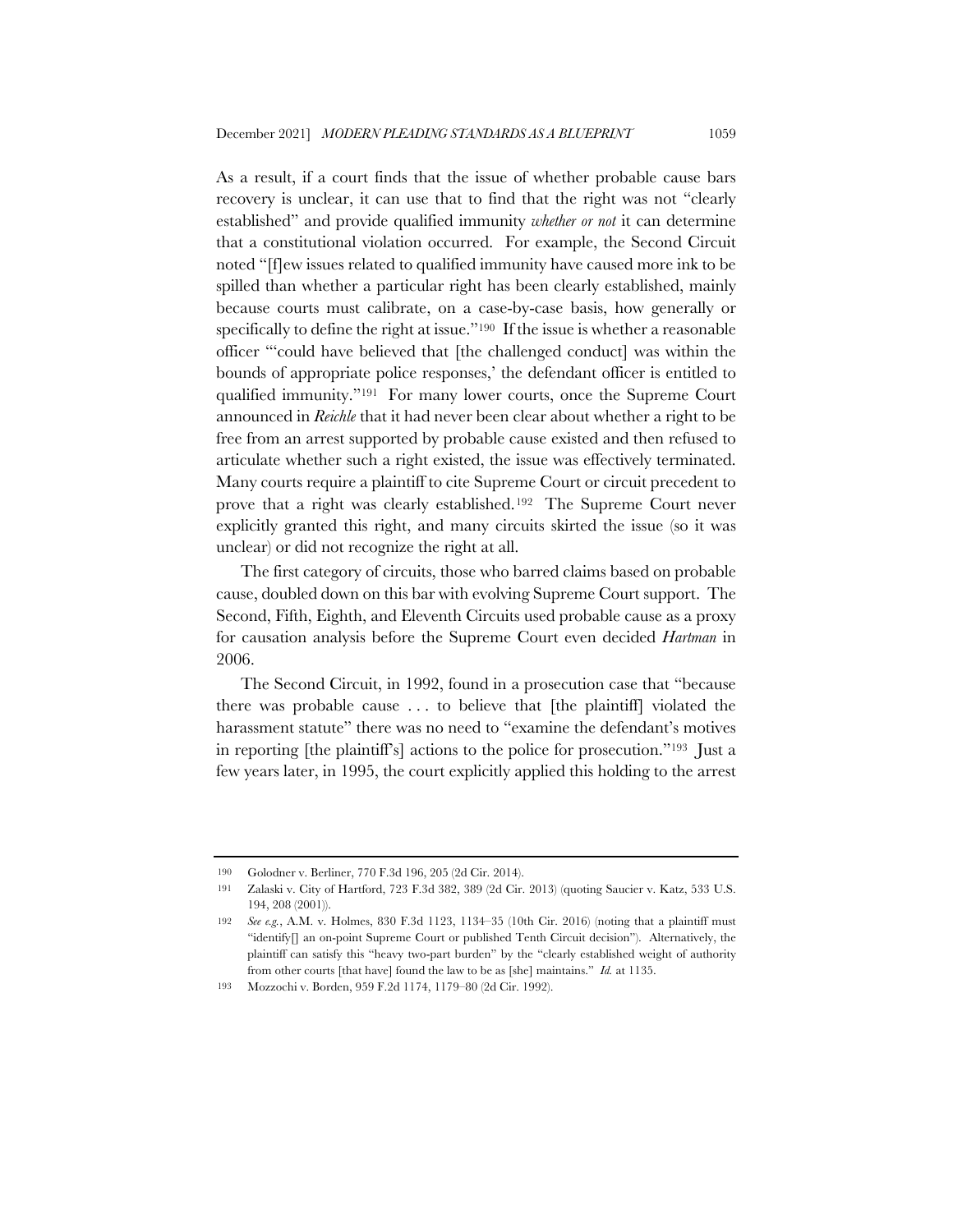context,<sup>194</sup> and by 2001, it was a perfunctory part of the application.<sup>195</sup> In 2019, the Second Circuit imported this decision to disregard motive analysis to another context.196 In discussing congressional inquiry, the court noted, "[i]n this respect, the guiding principle is the same as that applicable when an arrest is supported by probable cause and is ruled valid *despite* the arresting officer's motive to retaliate against a suspect for exercising a First Amendment right."197

The Fifth Circuit, as far back as 1984, acknowledged the probable cause issue as an open question and signified that the motive of the arresting officer may be the determinative factor.198 For example, motives may be relevant when "the arrestee's First Amendment rights are called into question where the officer's otherwise valid arrest is motivated by his desire to retaliate against the arrestee for making a particular political speech."199 In 1992, the Fifth Circuit admitted that "the probable cause question is intertwined at least in part with the First Amendment inquiry but also includes additional factual issues. This query must go to the trier of fact."200 A few short years later, in 1995, the circuit court solved this issue by requiring a showing of probable cause.201 In a retaliatory arrest case, the court said that an officer could defeat a claim by showing, via a preponderance of evidence, that the plaintiff "would have been arrested even if his political opinions or speech activities had not been considered, *i.e.*, because there existed probable

<sup>194</sup> *See* Singer v. Fulton Cty. Sheriff, 63 F.3d 110, 120 (2d Cir. 1995) ("We have held previously that if the officer either had probable cause or was qualifiedly immune from subsequent suit (due to an objectively reasonable belief that he had probable cause), then we will not examine the officer's underlying motive in arresting and charging the plaintiff.").

<sup>195</sup> *See* Curley v. Vill. of Suffern, 268 F.3d 65, 73 (2d Cir. 2001) ("As to the second element, because defendants have probable cause to arrest plaintiff, an inquiry into the underlying motive for the arrest need not be undertaken.").

<sup>196</sup> *See* Trump v. Deutsche Bank AG, 943 F.3d 627, 663 (2d Cir. 2019) (holding that "the guiding principle" of a congressional inquiry is the same as that in an arrest context).

<sup>197</sup> *Id.*

<sup>198</sup> *See* Brown v. Edwards, 721 F.2d 1442, 1453 (5th Cir. 1984) (discussing the motivation of the arresting officer).

<sup>199</sup> *Id.* The court later said that the case did not implicate this issue. *See id.* at 1455–56 (holding that the plaintiff "makes no complaint that [the arresting officer] did or threatened to do anything 'more than carry out the process to its authorized conclusion'").

<sup>200</sup> Enlow v. Tishomingo Cty., 962 F.2d 501, 510 (5th Cir. 1992). The plaintiff asserted a lack of probable cause violating his First and Fourth Amendment rights. *Id.*

<sup>201</sup> *See* Starling v. Fuller, 49 F.3d 1092, 1100 (5th Cir. 1995) (approving a jury instruction requiring the jury to find probable cause at this stage of the analysis).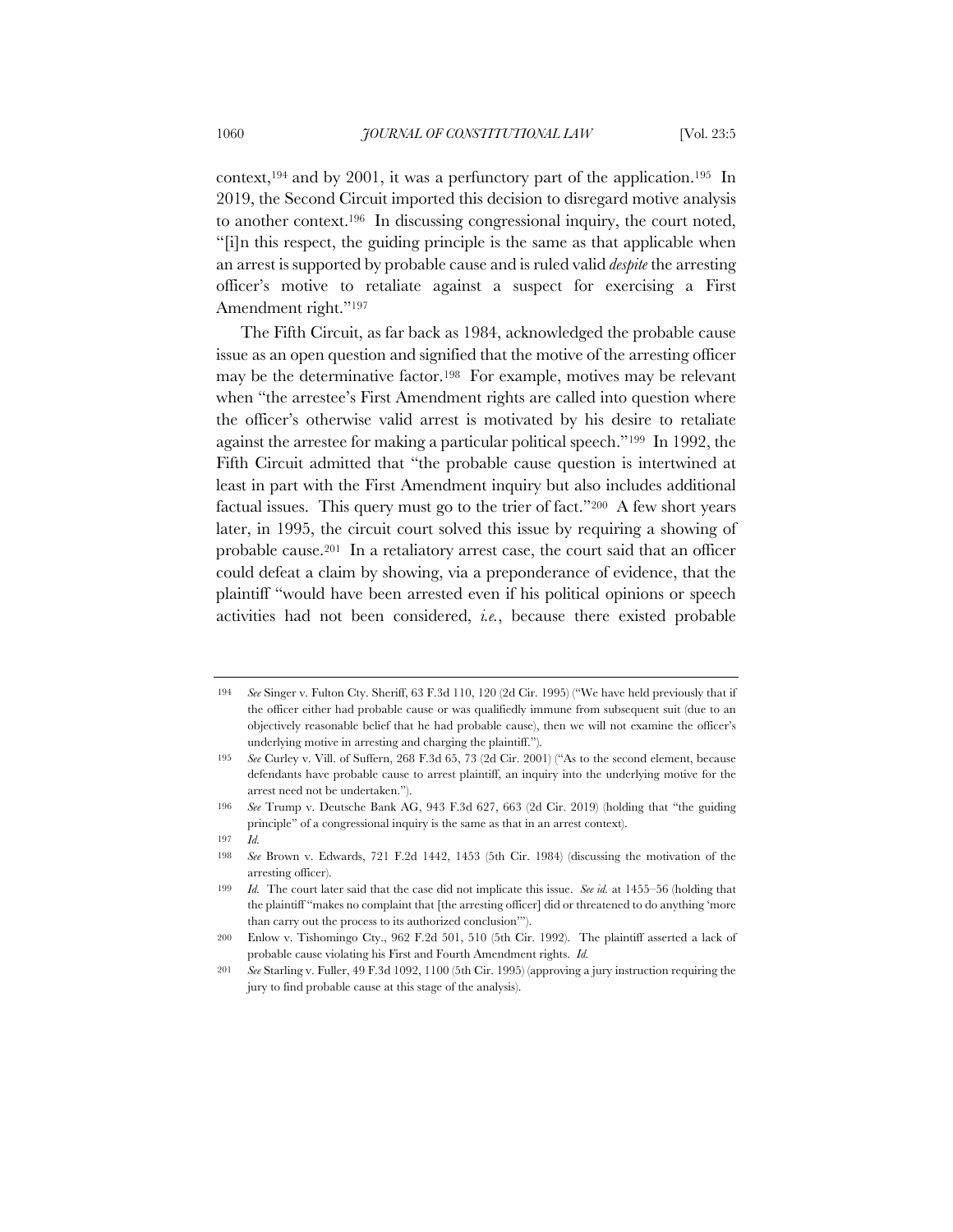cause."202 More than a decade later, in 2002, the Fifth Circuit had a chance to reify this decision.203 In 2016, the court explained:

a retaliation claim is only applicable "when non-retaliatory grounds are in fact insufficient to provoke the adverse consequences." As a result, even where a citizen believes that he has been subject to a retaliatory detention or arrest, if there was reasonable suspicion or probable cause for an officer to seize the citizen, "*the objectives of law enforcement take primacy over the citizen's right to avoid retaliation*."204

By 2020, the Fifth Circuit noted that according to the Supreme Court in *Nieves v. Bartlett*, there can be no claim for an arrest that violates the First Amendment without a claim that the arrest first violates the Fourth Amendment.205

In 1989, the Eighth Circuit dealt with a case in which an arrest took place and "a reasonable officer could have believed that probable cause existed."206 This fact provided qualified immunity for the police officer.<sup>207</sup> In a dissent, Judge Lay insisted that "the reason for [the] arrest was material to determining whether a constitutional violation had occurred."208 For that reason, "it was for the *jury* to decide" whether the arrest occurred because of the plaintiff's speech or for the alleged crime.209 If probable cause is outcome determinative, it does not always help the plaintiff to have a fact-finder determine it.

More than a decade later, the Eighth Circuit was the only circuit court to use the subjective/objective distinction to overlay its understanding of the test: "the officers' judgment was objectively reasonable. Therefore, the claim

<sup>202</sup> *Id.*

<sup>203</sup> Keenan v. Tejeda, 290 F.3d 252, 260 (5th Cir. 2002) ("Constable Tejeda is entitled to summary judgment only if the ultimate finding of probable cause is not the subject of a genuine, material factual dispute.").

<sup>204</sup> Allen v. Cisneros, 815 F.3d 239, 244–45 (5th Cir. 2016) (emphasis added) (quoting Hartman v. Moore, 547 U.S. 250, 256 (2006); *Keenan*, 290 F.3d at 261–62).

<sup>205</sup> *See* Mayfield v. Currie, 976 F.3d 482, 486 n.1 (5th Cir. 2020) (noting that the plaintiff's claims against the arresting officer fall under the Fourth Amendment). In fact in 2021 the Fifth Circuit concluded that absence of probable cause is the *first* element necessary in a retaliatory arrest claim. Kokesh v. Curlee, 14 F.4th 382, 396 (5th Cir. 2021) ("When asserting a claim for retaliatory arrest, a plaintiff must first establish the absence of probable cause, and then demonstrate that the retaliation was a substantial or motivating factor behind the arrest.").

<sup>206</sup> Gorra v. Hanson, 880 F.2d 95, 97 (8th Cir. 1989).

<sup>207</sup> *See id.* at 98 (holding that because the arresting officers' interpretation of the relevant statute was no unreasonable, the officers are entitled to qualified immunity).

<sup>208</sup> *Id.* at 99 (Lay, C.J., dissenting).

<sup>209</sup> *Id.* at 99–100 (emphasis added).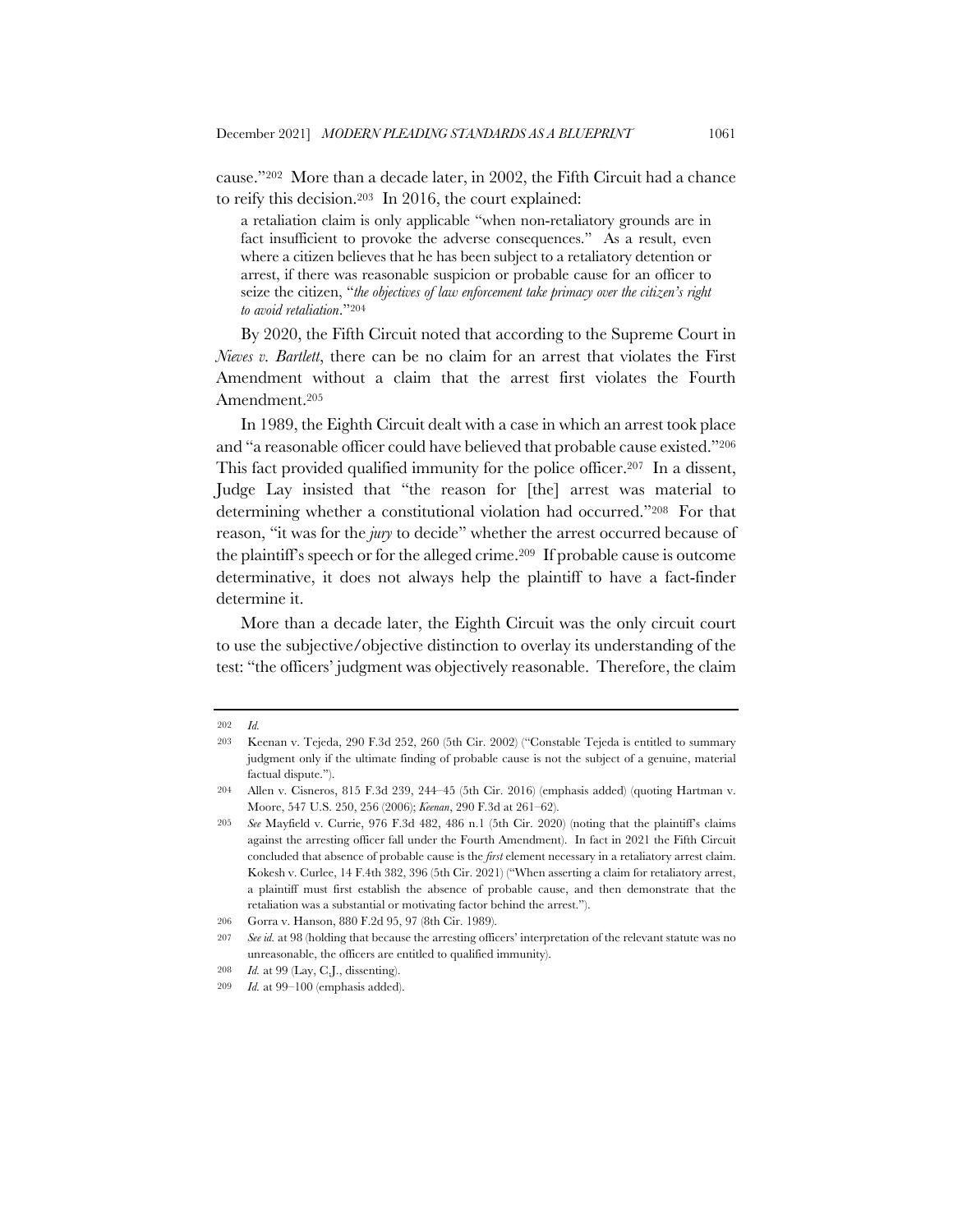of pretext is immaterial."210 After all, "[pretext] would not nullify the finding of probable cause," and therefore no inquiry into pretext was necessary.211 After the Supreme Court decided *Hartman v. Moore* in 2006, the Eighth Circuit found that "the Supreme Court's holding in *Hartman* [was] broad enough to apply even where intervening actions by a prosecutor are not present" and lack of probable cause was a "necessary element" for a claim of retaliation.212

Even when a lack of probable cause can be established, that fact alone may not be enough for plaintiffs to recover. In 2010, the Eighth Circuit decided a case in which plaintiffs claimed violations of First and Fourth Amendment rights for a lack of probable cause.<sup>213</sup> The lack of probable cause clearly "violated the plaintiffs' Fourth Amendment rights," and thus qualified immunity was inappropriate.214 Yet *even without probable cause*, there was not enough evidence in the record to support a finding of retaliation, and the court could not say "that a reasonable jury could find that retaliatory animus was a substantial factor or 'but-for' cause of the plaintiffs' arrest and detention."215

By 2014, the Eighth Circuit had added lack of probable cause to its list of elements for a retaliatory arrest claim.216 In retaliatory arrest cases, the plaintiff must be (1) engaged in protected activity, (2) the government action would chill an ordinary person, and (3) the protected activity motivated the government action; and (4) "lack of probable cause or arguable probable cause."217 Interestingly, in the same case the court explained that "[t]he causal connection is generally a jury question . . . [unless] the question is so

<sup>210</sup> Smithson v. Aldrich, 235 F.3d 1058, 1063 (8th Cir. 2000).

<sup>211</sup> *Id.*

<sup>212</sup> Williams v. City of Carl Junction, 480 F.3d 871, 876–77 (8th Cir. 2007). This was a case about citations and not an arrest. *See id.* at 873 (describing plaintiff's acclaims that he was improperly issued citations for municipal-ordinance violations). The court based this decision in part, on the Sixth Circuit's similar behavior in Barnes v. Wright. *See id.* at 876 (citing Barnes v. Wright, 449 F.3d 709 (6th Cir. 2006)) (agreeing with the Sixth Circuit that *Hartman* applies to cases where there are no intervening actions by a prosecutor).

<sup>213</sup> *See* Baribeau v. City of Minneapolis, 596 F.3d 465, 470 (8th Cir. 2010) (noting that the plaintiffs alleged violations of First, Fourth, Fifth, and Fourteenth Amendments).

<sup>214</sup> *Id.* at 478.

<sup>215</sup> *Id.* 481. The officers thus received qualified immunity. *Id.*

<sup>216</sup> Peterson v. Kopp, 754 F.3d 594, 602 (8th Cir. 2014) (adding another prong for evaluating retaliatory arrest claims).

<sup>217</sup> *Id.* (citing Galarnyk v. Fraser, 687 F.3d 1070, 1076 (8th Cir. 2012)).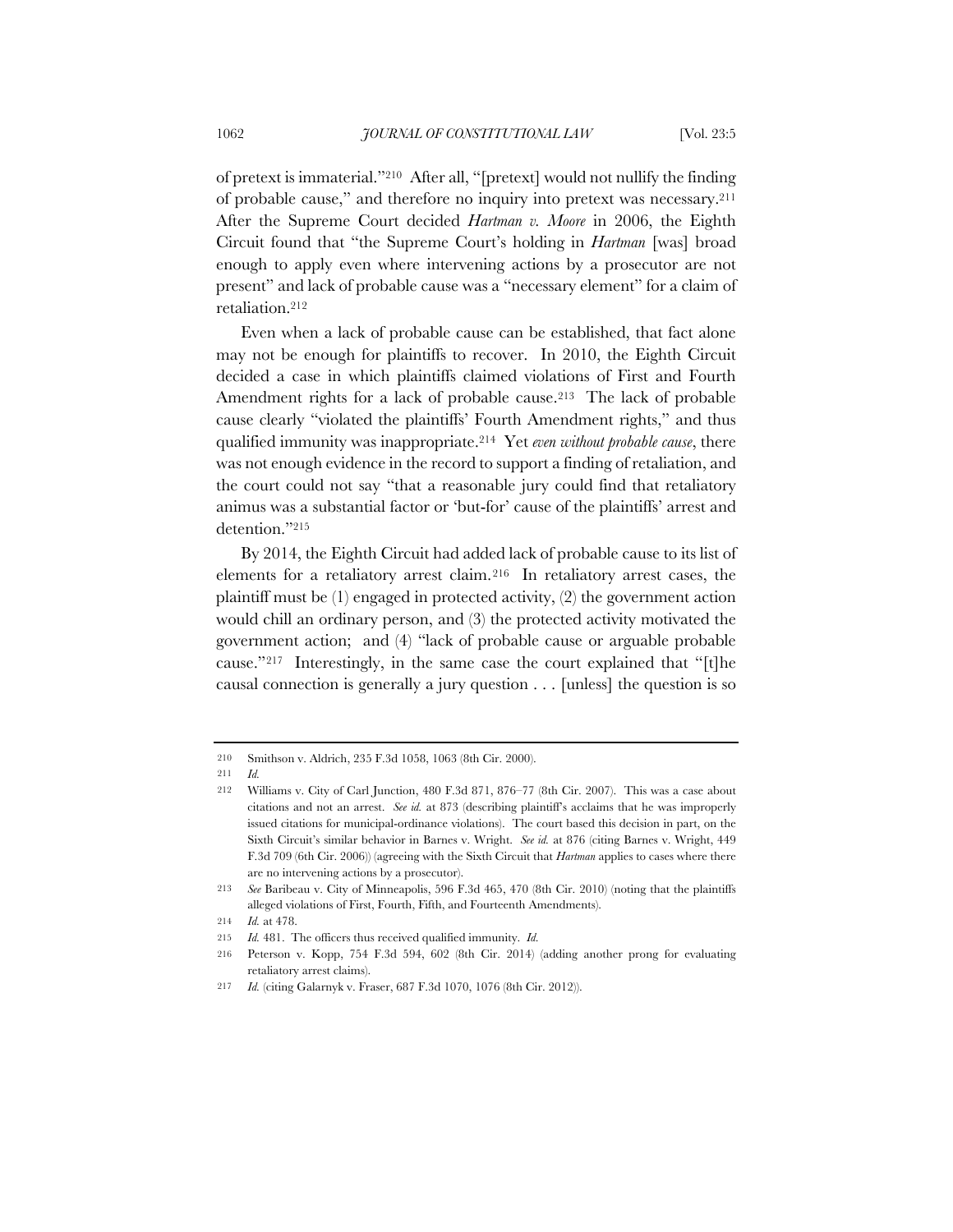free from doubt as to justify taking it from the jury."218 But by using probable cause as a roadblock to causation, the jury never needs to hear any arguments about pretext. In 2019, the court adopted *Nieves* and said broadly that "[a]n arrest generally does not violate the Fourth Amendment or the First Amendment when it is supported by probable cause."<sup>219</sup> The Eighth Circuit had a chance to address the *Nieves* "narrow qualification" in 2021 but as the arrested party did not offer sufficient evidence, it was inapplicable.220

The Eleventh Circuit has not given much analysis to the issue, noting in a few, sparse cases that probable cause defeats a First Amendment retaliation claim without elaboration and confirming that the Supreme Court in *Nieves* expanded *Hartman*.221

Even the circuit courts that began their jurisprudence with a desire not to require plaintiffs to prove lack of probable cause to recover on a retaliatory arrest claim eventually came in line with the high court over time.

The Ninth Circuit, in a seizure case in 2006, answered the then open question of whether lack of probable cause was a required element for a retaliatory arrest claim. <sup>222</sup> While lack of probable cause foreclosed the plaintiff's *Fourth Amendment* claim, the court explained "a right exists to be free of police action for which retaliation is a but-for cause even if probable cause exists for that action."223 The Supreme Court decided *Hartman* while the appeal was pending in the case, but the lower court reasoned that the retaliation claim "does not involve multi-layered causation as did the claim in *Hartman*. . . . Thus, the rationale for requiring the pleading of no probable cause in *Hartman* is absent here. This case presents an 'ordinary' retaliation claim."224 The court believed that Supreme Court precedent dictated that

<sup>218</sup> *Id.* at 603 (quoting Revels v. Vincenz, 382 F.3d 870, 876 (8th Cir. 2004)).

<sup>219</sup> Johnson v. McCarver, 942 F.3d 405, 409 (8th Cir. 2019). Here, there was disagreement about whether even "arguable probable cause" exists and whether the "First Amendment retaliation claim remains viable." *Id.* at 410, 413.

<sup>220</sup> Just v. City of St. Louis, Missouri, 7 F.4th 761, 768 n.4 (8th Cir. 2021).

<sup>221</sup> *See* DeMartini v. Town of Gulf Stream, 942 F.3d 1277, 1294–98 (11th Cir. 2019) (analyzing *Nieves*); Dahl v. Holley, 312 F.3d 1128, 1235 (11th Cir. 2002) (holding that the officers had probable cause to arrest the plaintiff); Redd v. City of Enterprise, 140 F.3d 1378, 1383 (11th Cir. 1998) (holding that the officers had probable cause for arrest and thus are entitled to qualified immunity).

<sup>222</sup> *See* Skoog v. Cty. of Clackamas, 469 F.3d 1221, 1232 (9th Cir. 2006) ("Whether a plaintiff must plead the absence of probable cause . . . is an open question in this circuit.").

<sup>223</sup> *Id.* at 1235. Yet because the issue was decided that day, it was not clearly established at the time of Skoog's arrest, and qualified immunity was still appropriate. *Id.*

<sup>224</sup> *Id.* at 1234.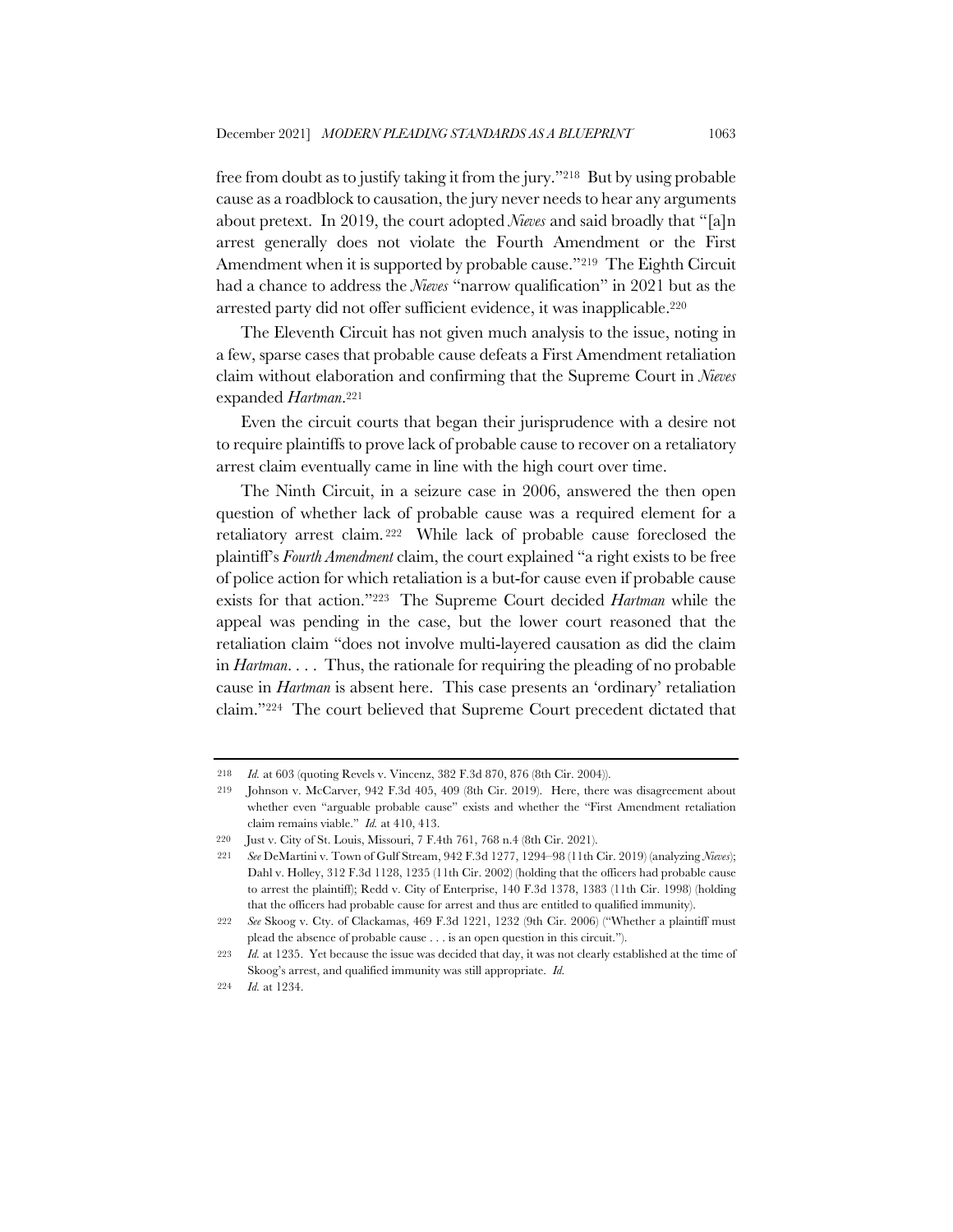"[t]he requirements of a cause of action should not be confused with the doctrine designed to protect government officials: the doctrine of qualified immunity."225 In other words, even though protecting the government from suit was a legitimate interest, it should not draw the lines of what was necessary to state a claim and override the prima facie elements of the case.

Just two years later, in 2008, the Ninth Circuit faced an arrest case.226 The court noted that "the fact that Defendants had probable cause is not dispositive. But it undoubtedly ha[s] high probative force."227 Putting that probative force to good use, the appellate court determined it should weigh evidence of retaliatory motive and probable cause together—the First Amendment claim should survive summary judgment when evidence of retaliatory motive was high and evidence of probable cause was threadbare.228 The First Amendment claim should not survive when there was "very strong evidence of probable cause and very weak evidence of a retaliatory motive."229 If this was not the case, then "nearly every retaliatory First Amendment claim would survive summary judgment."230 This would prevent the court from "protecting government officials from the disruption caused by unfounded claims."231 This weighing of evidence at the summary judgment stage was properly reminiscent of the *Mt. Healthy* framework.

That said, because courts decide many of these claims on the issue of qualified immunity, and because *Reichle* inevitably found its way into the Ninth Circuit's lexicon, the possibility of a First Amendment retaliatory arrest claim became smaller and then almost non-existent.232 The Ninth Circuit parroted the Supreme Court's finding that "it had never recognized,

<sup>225</sup> *Id.* at 1232 (citing Crawford-El v. Britton, 523 U.S. 574, 589 (1998)).

<sup>226</sup> *See* Dietrich v. John Ascuaga's Nugget, 548 F.3d 892, 894 (9th Cir. 2008) (describing the plaintiff's challenge of a traffic citation that was issued in alleged violation of her First Amendment right).

<sup>227</sup> *Id.* at 901 (quoting *Hartman*, 547 U.S. at 265).

<sup>228</sup> *See id.* (holding that *Skoog* does not apply because the present action "has very strong evidence of probable cause and very weak evidence of a retaliatory motive").

<sup>229</sup> *Id.*

<sup>230</sup> *Id.*

<sup>231</sup> *Id.* (quoting Skoog v. Cty. of Clackamas, 469 F.3d 1221, 1232 (9th Cir. 2006)). The court determined that "no reasonable juror could find from the undisputed facts that Defendants acted in retaliation for Plaintiff's First Amendment activities when [the o]fficer . . . gave her a traffic citation." *Id.*

<sup>232</sup> *See* Acosta v. City of Costa Mesa, 718 F.3d 800, 826 (9th Cir. 2013) (holding that the arresting officers' use of force was objectively reasonable). Later this same year, the court decided *Ford v. City of Yakima*, in which the majority and dissent disagreed over whether it was still possible to get qualified immunity on this issue, consonant with *Reichle.* 706 F.3d 1188, 1193–1195.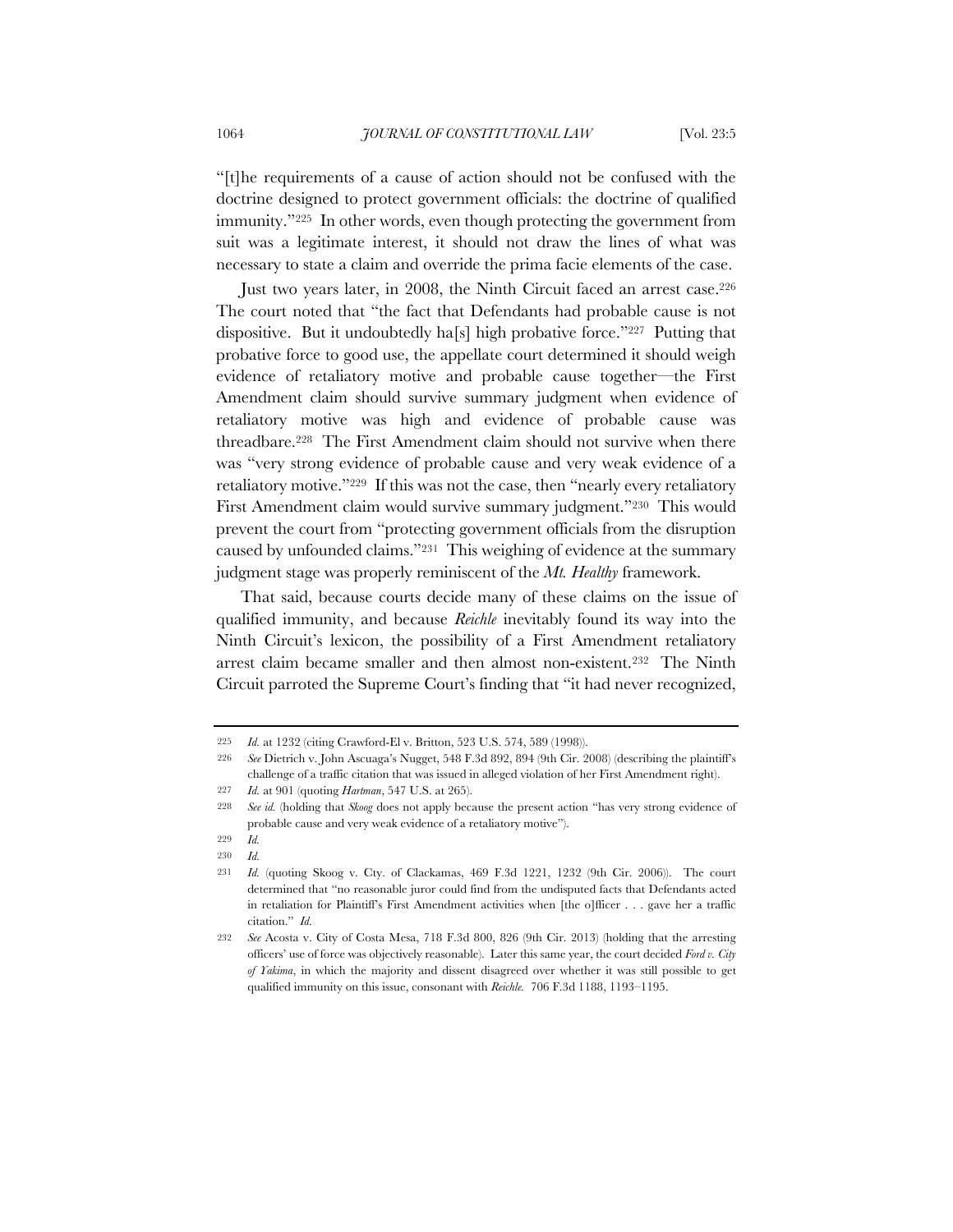nor was there a clearly established First Amendment right to be free from a retaliatory arrest that is otherwise supported by probable cause."233 Until the right was found or enunciated, any claims of qualified immunity on this ground would likely succeed, insulating police officers for retaliatory arrests. In a child custody case in 2019, the Ninth Circuit acknowledged the instructive nature of *Nieves* for causation purposes, writing:

if the plaintiff demonstrates that the arresting officer lacked probable cause, that showing bridges the causal gap by "reinforc[ing] the retaliation evidence and show[ing] that retaliation was the but-for basis" of the official's action. . . . A plaintiff who shows differential treatment addresses the causal concern by helping to establish that non-retaliatory grounds were in fact insufficient to provoke the adverse consequences.234

Unfortunately, these were the only two paths the Supreme Court had left open to prove causation in this context.

By 1998, the Tenth Circuit had also recognized that subjective motive evidence was relevant to a retaliation claim even when using a qualified immunity analysis.235 Nearly two decades later, the court struggled to apply this concept because it found "where a question of ultimate fact . . . cannot be resolved as a matter of law, the law is not clearly established and qualified immunity is appropriate."236 Thus, the intersection of qualified immunity and the necessary subjective component of a retaliatory arrest claim was problematic. The court in 2011 understood the *Hartman* precedent as requiring a heightened pleading standard because of "complex causation, evidentiary concerns, and the presumption of prosecutorial regularity."237 As the Supreme Court had taken pains to distinguish complex from ordinary retaliation claims,238 the court of appeals insisted there must be a difference, because "[e]ven if an official's action would be 'unexceptionable if taken on

<sup>233</sup> *Id.* at 825 (citing Reichle, 566 U.S. at 670).

<sup>234</sup> Capp v. Cty. of San Diego, 940 F.3d 1046, 1056 (9th Cir. 2019) (quoting *Nieves*, 139 S. Ct. at 1723, 1727). In 2021, the Ninth Circuit found that *Nieves* did not apply to an immigration bond context as it was not a criminal arrest. Bello-Reyes v. Gaynor, 985 F.3d 696, 700 (9th Cir. 2021).

<sup>235</sup> Coen v. Runner, 854 F.2d 374, 378 (10th Cir. 1988) ("[W]hen intent or motive is an element of the plaintiff's constitutional claim against governmental officials, the wholly objective approach suggested by *Harlow* is inappropriate.").

<sup>236</sup> Nielander v. Bd. of Cty. Comm'rs of Republic, 582 F.3d 1155, 1169 (10th Cir. 2009).

<sup>237</sup> Howards v. McLaughlin, 634 F.3d 1131, 1148 (10th Cir. 2011). This was the case that the Supreme Court overturned in *Reichle*. The dissent argued that there was a strong argument that *Hartman*  applies to arrests because of the similar presence of immunity and the fact that evidence on probable cause would always be available and relevant. *Id.* at 1151–52 (Kelly, J., dissenting).

<sup>238</sup> *See id.* (analyzing the Supreme Court's decision in *Hartman*).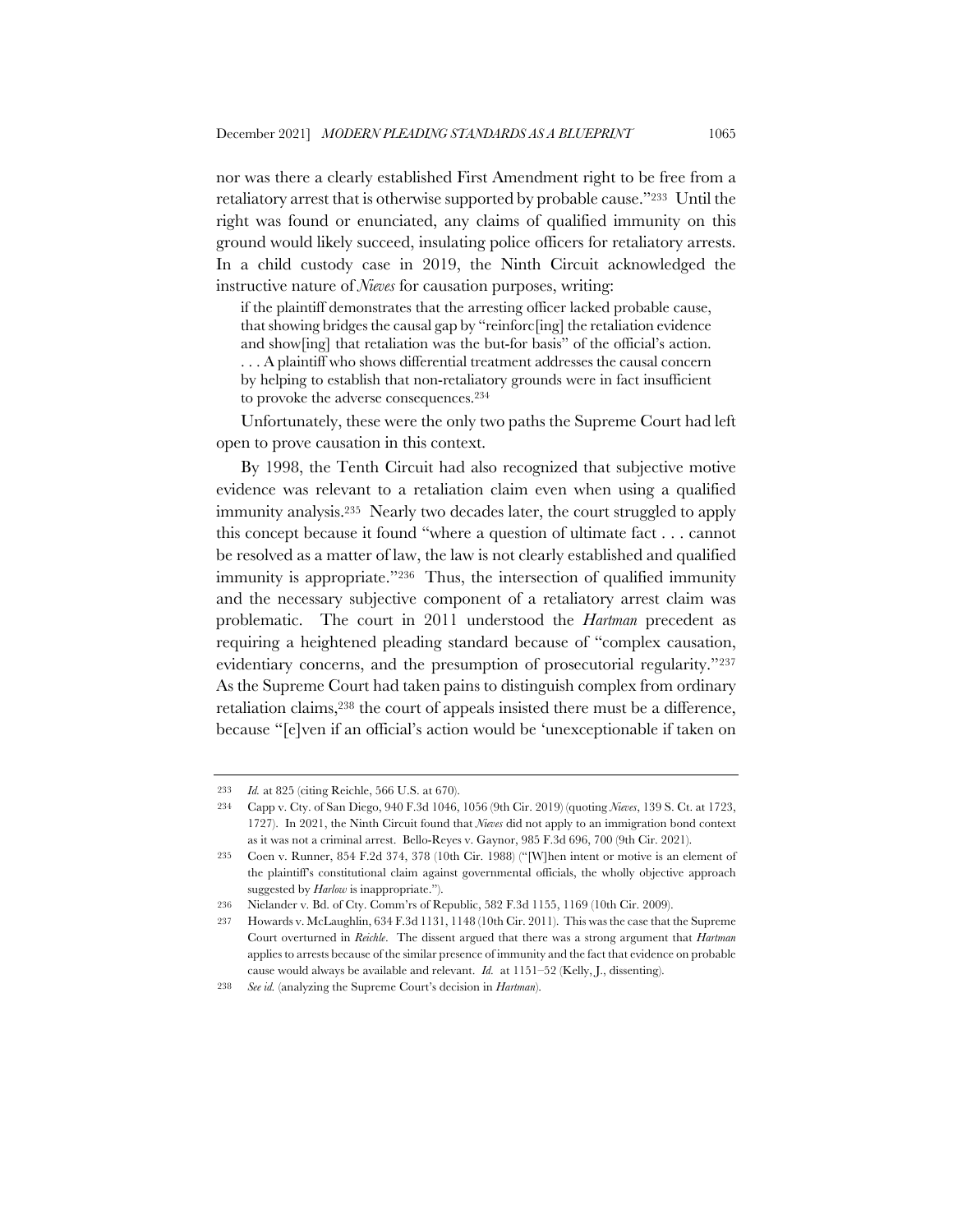other grounds,' when retaliation against Constitutionally-protected speech is the but-for cause of that action, this retaliation is actionable and 'subject to recovery.'"239 The Supreme Court found no such recognized right and thus would mandate qualified immunity in that very case.240 By 2020 the Tenth Circuit had adopted the precedent of the Supreme Court and now found that "[t]he presence of probable cause is . . . a bar to a First Amendment retaliation claim."241

Several circuits, including the First, Third, Fourth, Seventh, and D.C. Circuits, did not have the chance in reported, relevant cases to definitively resolve the issue of whether lack of probable cause was a required element of a retaliatory arrest claim.

The First Circuit reported no relevant cases on the intersection of probable cause and First Amendment retaliation. In a District of Massachusetts case, the court cited *Holland v. City of Portland* for First Circuit support that "[a]ctual motive sometimes does play a role in section 1983 actions. There may be probable cause to arrest, but arrest in fact was triggered only by a desire to chill First Amendment rights."242 In that case, the First Circuit had explained the Supreme Court's holding in *Whren v. United States*, discussing the decision to arrest.243 The Supreme Court was clear that subjective intentions played no role in ordinary, probable-cause Fourth Amendment analysis and "[t]he decision to arrest, where probable cause exists, is a discretionary one informed by many considerations. And any attempt to untangle the ascribed motive from a skein of others . . . would invite exactly the inquiry into police motivation condemned by *Whren*."244 But that did not mean that "probable cause forecloses every possible challenge to an arrest."245 Regrettably, the Supreme Court "does not say what facts would be needed to support such a challenge."246

<sup>239</sup> *Id.* at 1143.

<sup>240</sup> Reichle v. Howards, 566 U.S. 658, 670 (2012) (holding that *Hartman*'s ambiguity on retaliatory arrests meant that the plaintiff's arrest was supported by probable cause).

<sup>241</sup> Fenn v. City of Truth or Consequences, 983 F.3d 1143, 1149 (10th Cir. 2020).

<sup>242</sup> Britton v. Maloney*,* 981 F. Supp. 25, 52 (D. Mass. 1997) (citing Holland v. City of Portland, 102 F.3d 6, 10 (1st Cir. 1996)).

<sup>243</sup> Holland v. City of Portland, 102 F.3d 6, 10 (1st Cir. 1996).

<sup>244</sup> *Id.* at 10.

<sup>245</sup> *Id.* at 11.

<sup>246</sup> *Id.*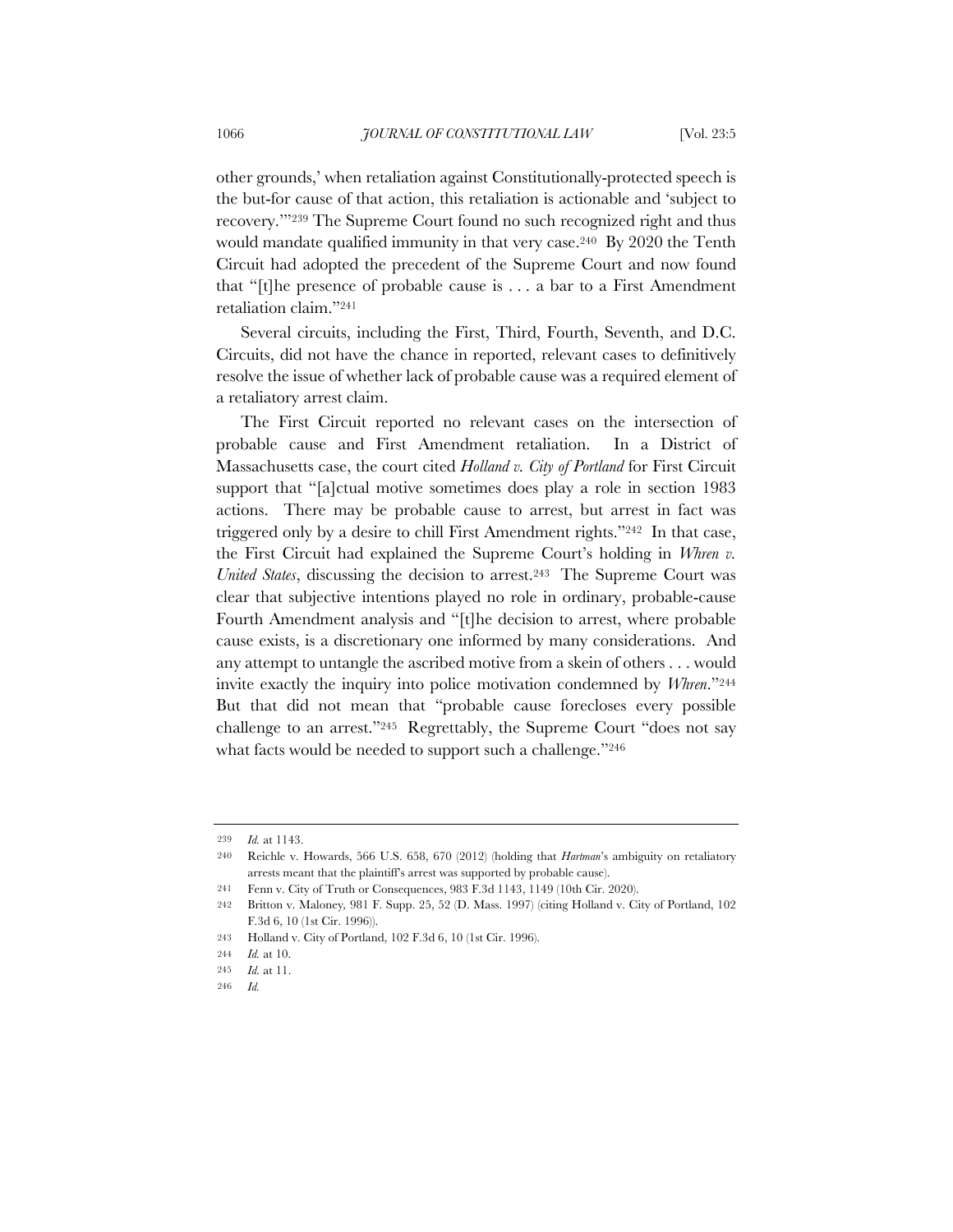In 2012, the district court called the issue an "open question,"247 but by 2019, it cited *Nieves* for the proposition that "'[t]he plaintiff pressing a retaliatory arrest claim must [also] plead and prove the absence of probable cause for the arrest.' 'Absent such a showing, a retaliatory arrest claim fails.' But '[i]f the plaintiff proves the absence of probable cause, then the *Mt. Healthy* . . . test governs.'"248

The Third Circuit noted in 2013 in an unpublished case that it had "not decided whether the logic of *Hartman* applies to retaliatory arrest claims."<sup>249</sup> However, it need not decide the issue for purpose of qualified immunity as "*Reichle* . . . conclusively disposes of this inquiry . . . [holding] it was not clearly established that an arrest supported by probable cause could give rise to a First Amendment violation."250 The Fourth Circuit also saw this issue through the lens of qualified immunity and found "the *Reichle* principle is fully controlling." <sup>251</sup> The qualified immunity issue almost transforms into a content issue with the court articulating without explanation right after the discussion of qualified immunity that "[plaintiff's violation] gave [the officer] probable cause to arrest [plaintiff]; therefore his arrest was not retaliatory."252 The D.C. Circuit heard the case that led to *Hartman*.253 The court continued to litigate over its meaning and the later cases, and almost a decade later in 2013, still found that "retaliatory arrest and retaliatory prosecution are distinct constitutional violations."254

The Seventh Circuit declined to address whether "probable cause is a complete defense . . . in the context of an arrest" in a 2002 case in which the plaintiff had established no evidence of retaliatory motive.255 This left the question open. Still, the court noted that "even if a defendant was brimming

<sup>247</sup> Turkowitz v. Town of Provincetown, 914 F. Supp. 2d 62, 73 (D. Mass. 2012).

<sup>248</sup> Cass v. Town of Wayland, 383 F. Supp. 3d 66, 85–86 (D. Mass. 2019).

<sup>249</sup> Primrose v. Mellot, 541 F. Appx. 177, 180 n.2 (3d Cir. 2017).

<sup>250</sup> Karns v. Shanahan, 879 F.3d 504, 522 (3d Cir. 2018).

<sup>251</sup> Pegg v. Hernberger, 845 F.3d 112, 119 (4th Cir. 2017).

<sup>252</sup> *Id.* In the only other relevant, reported, circuit case the plaintiff pled lack of probable cause so the issue was irrelevant. *See* Tobey v. Jones, 706 F.3d 379 (4th Cir. 2013).

<sup>253</sup> Moore v. Hartman, 388 F.3d 871 (D.C. Cir. 2004).

<sup>254</sup> Moore v. Hartman, 704 F.3d 1003, 1004 (D.C. Cir. 2013). Judge Kavanaugh dissented, as he argued that precisely because the law was not clear, the defendants were entitled to qualified immunity on the issue. *See id.* 

<sup>255</sup> Abrams v. Walker, 307 F.3d 650, 657 (7th Cir. 2002). The court abrogated this case in *Spiegla v. Hull* when the court found that burden shifting required the plaintiff to allege retaliation as a motivating factor and then the burden shifts to the defendant to prove that the same action would have occurred in the absence of the protected conduct. 371 F.3d 928, 942 (7th Cir. 2004).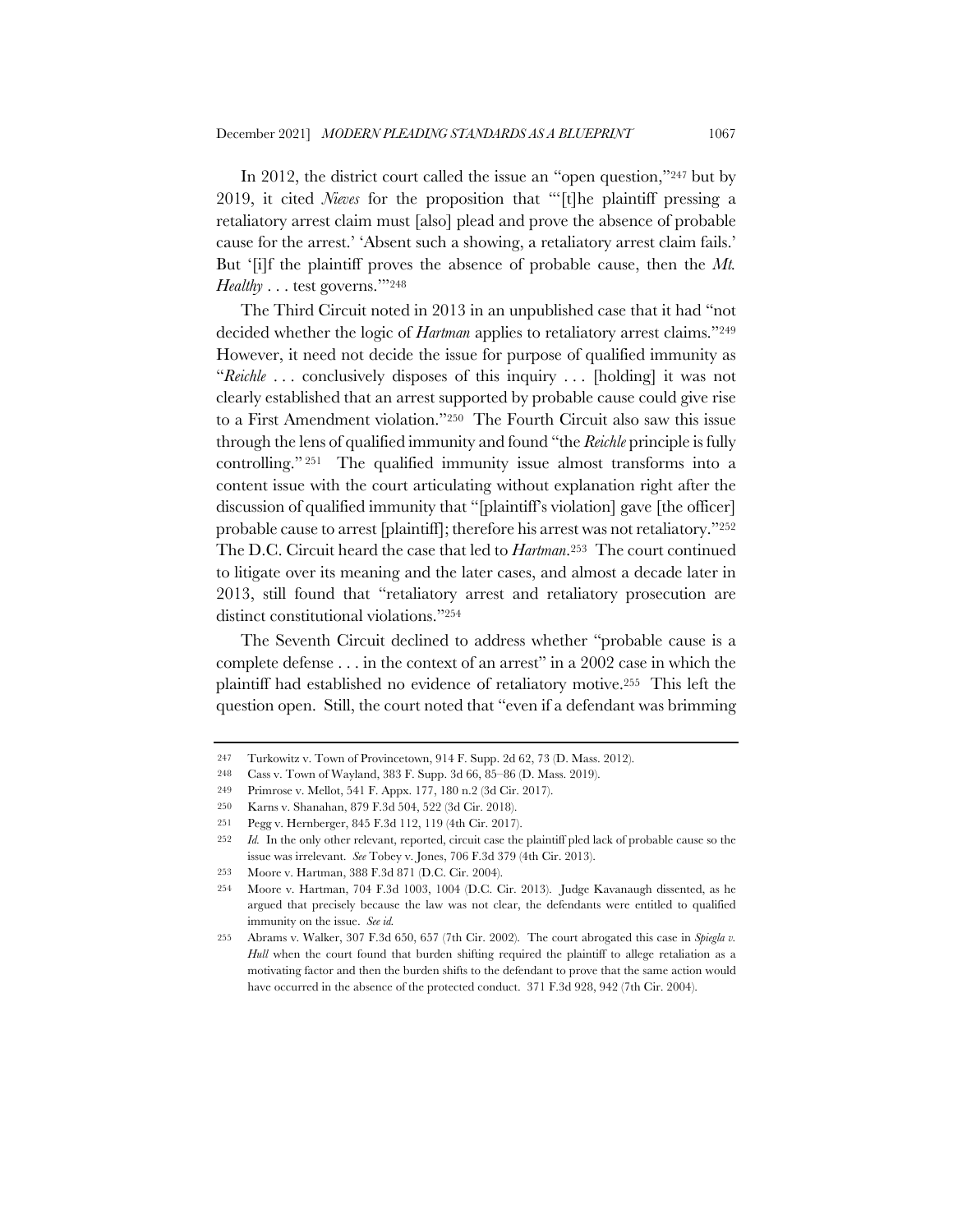over with unconstitutional wrath against a  $\S$  1983 plaintiff, that plaintiff cannot prevail unless he or she establishes that the challenged action would not have occurred 'but for' the constitutionally protected conduct."256 In 2012, the court held that "probable cause, if not a complete bar to [plaintiff's] retaliatory arrest claim, provides strong evidence that he would have been arrested regardless of any illegitimate animus."257 As in other circuits, the Seventh Circuit saw the unsettled case law over whether probable cause was a complete bar to these claims, but because the Supreme Court reified the lack of clarity in *Reichle*, qualified immunity was appropriate.258 By 2019, the door was closed and arrest "cannot be challenged if supported by probable cause."259 In 2020, the court stated, "probable cause defeats a claim of retaliatory arrest. No further analysis of causation, motive, or injury is required. *Nieves* has left nothing further to discuss."260

The Sixth Circuit has perhaps had the most contentious relationship with lack-of-probable-cause as an element to a First Amendment retaliatory arrest claim. In 2001, the Sixth Circuit corrected a lower district court which had admitted that "[i]t was not clearly established that the First Amendment prohibited an officer from effectuating an otherwise valid arrest if that officer was motivated by a desire to retaliate against the arrestee's assertion of First Amendment rights."261 The circuit court found it was clearly established that retaliation against the exercise of First Amendment rights *was* inappropriate and because there was a lack of probable cause, claims under the First and Fourth Amendment could proceed.262 In that case, the dissent argued that applying the *Mt. Healthy* retaliation framework would be inappropriate "because *Mt. Healthy* did not involve a police officer's decision to arrest, an obligation at the core of the officer's responsibilities and necessarily made on the spot without the luxury of investigation."263 This was the only judge to suggest that the peculiarities of arrest should allow a court to disregard the traditional burden-shifting framework.

<sup>256</sup> *Abrams*, 307 F.3d at 654 (internal quotation marks omitted).

<sup>257</sup> Thayer v. Chiczerski, 705 F.3d 237, 252 (7th Cir. 2012).

<sup>258</sup> *Id*.

<sup>259</sup> Frederickson v. Landeros, 943 F.3d 1054, 1058 (2019).

<sup>260</sup> Lund v. City of Rockford*,* 956 F.3d 938, 944 (7th Cir. 2020).

<sup>261</sup> McCurdy v. Montgomery Cty.*,* 240 F.3d 512, 520 (6th Cir. 2001). In this particular case, because "no rational jury" could find probable cause, there was the potential for a retaliation claim. *Id.* at 522.

<sup>262</sup> *Id.* at 522.

<sup>263</sup> *Id.* at 526 (Engel, J., dissenting).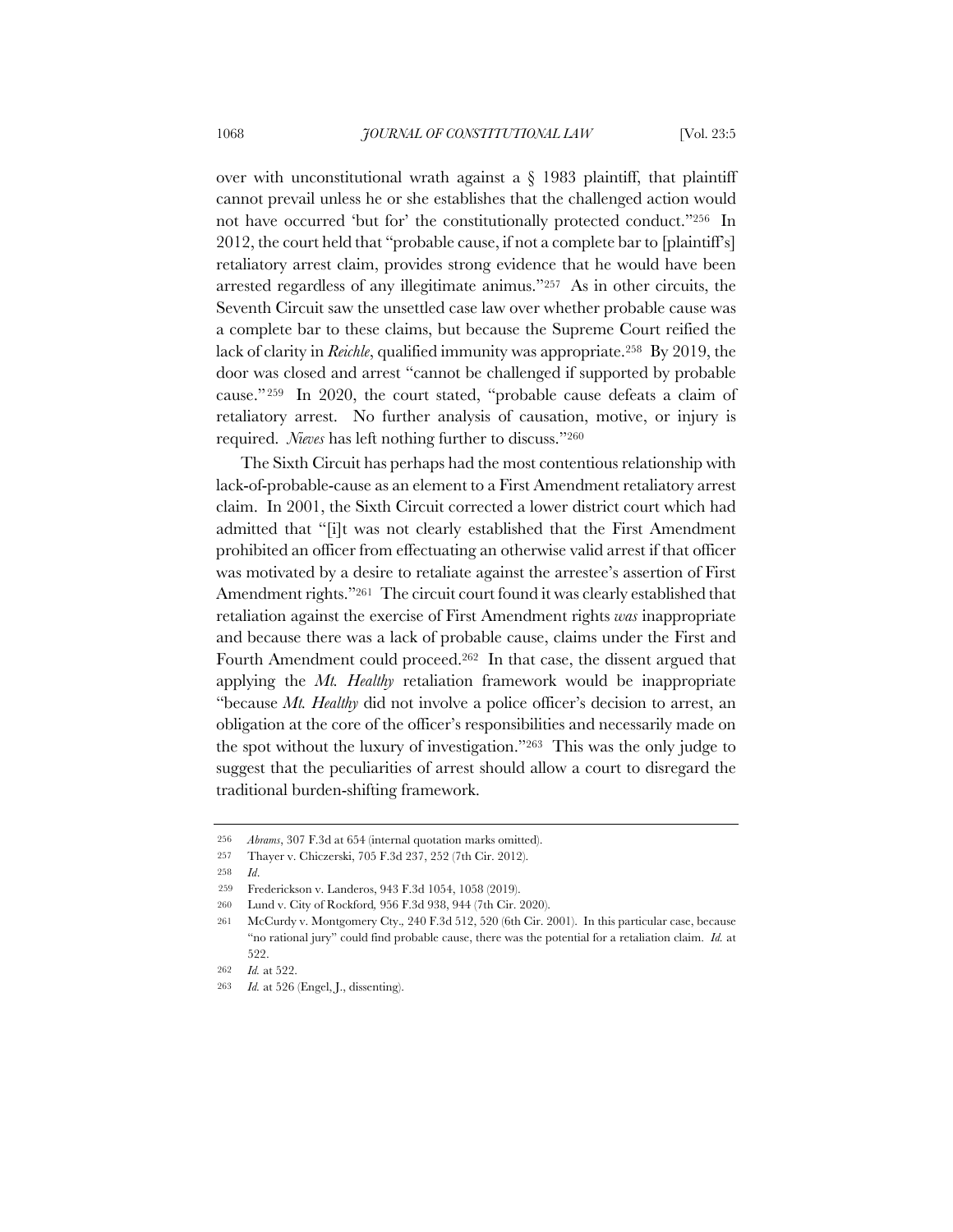Just one year later in 2002, the Sixth Circuit found that "[t]he existence of probable cause is *not determinative* of the constitutional question if, as alleged here, the plaintiff was arrested in retaliation for his having engaged in constitutionally protected speech."264 For purposes of qualified immunity, the court went as far as to reiterate that "[t]he law is well-established that an action taken in retaliation for the exercise of a constitutionally protected right is actionable under § 1983 even if the act, when taken for a different reason, would have been proper."265

Yet after the Supreme Court decided *Hartman v. Moore*, the ground shifted for the Sixth Circuit. Even though at that point its "precedents d[id] not require [a plaintiff] to prove lack of probable cause in order to go forward with his First Amendment retaliation claim,"266 the circuit precedents could not stand alone. In the wake of *Hartman*'s ruling on retaliatory *prosecutions*, and "regardless of the reasoning, it [was] clear that the *Hartman* rule modifies [the] holdings and applies in this case." <sup>267</sup> Applying *Hartman*, the First Amendment claim failed as a matter of law.268 By the time the Supreme Court decided *Nieves*, the Sixth Circuit claimed it was clear "if there is a showing of probable cause, a retaliatory arrest claim fails."269

Even with *Nieves* firmly in place as a roadblock to retaliatory arrest claims, the Sixth Circuit still encountered a case that "may not be subject to the general rule of *Nieves*."270 In *Novak v. City of Parma*, the plaintiff created a parody Facebook page to mock the local police department.271 The police department arrested Novak for unlawfully impairing the function of the department.272 Novak went to trial and was ultimately acquitted before filing multiple claims against the police department, including a First Amendment retaliatory arrest claim.273 The defendants moved to dismiss these claims and

<sup>264</sup> Greene v. Barber, 310 F.3d 889, 895 (6th Cir. 2002) (emphasis added).

<sup>265</sup> *Id.*

<sup>266</sup> Barnes v. Wright, 449 F.3d 709, 718–19 (6th Cir. 2007). The court took care to note that the precedents relied on *Mt. Healthy*. *See id.* at 718.

<sup>267</sup> *Id.* at 720.

<sup>268</sup> *Id.*

<sup>269</sup> Hartman v. Thompson, 931 U.S. 471, 484–85 (6th Cir. 2019).

<sup>270</sup> Novak v. City of Parma, 932 F.3d 421, 431 (6th Cir. 2019).

<sup>271</sup> *Id.* at 424.

<sup>272</sup> *Id.* at 425.

<sup>273</sup> *Id.* at 426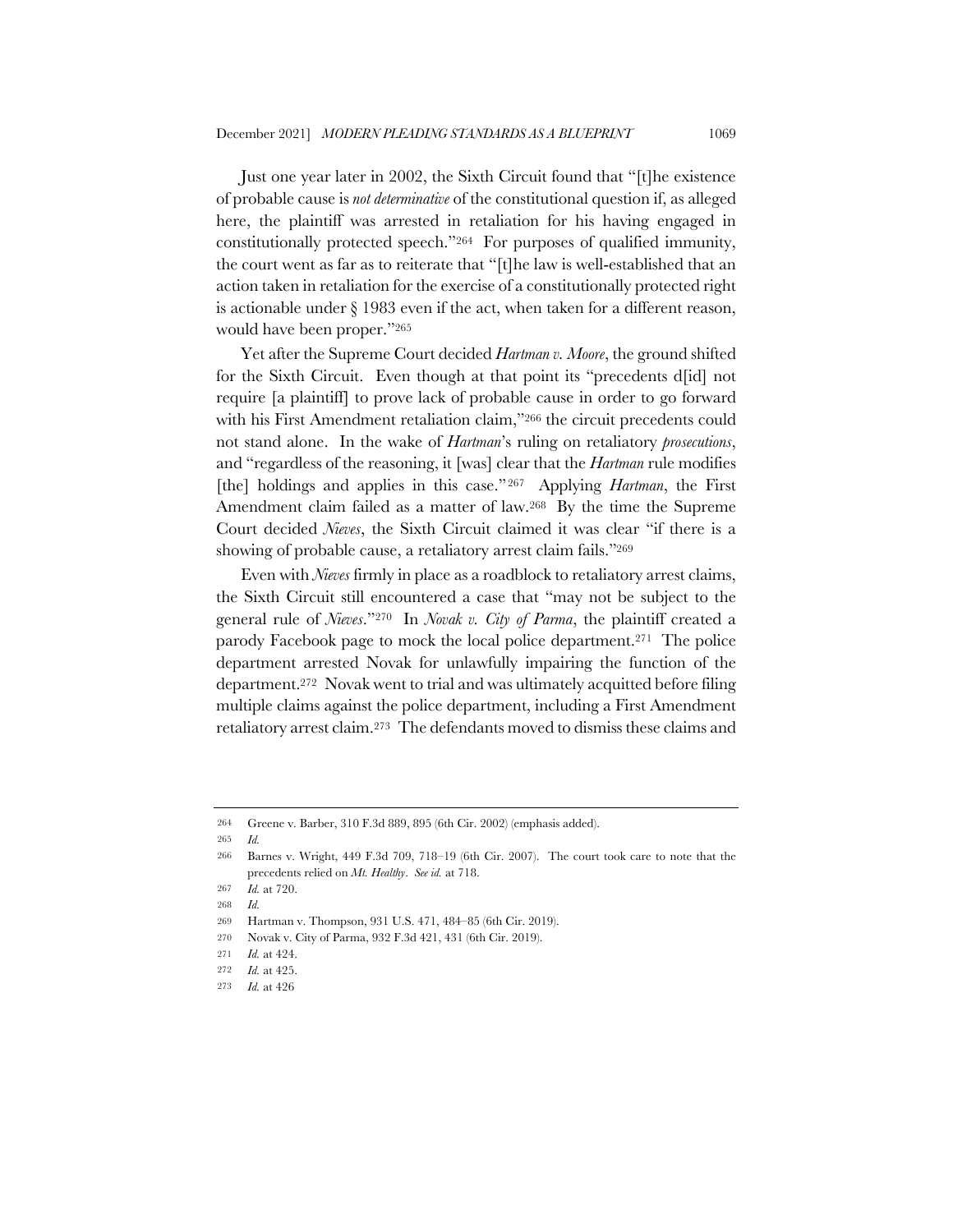also claimed qualified immunity for their actions. <sup>274</sup> The Sixth Circuit conceded:

[i]f the police *did not* have probable cause to arrest Novak, then he may bring a claim of retaliation. To prevail on this claim, Novak will need to show that the officers arrested him based on a forbidden retaliatory motive. But retaliatory motive is often difficult to prove . . . A plaintiff alleging retaliatory motive must disentangle . . . wholly legitimate considerations of speech from any wholly illegitimate retaliatory motives.275

The court also acknowledged that the Supreme Court in 2012 had disavowed recognizing a First Amendment right to be free from retaliatory arrest that was supported by probable cause and "it remains true today."276 That said, the presented factual situation was unique because the sole basis for probable cause *was* the protected speech that Novak made. <sup>277</sup> The causation issue was, thus, not as "thorny" because there was no "mix of protected speech and unprotected conduct."278 The court also found that "this case strikes at the heart of a problem the [Supreme] Court has recognized in recent retaliation cases. There is a risk that some police officers may exploit the arrest power as a means of suppressing speech."279 In a case in which speech itself causes the arrest, it "at least raises a concern that probable cause does little to prove or disprove the connection between Novak's criticism of the police and his arrest."280 This is a clear indication that *Nieves* did not completely solve the relationship between probable cause and retaliatory arrest claims.

It would be expected for circuit courts of appeals to analogize *Hartman*  more deeply and to explore how arrests differ from or are similar to prosecutions. It would help unpack retaliation claims and distinguish complex from ordinary causation and explain how these items, with the distracting wrinkle of qualified immunity, created a cause of action for retaliatory arrest. Yet most circuit courts that precluded relief collapsed the inquiry into arrests more generally—concluding that a Fourth and First Amendment claim are legally identical. Even the courts that pushed for

<sup>274</sup> *Id.*

<sup>275</sup> *Id.* at 429.

<sup>276</sup> *Id.* This means that Novak's right was not clearly established (and neither was the minute *Nieves*  exception) so the officers would ultimately receive qualified immunity. *See id.* at 430–31.

<sup>277</sup> *Id.* at 431.

<sup>278</sup> *Id.*

<sup>279</sup> *Id.*

<sup>280</sup> *Id.* at 432.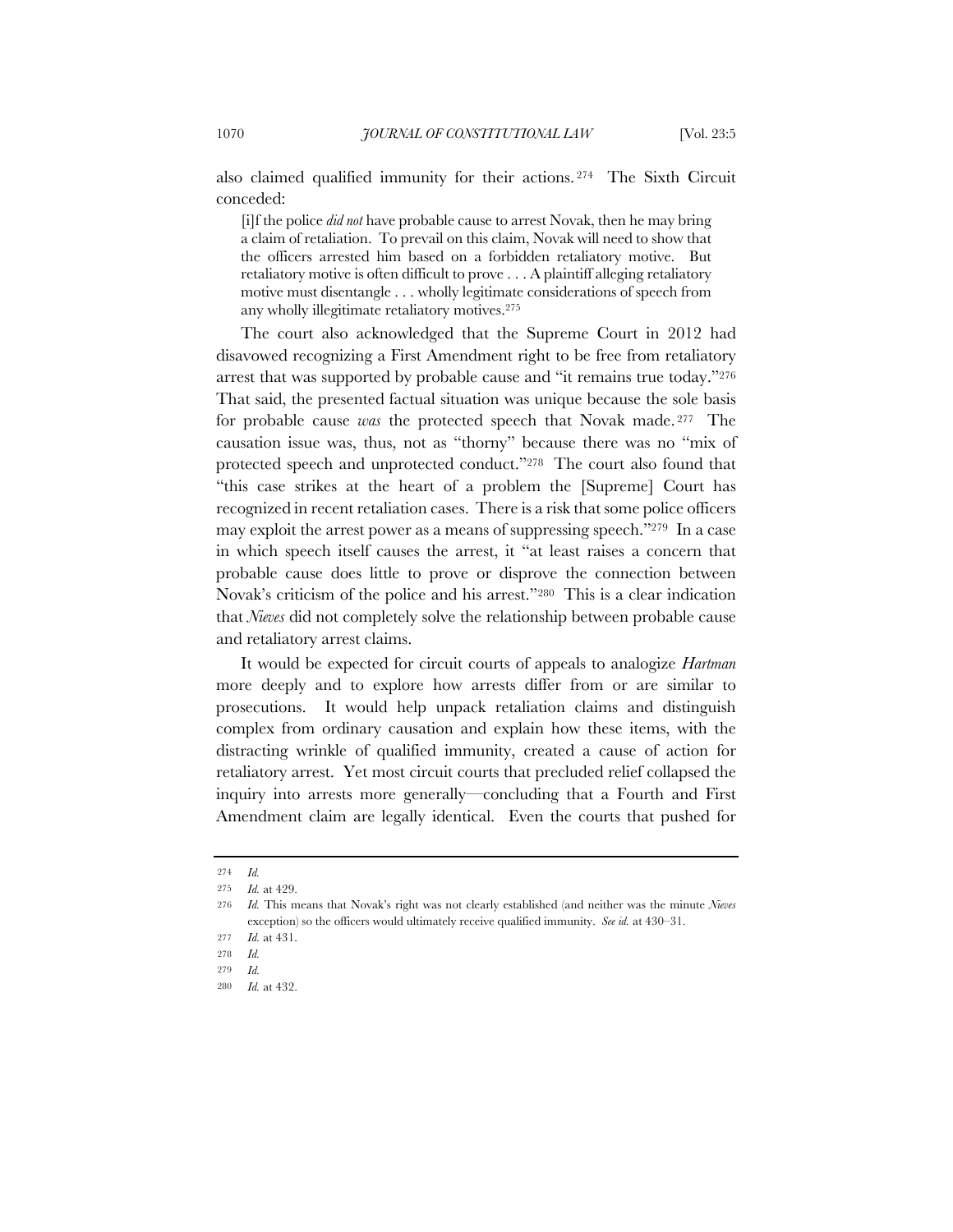protection under the First Amendment were unable to stem the tide of qualified immunity that shielded officers who may have engaged in arrests based on pretext.

## III. SUPREME COURT PRECEDENT AND SHIFTING PLEADING STANDARDS:

While the Supreme Court was crafting its jurisprudence in the area of retaliatory arrest claims, <sup>281</sup> and the circuits were slogging through application,282 another track of jurisprudence was concurrently developing and changing. In 2007, just one year after its decision in *Hartman v. Moore*, the Supreme Court changed the essence of pleading under Federal Rule of Civil Procedure 8.283 This shift from factual allegations that were possible to those that were plausible, with a standard that excised conclusory allegations changed the face of complaints and motions to dismiss.284

To see the depth of the change in this area, it is necessary to go back to *Conley v. Gibson*, where the Supreme Court had reified the standard of notice pleading.285 In that case, employees alleged through a class action violations of the Railway Labor Act.286 The complaint alleged several facts: (1) the plaintiffs' status as employees, (2) the status of the union as the designated bargaining agent under the act, (3) the existence of a contract between the union and the railroad, (4) a breach of that contract when the railroad "abolished" jobs but really only engaged in racially discriminatory hiring and retention practices, and (5) the union's failure to protect the employees from those actions.287 Part of the procedural response of the defendants was a

<sup>281</sup> *See supra* Section I.

<sup>282</sup> *See supra* Section II.

<sup>283</sup> *See* Bell Atl. Corp. v. Twombly 550 U.S. 544 (2007) (holding that allegations of parallel conduct must be paired with enough factual context to raise a plausible suggestion of an agreement in order to state a valid claim under the Sherman Act § 1).

<sup>284</sup> *See generally* Adam N. Steinman, *The Pleading Problem*, 62 STAN. L. REV. 1293 (2010) (proposing a new theory to reconcile *Twombly* with the Federal Rules of Civil Procedure and prior Court precedents); Kevin M. Clermont & Stephen C. Yeazell, *Inventing Tests, Destabilizing Systems*, 95 IOWA L. REV. 821 (2010) (discussing the Court's shift in *Twombly* from a minimal notice pleading regime to one of strict gatekeeping); Edward A. Hartnett, *Taming Twombly, Even After Iqbal*, 158 U. PA. L. REV. 473 (2010) (discussing *Twombly's* connections to prior cases and proposing ways to limit its impact).

<sup>285</sup> *See* 355 U.S. 41 (1957).

<sup>286</sup> *Id.* at 42.

<sup>287</sup> *Id.* at 43.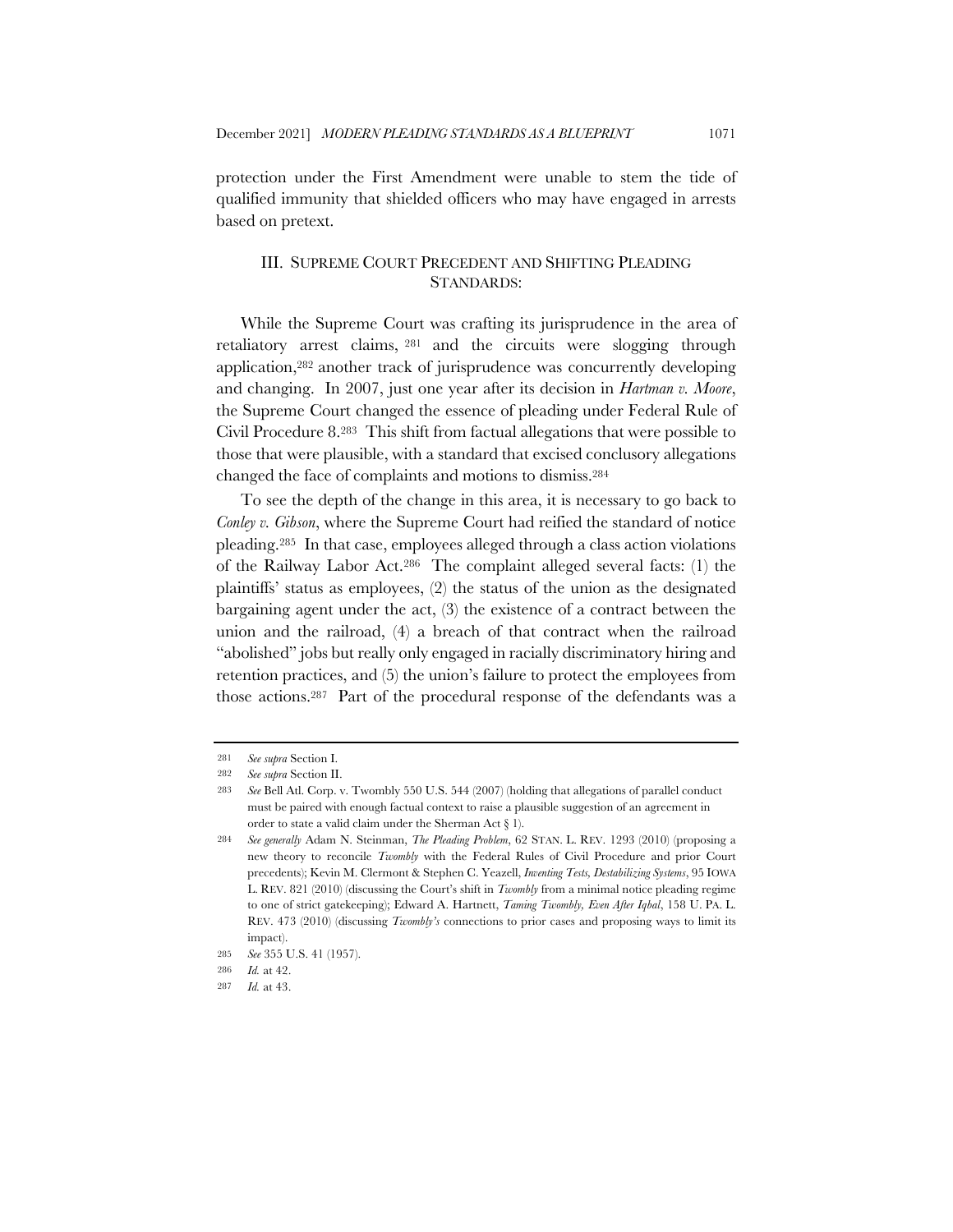motion to dismiss that claimed the complaint failed to state a claim upon which relief could be granted.288

The Court recounted that "the accepted rule [is] that a complaint should not be dismissed for failure to state a claim unless it appears beyond doubt that the plaintiff can prove *no set of facts* in support of his claim which would entitle him to relief."289 To the complaint at hand, if its allegations were proven true, the Court would find a "manifest breach of the Union's statutory duty to represent fairly and without hostile discrimination all of the employees in the bargaining unit."290

The Union argued the problem with the language of the complaint was that it "failed to set forth specific facts to support its general allegations of discrimination" and that this made the dismissal ultimately proper.291 That said, the Court found "[t]he decisive answer to this [was] that the Federal Rules of Civil Procedure do not require a claimant to set out in detail the facts upon which he bases his claim."292 The point of the rule was to "give the defendant *fair notice* of what the plaintiff's claim is and the grounds upon which it rests."<sup>293</sup> This kind of pleading, termed "notice pleading" by the Court could exist because of all of the other procedural backstops in the federal rules that allowed for later precision on "the basis of both claim and defense" and more narrow definition of "the disputed facts and issues."294 In their entirety, the Court recognized that the "[t]he Federal Rules reject the approach that pleading is a game of skill in which one misstep by counsel

293 *Id.* (emphasis added).

<sup>288</sup> *Id.* Another part of the procedural response was about whether the National Railroad Adjustment Board had exclusive jurisdiction over the controversy. *See id.* The District Court dismissed the complaint, and the Fifth Circuit affirmed the dismissal on this jurisdictional ground. *See id.* at 43– 44. The Supreme Court found it was an error to dismiss for lack of jurisdiction based on the layout of the lawsuit, between the employees and the union and not the employees and the employer. *See id.* at 44. Once jurisdiction was established, the Court advanced to other considerations over whether the dismissal was appropriate. *See id.* at 45.

<sup>289</sup> *Id.* at 45–46 (emphasis added).

<sup>290</sup> *Id.* at 46. This "no set of facts" language would become critical to the standard's ultimate dismantling.

<sup>291</sup> *Id.* at 47.

<sup>292</sup> *Id.*

<sup>294</sup> *Id.* at 47–48. The Court referred to in a footnote these several other procedural devices including "Rule 12(e) (motion for a more definite statement); Rule 12(f) (motion to strike portions of the pleading); Rule 12(c) (motion for judgment on the pleadings); Rule 16 (pre-trial procedure and formulation of issue); Rules 26–37 (depositions and discovery); Rule 56 (motion for summary judgment): Rule 15 (right to amend)." *See id.* at 48 n.9.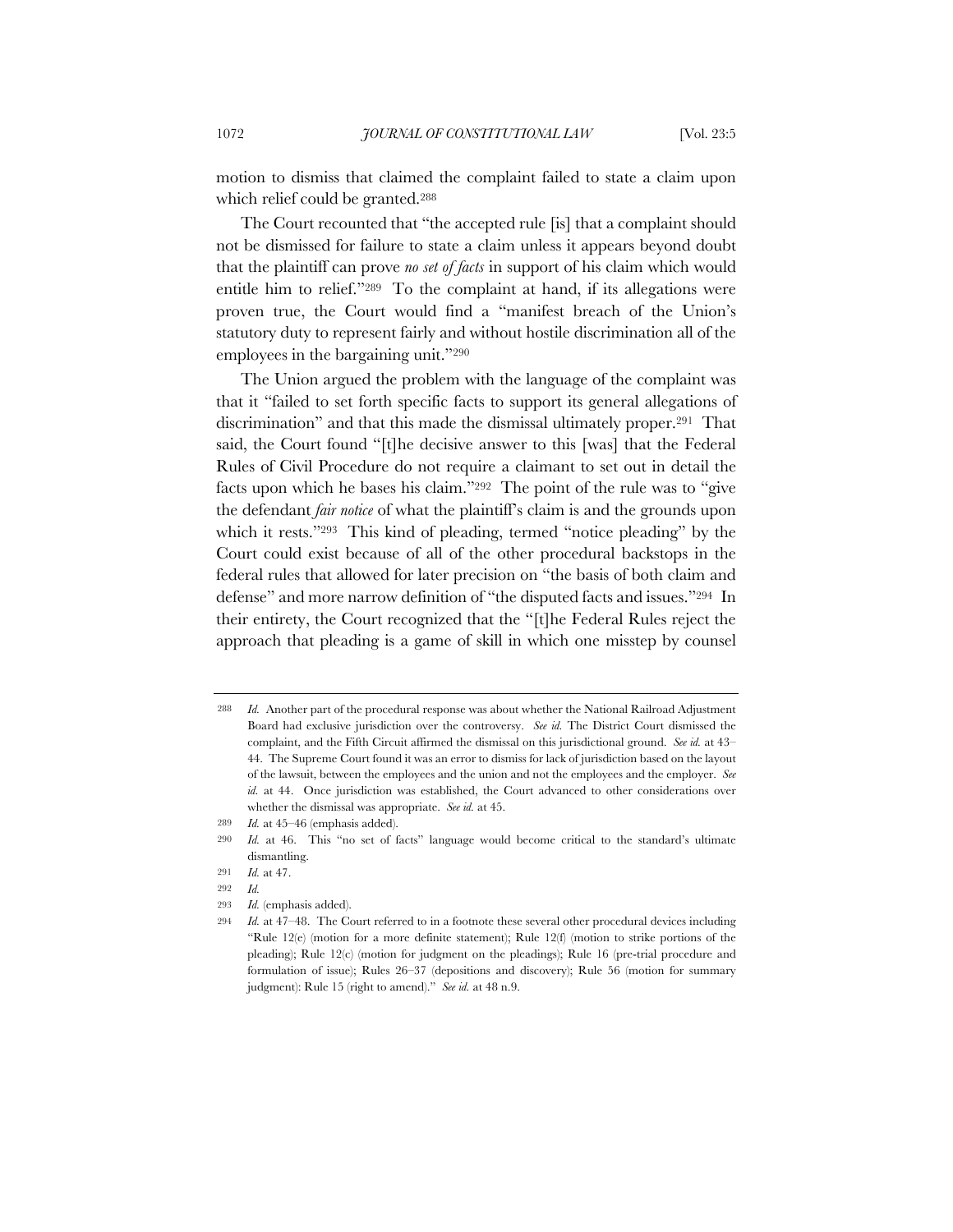may be decisive to the outcome and accept the principle that the purpose of pleading is to facilitate a proper decision on the merits."295

Notice pleading held for fifty years until the tides turned for pleading standards and the Supreme Court decided *Bell Atlantic Corp. v. Twombly* in 2007.296 The plaintiffs filed suit for a determination of whether certain major telecommunications providers violated the Sherman Antitrust Act.297 To be found liable under the relevant statute, the telecommunications providers had to have a contract or conspiracy to restrain trade or commerce.<sup>298</sup> Mr. Twombly represented a class of subscribers to the telecommunications services that alleged such a conspiracy through parallel conduct in each provider's respective service area to inhibit competition. <sup>299</sup> The second portion of the complaint alleged an agreement between the providers to refrain from competing against one another that could be *inferred* from a failure to engage in meaningful opportunities in contiguous markets.<sup>300</sup> With the data available to the subscribers, and no evidence of an actual agreement to refrain from competition, the petitioners sued.

In an opinion penned by Justice Souter, the Court narrowed the issue to one of pleading and framed it as "whether a . . . complaint can survive a motion to dismiss when it alleges that . . . providers engaged in certain parallel conduct unfavorable to competition, absent some factual context suggesting agreement as distinct from identical, independent action."301 The Court granted certiorari "to address the proper standard for pleading an antitrust conspiracy through allegations of parallel conduct."302

Federal Rule of Civil Procedure 8(a)(2) governed the standard for pleading in the civil complaint. The Court again conceded that a plaintiff "does not need detailed factual allegations," but also implored that there must be "more than labels and conclusions, and a formulaic recitation of the elements of a cause of action [would] not do."303 The standard the Court now read into Rule 8 was for "[f]actual allegations . . . enough to raise a right

<sup>295</sup> *Id.* at 48.

<sup>296</sup> *See* 550 US. 544 (2007).

<sup>297</sup> *See id.* at 548.

<sup>298</sup> *See id.*

<sup>299</sup> *See id.* at 550.

<sup>300</sup> *See id.* at 551.

<sup>301</sup> *Id.* at 548–49.

<sup>302</sup> *Id.* at 553.

<sup>303</sup> *Id.* at 555.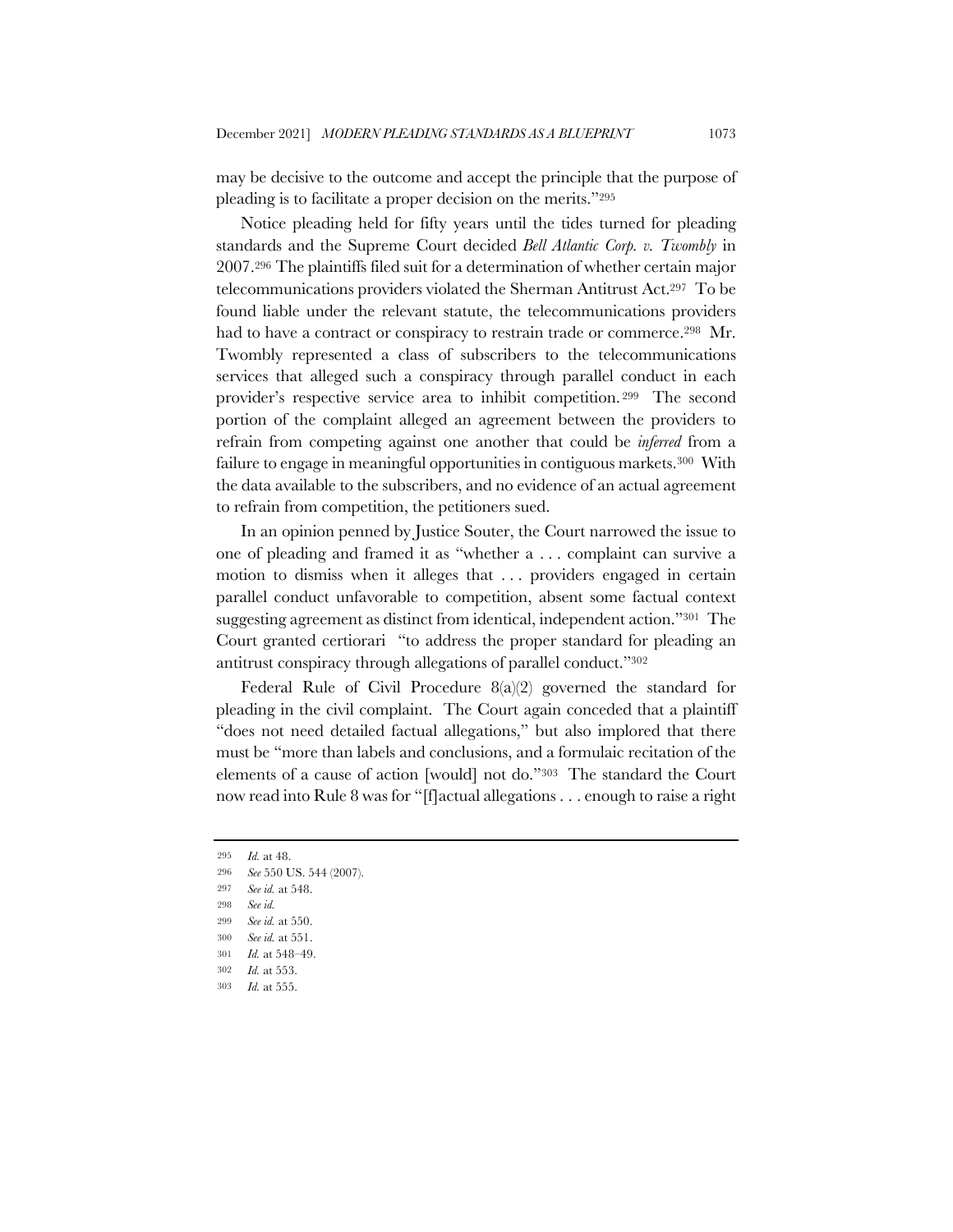to relief above the speculative level."304 As applied here, the Court noted that "[a]sking for plausible grounds to infer an agreement does not impose a probability requirement at the pleading stage; it simply calls for enough fact to raise a reasonable expectation that discovery will reveal evidence of illegal agreement."305 That hinge on the concept of *plausibility*, as more and distinct from *Conley*'s notion of *possibility*, turned the dial up on what was required from a plaintiff's pleading. Parallel conduct of the telecommunications companies was "admissible circumstantial evidence,"306 but it "[fell] short of conclusively establishing" a violation of the law. <sup>307</sup> It led to two equal conclusions: innocent behavior or nefarious conspiracy. The complaint needed more factual allegations to "nudge" that line of equality closer to conspiracy to survive the motion to dismiss.308

This request for allegations *plausibly* suggesting a violation of the law dovetailed with the nature of the threshold inquiry of Federal Rule of Civil Procedure 8, "that the plain statement possess enough heft to show that the pleader is entitled to relief."309 Moreover, creating a greater burden (or interpreting one in) at the pleading stage was helpful because "antitrust discovery can be expensive."310 While the plaintiffs argued that this holding contradicted the notice pleading of *Conley v. Gibson*, the Court balked at the lower court's reading of *Conley* that "would dispense with any showing of a reasonably founded hope that a plaintiff would be able to make a case."311 Because of this perceived repeated misunderstanding, the Court noted that the "no set of facts" language "ha[d] earned its retirement. The phrase is best forgotten as an incomplete, negative gloss on an accepted pleading

<sup>304</sup> *Id.* (citing 5 CHARLES ALAN WRIGHT & ARTHUR R. MILLER, FEDERAL PRACTICE AND PROCEDURE § 1216, pp. 235–36 (3d ed. 2004)).

<sup>305</sup> *Twombly*, 550 U.S*.* at 556.

<sup>306</sup> *Id.* at 553.

<sup>307</sup> *Id.*

<sup>308</sup> *Id.* at 557. The Court framed it thus: "[a]n allegation of parallel conduct is thus much like a naked assertion of conspiracy in a . . . complaint: it gets the complaint close to stating a claim, but without some further factual enhancement it stops short of the line between possibility and plausibility of entitlement to relief." *Id.*

<sup>309</sup> *Id.* at 557.

<sup>310</sup> *Id.* at 558. The Court felt it was probable that "only by taking care to require allegations that reach the level suggesting conspiracy that we can hope to avoid the potentially enormous expense of discovery in cases with no reasonably founded hope that the discovery process will reveal relevant evidence." *Id.* at 559.

<sup>311</sup> *Id.* at 562.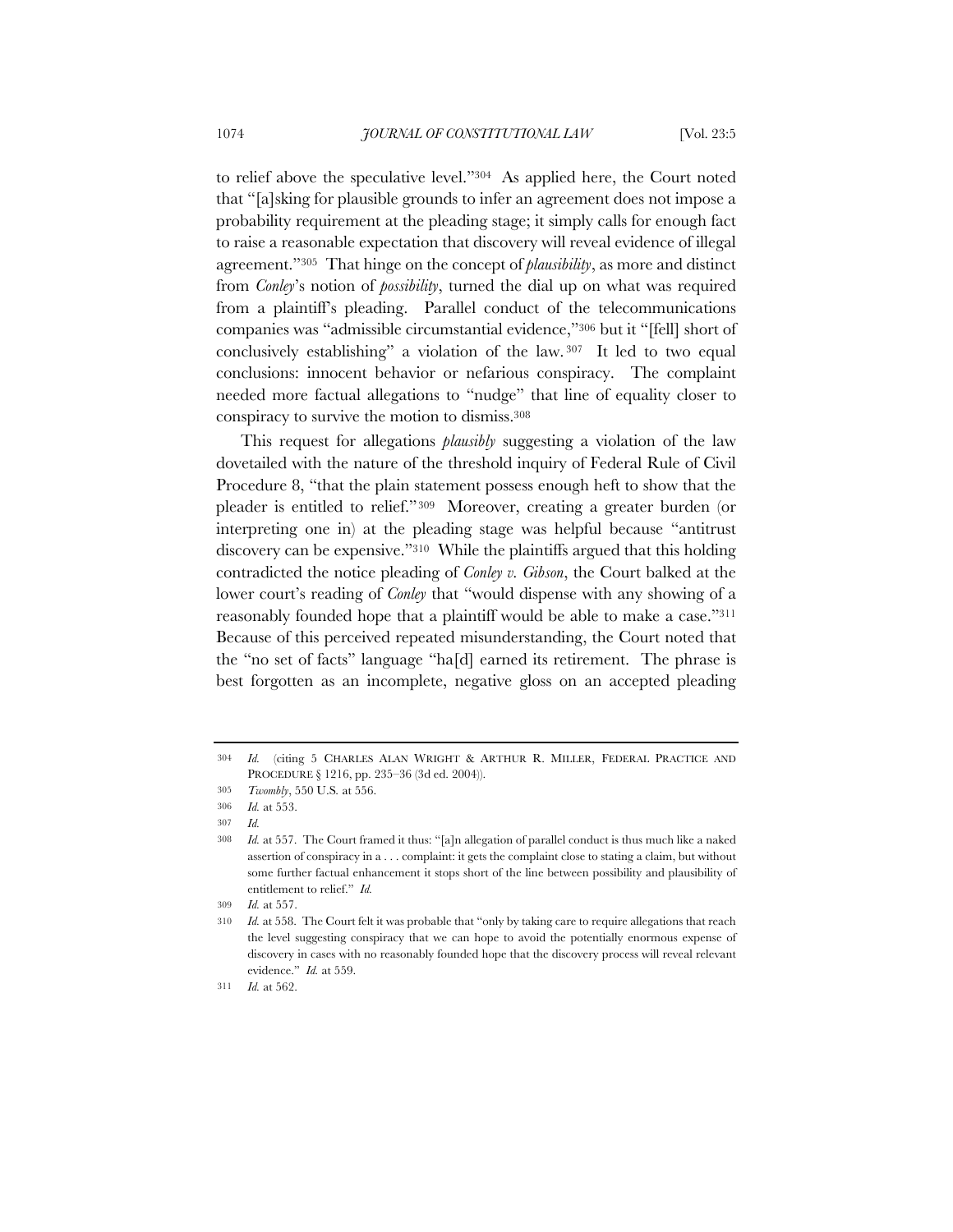standard: once a claim has been stated adequately, it may be supported by showing any set of facts consistent with the allegations in the complaint."312

The lower court's real error was in finding "the *prospect* of unearthing direct evidence of conspiracy sufficient to preclude dismissal, even though the complaint [did] not set forth a single fact in a context that suggest[ed] an agreement."313 Pleading based on "optimism" and "reasonably founded hope that a plaintiff would be able to make a case" was insufficient.<sup>314</sup> In the context of an antitrust conspiracy, the Court found resisting competition to be routine market conduct and that "if alleging parallel decisions to resist competition were enough to imply an antitrust conspiracy, pleading a . . . violation against almost any group of competing businesses would be a sure thing."315

Justice Stevens dissented in *Twombly*, partially joined by Justice Ginsburg.316 He wrote that if the real issue was whether parallel conduct was enough to violate the Sherman Act, "the answer to that question has been settled for more than 50 years."317 A previous case had held that "parallel conduct is circumstantial evidence admissible on the issue of conspiracy, but it is not itself illegal."318 The plaintiffs alleged this conduct "has long been recognized as a classic *per se* violation of the Sherman Act" and the Court would require no discovery or even an answer before dismissing the complaint.<sup>319</sup> The very equality of outcomes that the majority posited – that the allegation evidence equally supported unlawful conspiracy and innocent conduct—meant that a possibility of illegal agreement existed. Because these allegations describe unlawful conduct, "the Federal Rules of Civil Procedure, [the Court's] longstanding precedent, and sound practice mandate that the District Court at least require some sort of response from petitioners before

<sup>312</sup> *Id.* at 563. "*Conley*, then, described the breadth of opportunity to prove what an adequate complaint claims, not the minimum standard of adequate pleading to govern a complaint's survival." *Id.*

<sup>313</sup> *Id.* at 561–62 (emphasis added).

<sup>314</sup> *Id.* at 562.

<sup>315</sup> *Id.* at 566.

<sup>316</sup> *See id.* at 570 (Stevens, J., dissenting). Justice Ginsburg did not sign on to Part IV of his opinion, where Justice Stevens discussed Congressional intent in the matter. *See id.* at 595–97 (Stevens, J., dissenting).

<sup>317</sup> *Id.* at 570–71 (Stevens, J., dissenting).

<sup>318</sup> *Id.* at 571 (citing Theatre Enters., Inc. v. Paramount Film Distrib. Corp., 346 U.S. 537, 540–42 (1954)).

<sup>319</sup> *Id.* at 572 (Stevens, J., dissenting).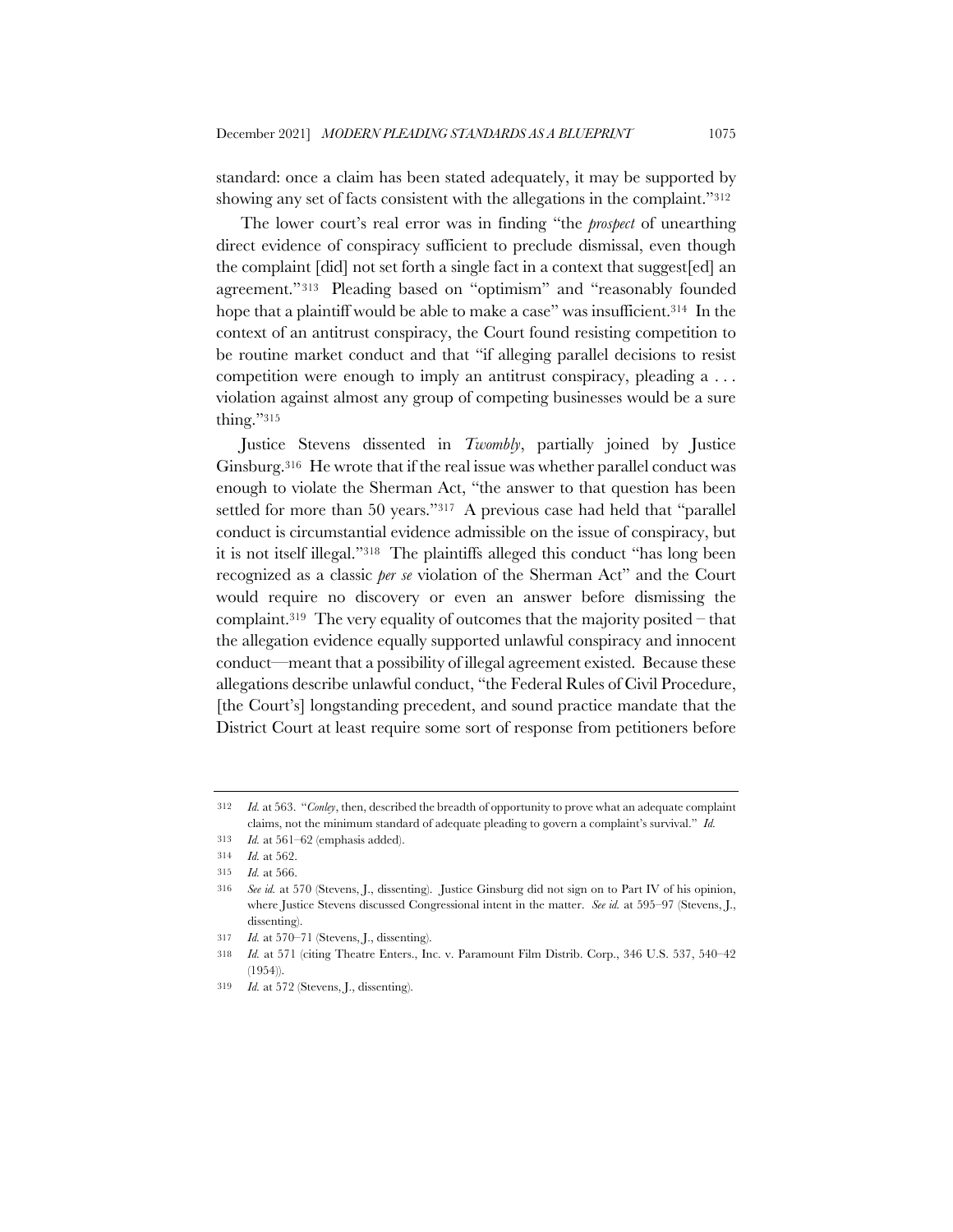dismissing the case." <sup>320</sup> Justice Stevens pointed out the two practical concerns he felt motivated the majority's decision: the expensive nature of antitrust litigation and the risk of juror confusion over this type of conduct.321 He concluded that these concerns,

merit careful case management, including strict control of discovery, careful scrutiny of evidence at the summary judgment stage, and lucid instructions to juries; *they do not*, however, justify the dismissal of an adequately pleaded complaint without even requiring the defendants to file answers denying a charge that they in fact engaged in collective decisionmaking. *More importantly*, they do not justify an interpretation of Federal Rule of Civil Procedure 12(b)(6) that seems to be driven by the majority's appraisal of the *plausibility* of the ultimate factual allegation rather than its *legal sufficiency*.322

Justice Stevens drew a compelling distinction between plausibility and possibility that would allow allegations, assumed to be true, to survive the complaint stage and engage in some level of answer and discovery before potentially being resolved either through summary judgment or trial. Federal Rule 8 was, in fact, drafted and approved with an intentionality to avoid reference to "facts, or evidence, or conclusions."323 The idea was to keep litigants in court as opposed to out, and to sort out the merits of a claim "during a flexible pretrial process and, as appropriate, through the crucible of trial."324 It was in this history that the Court should understand *Conley*, he argued.325 *Conley*'s "no set of facts" language "permits outright dismissal only when proceeding to discovery or beyond would be futile."326 Yet even with all this protest, Justice Stevens admitted that "[e]verything today's majority says would . . . make perfect sense if it were ruling on a Rule 56 motion for summary judgment and the evidence included nothing more than the Court

- 322 *Id.* (Stevens, J., dissenting) (emphasis added).
- 323 *Id.* at 575 (Stevens, J., dissenting).
- 324 *Id.* (Stevens, J., dissenting).

<sup>320</sup> *Id.* at 573 (Stevens, J., dissenting).

<sup>321</sup> *See id.* (Stevens, J., dissenting). He later explained, "if I had been the trial judge in this case, I would not have permitted the plaintiffs to engage in massive discovery based solely on the allegations in this complaint. On the other hand, I surely would not have dismissed the complaint without requiring the defendants to answer the charge." *Id.* at 593 (Stevens, J., dissenting).

<sup>325</sup> *See id.* at 576 (Stevens, J., dissenting).

<sup>326</sup> *Id.* at 577 (Stevens, J., dissenting). Justice Stevens later said that if *Conley*'s no set of facts language was "to be interred, let it not be without a eulogy." *Id.* (Stevens, J., dissenting). He noted that the Court had never questioned the language and it was supported by several lower courts and state courts and even the petitioners in the case. *See id.* at 578–79 (Stevens, J., dissenting).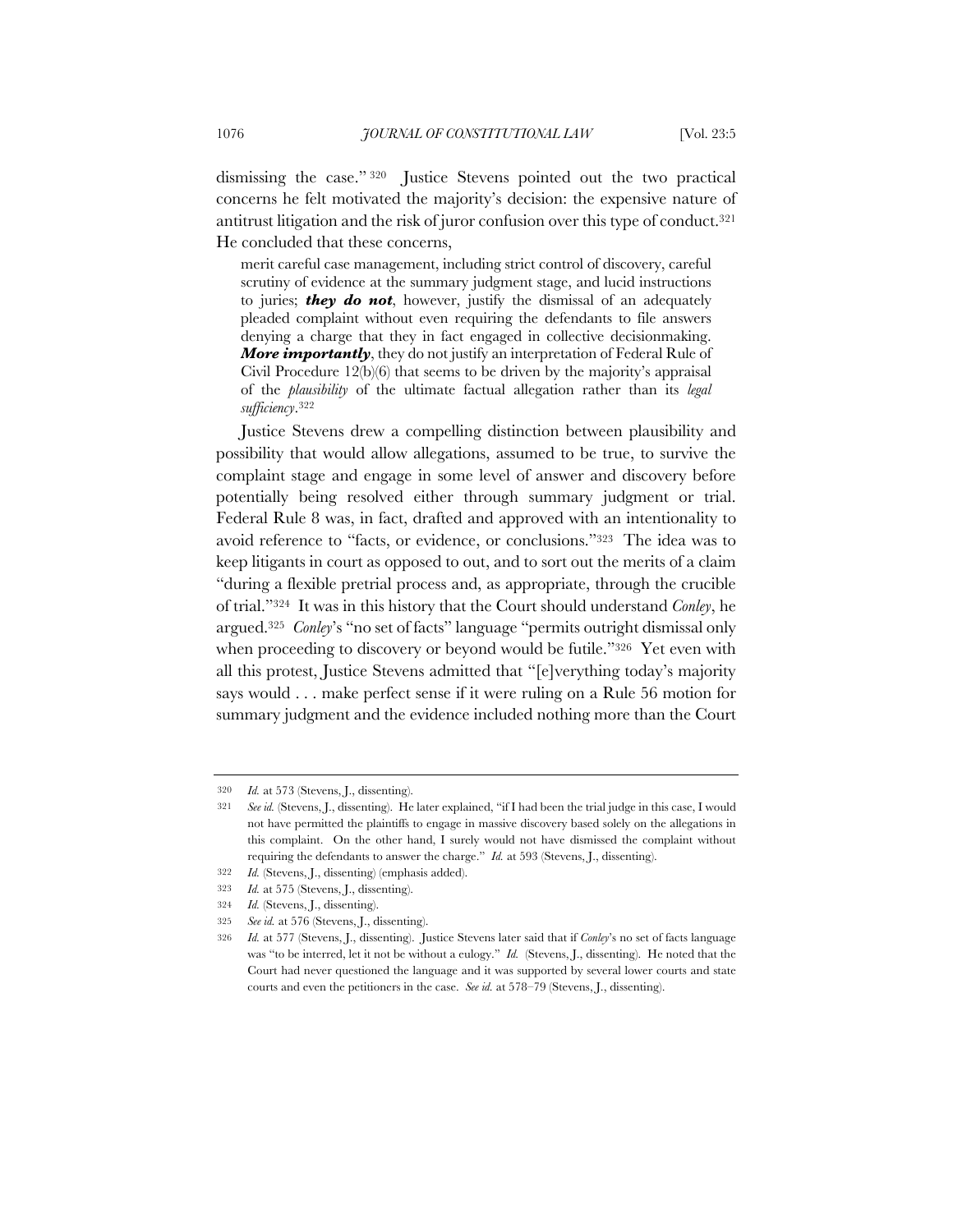has described."<sup>327</sup> It was the stage of the proceeding that was critical – complaints were for allegations and summary judgment and beyond for evidence. But the ruling was not on summary judgment but on a motion to dismiss, and Justice Stevens wrote that the majority's "plausibility standard is irreconcilable with Rule 8 and with our governing precedents."328

After the *Twombly* Court shifted pleading standards toward plausibility, the question remained whether this new formulation would apply to all complaints or just complex ones involving antitrust.329 Two years later in *Ashcroft v. Iqbal*, the Court clarified that the decision in *Twombly* was, in reality, an interpretation of Federal Rule 8 and thus "expounded the pleading standard for all civil actions, and it applies to antitrust and discrimination suits alike."330

In that case, police arrested Javaid Iqbal, a Muslim from Pakistan, after September 11, 2001 on criminal charges and federal officials detained him. 331 Part of his complaint against the federal government included allegations that they had targeted him "on account of his race, religion, or national origin, in contravention of the First and Fifth Amendments to the Constitution."332 The pleading named Attorney General John Ashcroft and FBI Director Robert Mueller specifically as crafting and executing a policy of discrimination respectively.333 The defendants "moved to dismiss the complaint for failure to state sufficient allegations to show their own involvement in clearly established unconstitutional conduct."334 The District Court used *Conley* to decide the matter and denied the motion, but while the appeal was pending, the Supreme Court decided *Twombly*, "which discussed

<sup>327</sup> *Id.* at 586 (Stevens, J., dissenting).

<sup>328</sup> *Id.* (Stevens, J., dissenting). Another problem here was ignoring the will of Congress. Justice Stevens explained that "[t]his is a case in which the intentions of three important sources of law— the Sherman Act, the Telecommunications Act of 1996, and the Federal Rules of Procedure—all point unmistakably in the same direction, yet the Court marches resolutely the other way." *Id.* at 596 (Stevens, J., dissenting).

<sup>329</sup> *See* John P. Sullivan, Twombly *and* Iqbal*: The Latest Retreat From Notice Pleading*, 43 SUFFOLK U. L. REV. 1, 4 (2009) (discussing the impact of the Twombly decision and the lack of clarity on how to apply it); Colleen McMahon, *The Law of Unintended Consequences: Shockwaves in the Lower Courts After*  Bell Atlantic Corp. v. Twombly, 41 SUFFOLK U. L. REV. 851, 858–59 (2008) (explaining how district courts and commentators believed *Twombly* could be interpreted in multiple ways).

<sup>330</sup> 556 U.S. 662, 684 (2009).

<sup>331</sup> *Id*. at 666.

<sup>332</sup> *Id.* at 668–69.

<sup>333</sup> *See id.* at 669.

<sup>334</sup> *Id.*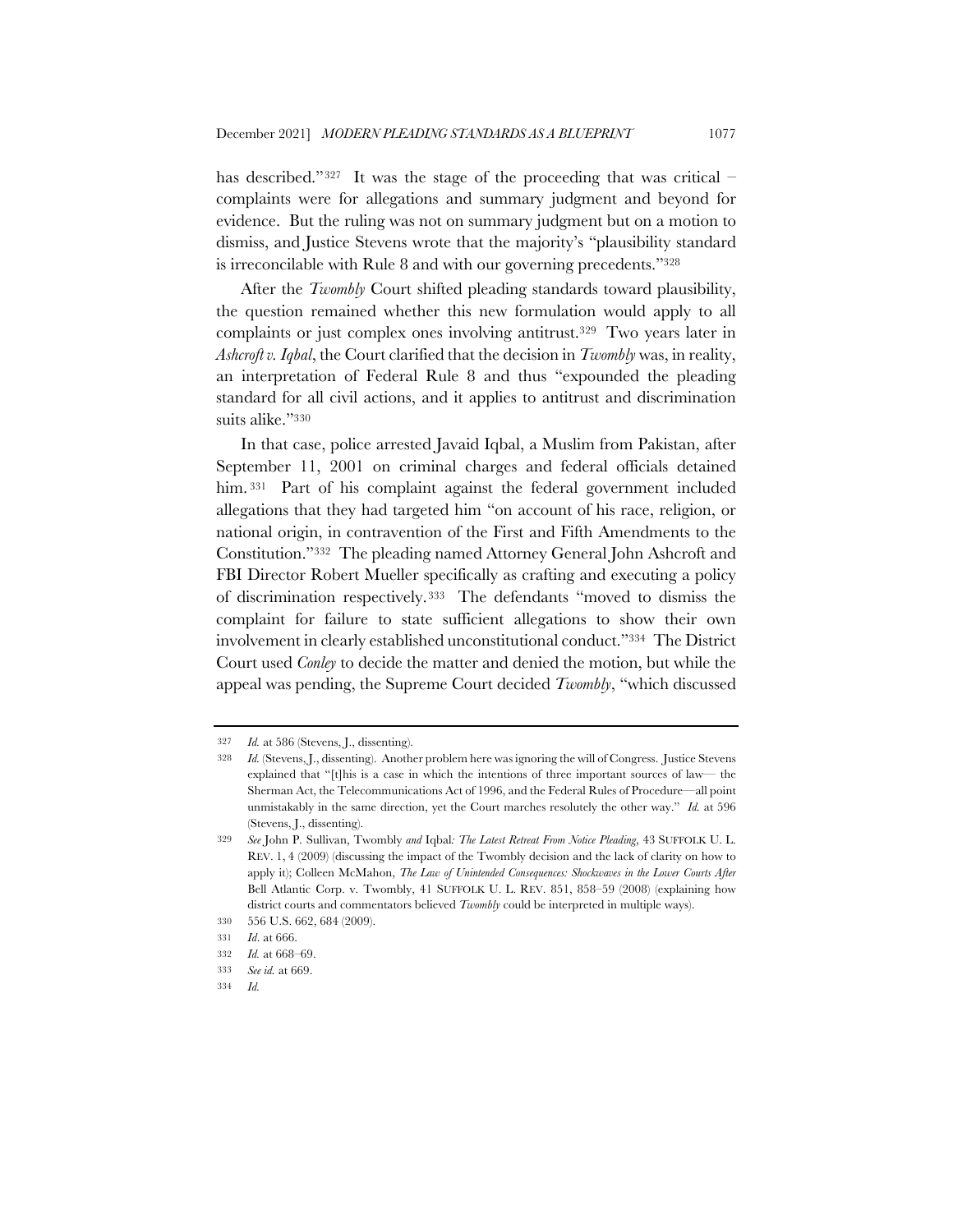the standard for evaluating whether a complaint is sufficient to survive a motion to dismiss."335

After concluding that it had appropriate jurisdiction over the case, 336 the Court, as it had done in *Twombly*, began "by taking note of the *elements* a plaintiff *must plead* to state a claim of unconstitutional discrimination against officials entitled to assert the defense of qualified immunity."337 One element incumbent on the plaintiff to plead and prove was that the defendant acted with discriminatory purpose. <sup>338</sup> To act with discriminatory purpose a defendant must take an action *because* it will create adverse effects on an identifiable group.339

To see if this element was sufficiently pleaded, the Court turned to the complaint. <sup>340</sup> The Court clarified, "[t]o survive a motion to dismiss, a complaint must contain sufficient factual matter, accepted as true, to state a claim for relief that is plausible on its face."341 While "the pleading standard Rule 8 announces does not require detailed factual allegations . . . it demands more than an unadorned, the-defendant-unlawfully-harmed-me accusation."342 This interpretation of the Rule led the Court to develop a two-step analysis based on *Twombly* and derived from its principles: (1) a court must accept factual allegations in the complaint as true but not legal conclusions and (2) only a complaint that then stated a plausible claim for relief would survive a motion to dismiss.343

In the complaint at hand, the Court determined that the pertinent allegations were "bare assertions, much like the pleading of conspiracy in *Twombly*, [which] amount[ed] to nothing more than a formulaic recitation of

342 *Id.*

<sup>335</sup> *Id.*

<sup>336</sup> *Id.* at 675 ("The District Court's order denying petitioner's motion to dismiss is a final decision under the collateral-order doctrine over which the Court of Appeals had, and this Court has, jurisdiction. We proceed to consider the merits of petitioners' appeal.").

<sup>337</sup> *Id.* (emphasis added). This language tends toward elements pleading.

<sup>338</sup> *See id.* at 676.

<sup>339</sup> *See id.* at 676–77. Respondent was arguing instead for a theory of vicarious liability, which the Court declined to use. *Id.*

<sup>340</sup> *See id.*

<sup>341</sup> *Id.* at 678. The Court also explained that two principles girded the decision from *Twombly*: (1) that a court must accept factual allegations in the complaint as true but not legal conclusions and (2) only a complaint that states a plausible claim for relief would survive a motion to dismiss. *See id.* at 678–79.

<sup>343</sup> *See id.* at 678–79. This process echoes the well-pleaded complaint rule from Louisville & Nashville R.R. Co. v. Mottley, 211 U.S. 149 (1908).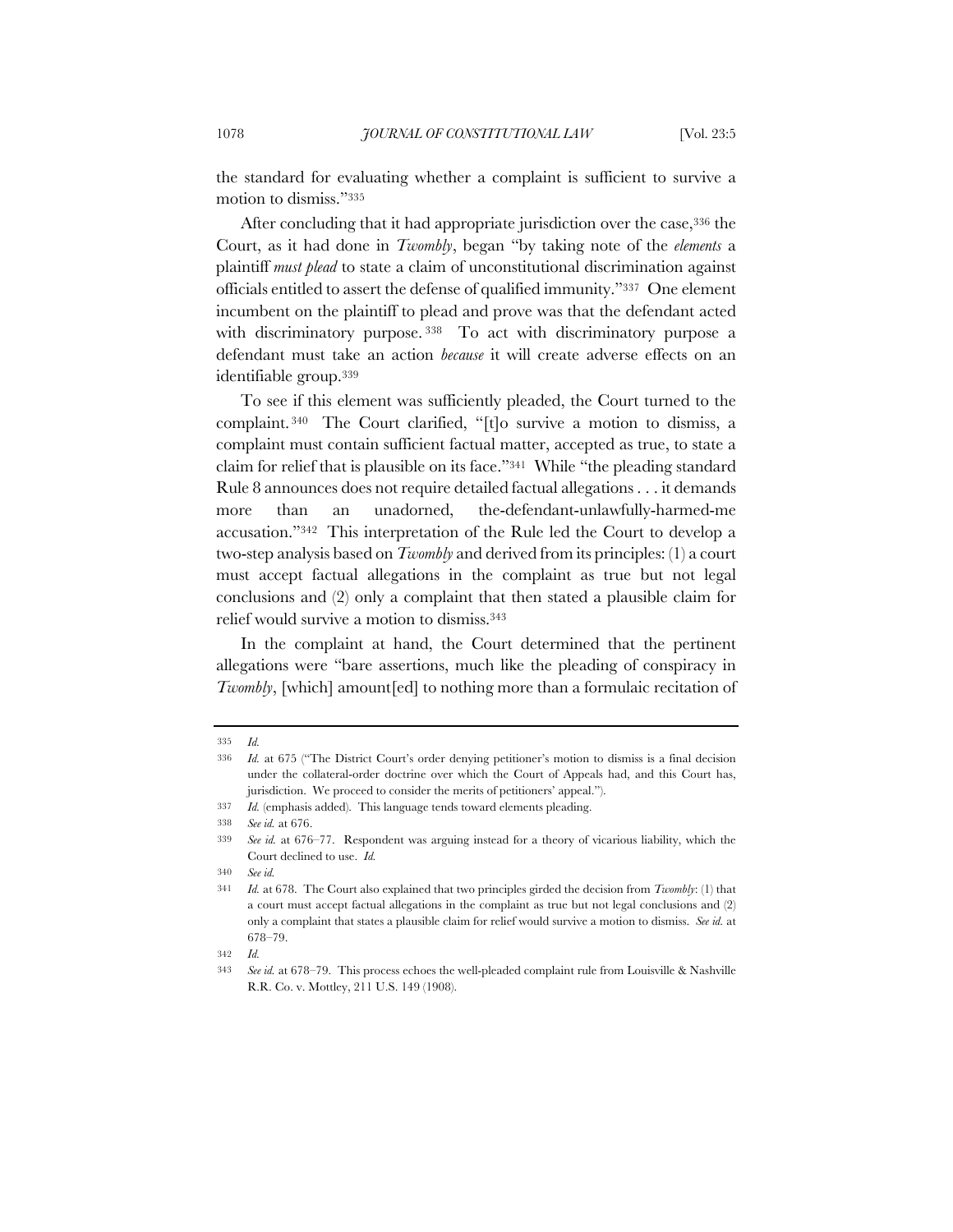the elements of a constitutional discrimination claim."344 The Court did not reject these allegations "on the ground that they are unrealistic or nonsensical . . . [i]t is the conclusory nature of the respondent's allegations, rather than their extravagantly fanciful nature, that disentitles them to the presumption of truth."345 Under the first step of *Twombly*, the Court need not consider these allegations because they were conclusory.

The second step of *Twombly* required a reading of whether the real, factual allegations of the respondent's complaint *plausibly* suggested an entitlement to relief.346 While the factual allegations of arrest and detention of thousands of Arab Muslim men as part of the investigation of the events of September 11th and the highly restrictive detention of those men were "consistent with" the claims of discrimination, they were not sufficient.347 The Court found that "given more likely explanations, [the allegations] do not plausibly establish [discriminatory] purpose."348 The Court reasoned that as nineteen Arab Muslim hijackers perpetrated the September 11th attacks, it was likely that a legitimate policy to investigate those attacks "would produce a disparate, incidental impact on Arab Muslims, even though the purpose of the policy was to target neither Arabs nor Muslims."349 Moreover, even if the complaint's allegations were sufficient for plausible discrimination on Iqbal's arrest, that was not his claim.350 His claim was that there was a policy in place of discrimination, and his complaint failed to establish that claim.351 In sum, because the "complaint does not contain any factual allegation sufficient to plausibly suggest petitioners' discriminatory state of mind . . . [h]is pleadings . . . do not meet the standard necessary to comply with Rule 8."352 Even the promise of minimal discovery from the lower court could not help Iqbal's case, as the Court found that "[b]ecause respondent's complaint is deficient under Rule 8, *he is not entitled to discovery*, cabined or otherwise."353

- 346 *See id.*
- 347 *Id.*
- 348 *Id.* 349 *Id.* at 682.

<sup>344</sup> *Id.* at 681.

<sup>345</sup> *Id.*

<sup>350</sup> *See id.*

<sup>351</sup> *See id.*

<sup>352</sup> *Id.* at 683.

<sup>353</sup> *Id.* at 686 (emphasis added).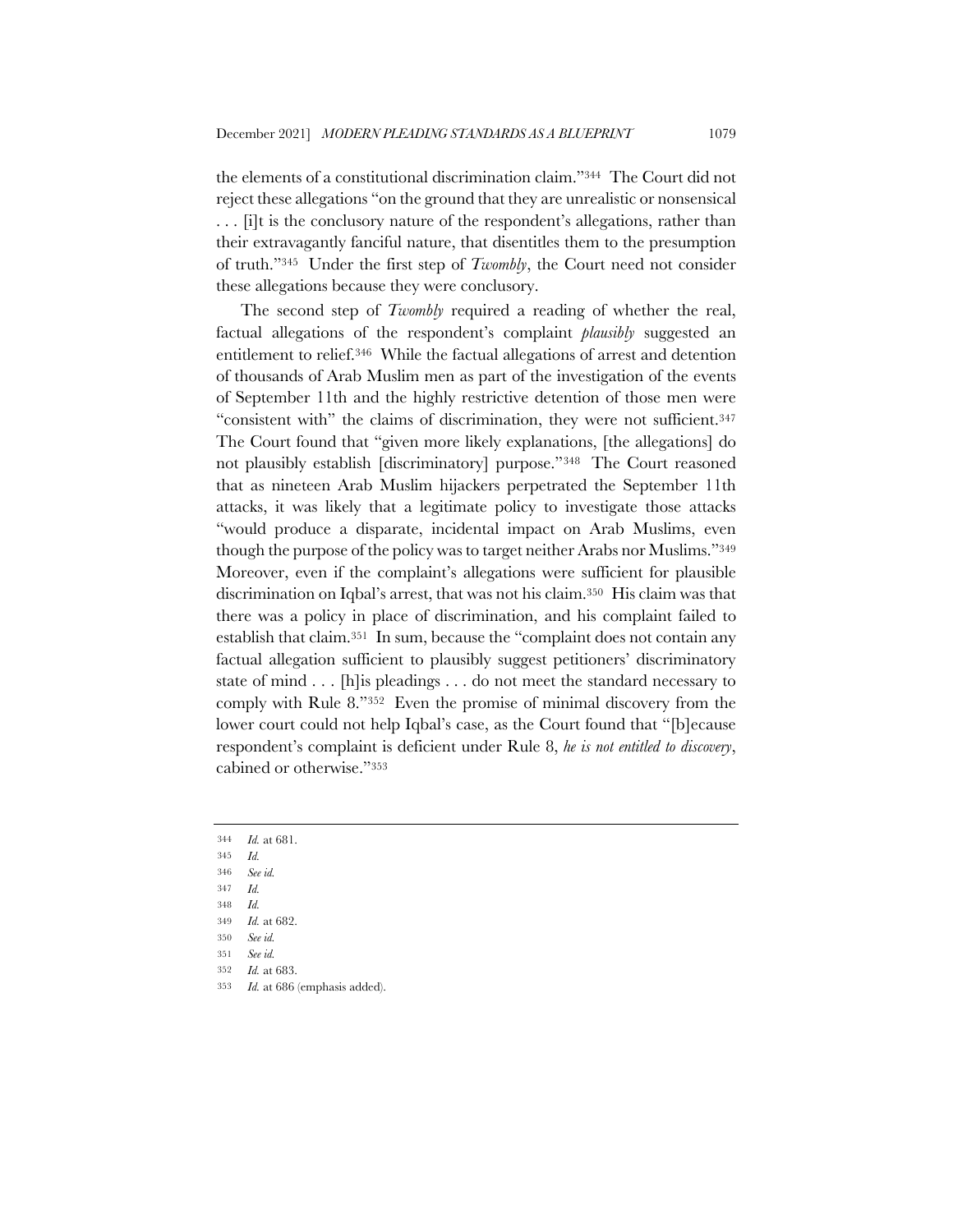This time, not only did Justice Stevens and Justice Ginsburg dissent as they had in *Twombly*, but Justice Breyer and Justice Souter joined them.354 Justice Souter wrote the dissent here but had written the majority opinion in *Twombly*. He asserted that the majority "misapplie<sup>[d]</sup> the pleading standard under . . . *Twombly*"355 Tracing to the allegations of the complaint, Justice Souter pointed out that it "alleges, at a bare minimum that Ashcroft and Mueller knew of and condoned the discriminatory policy their subordinates carried out."356 The defendants argued that this was not enough to satisfy the plausibility standard of *Twombly*, but Justice Souter noted that "*Twombly* does not require a court at the motion-to-dismiss stage to consider whether the factual allegations are probably true. We made it clear, on the contrary, that a court must take the allegations as true, no matter how skeptical the court may be."357 Unlike the facts of *Twombly*, Justice Souter argued that "the allegations in the complaint are neither confined to naked legal conclusions nor consistent with legal conduct."358 The complaint alleged discrimination on account of race, religion, and national origin and also alleged the knowledge and indifference that even Ashcroft and Mueller conceded were sufficient for liability: enough for plausibility.359 While both the dissent and the majority agreed that *Twombly* should be applied in all pleading cases, the disagreement came from how to determine which allegations the court should find "conclusory" and excise from the complaint as extraneous to a plausibility calculation.360

<sup>354</sup> *See id.* at 687 (Souter, J., dissenting). Justice Breyer also wrote a separate dissent focused on the argument that other protections existed besides this use of *Twombly* to protect the government from unwarranted litigation. *Id.* at 699–700.

<sup>355</sup> *Id.* at 688. He also argued that the majority does away with supervisory liability under *Bivens*. *See id.* at 687–88 (Souter, J., dissenting). This is intertwined with the pleading issue because it changes what the respondent ought to have pleaded.

<sup>356</sup> *Id.* at 695 (Souter, J., dissenting).

<sup>357</sup> *Id.* at 695–96 (Souter, J., dissenting). Justice Souter concedes that "[t]he sole exception to this rule lies with allegations that are sufficiently fantastic to defy reality as we know it: claims about little green men, or the plaintiff's recent trip to Pluto, or experiences in time travel. This is not what we have here." *Id.*

<sup>358</sup> *Id.* at 696–97 (Souter, J., dissenting).

<sup>359</sup> *See id.* at 697 (Souter, J., dissenting). This is evidence of a disagreement with the majority about the required elements as well.

<sup>360</sup> *Id.* at 699 (Souter, J., dissenting).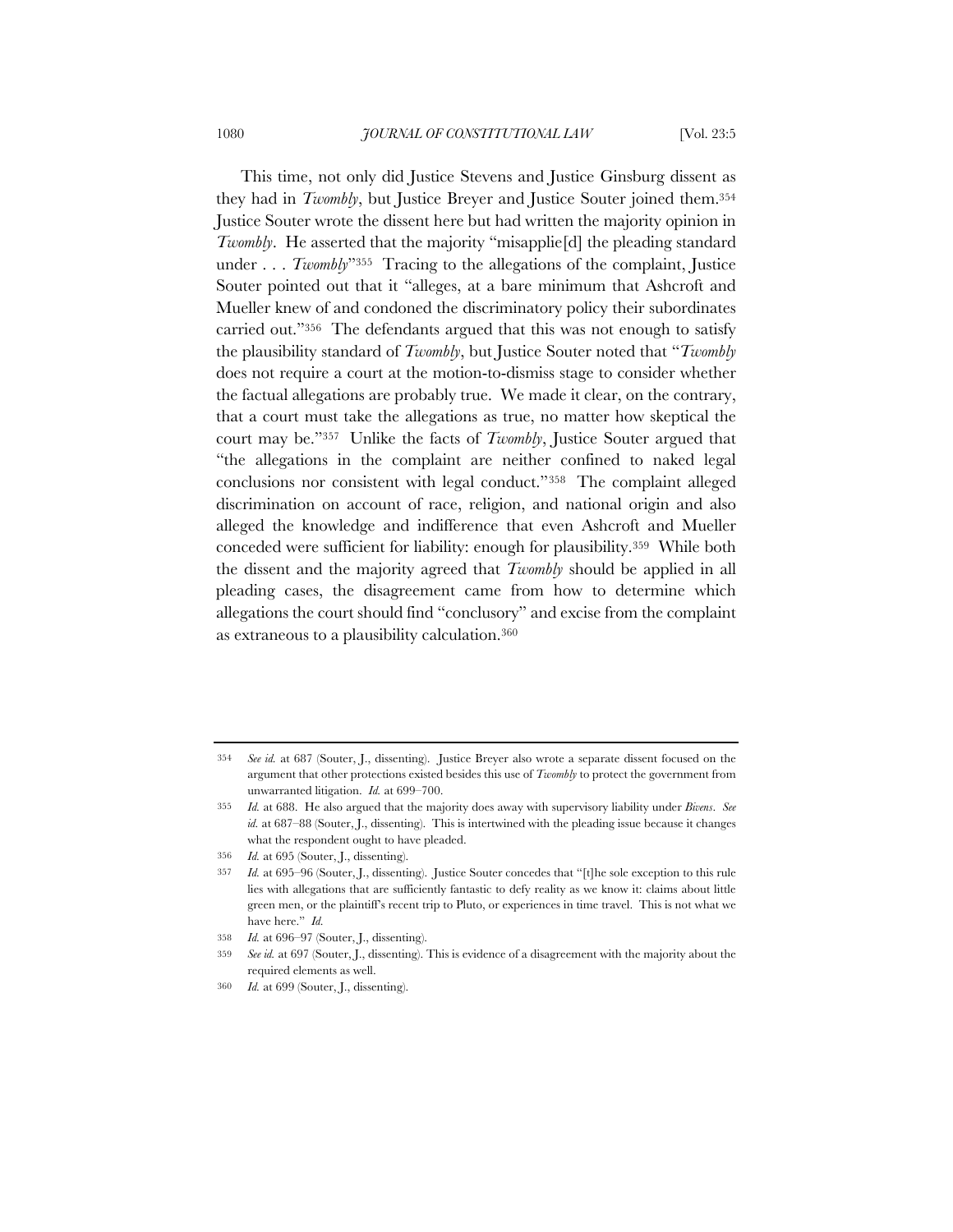## IV. HARMONIZING PLEADING REQUIREMENTS WITH PROPER ELEMENTS FOR A FIRST AMENDMENT RETALIATORY ARREST CLAIM

Plaintiffs seeking to recover for a retaliatory arrest must plead facts that support each element of a retaliatory arrest claim, including causation.<sup>361</sup> The Supreme Court identified the core elements of a First Amendment retaliation claim in *Mt. Healthy,* and as adapted by circuit courts in the context of arrest, those elements have been fairly static. A First Amendment retaliation claim may occur when a plaintiff engages in protected speech and when retaliatory animus *because* of that speech creates an injury. In the arrest context, this means a plaintiff must plead and prove (1) she engaged in protected speech, and (2) the officer arrested her *because* of that speech.362 The proper causation standard is "but-for" causation.363 That is, *but for* the retaliatory animus, the arrest would not have taken place.

The causation element has always been the most crucial and the most tenuous. It can be extremely difficult to prove why someone was arrested. And while a lack of probable cause can at least partially serve as a proxy for causation, because without probable cause it is far more likely that an officer based the arrest on some illegitimate motive like retaliation, it is not the *only* way to prove causation. There is the *Nieves* exception, of course, that a plaintiff might prove with empirical data that others were in a similar situation but were not similarly arrested.364 But more possibilities exist. For example, several circuits mention the suspicious nature of "temporal

<sup>361</sup> It is true that notice pleading is usually not synonymous with elements pleading, but the allegations have to line up to make the overall cause of action plausible which usually sorts into elements. *See, e.g.,* Mark Anderson & Max Huffman, Iqbal*,* Twombly*, and the Expected Cost of False Positive Error*, 20 CORNELL J.L. & PUB. POL'Y 1 (2010) (describing the requirements of *Twombly* and *Iqbal*).

<sup>362</sup> *See e.g.*, McLin v. Ard, 866 F.3d 682, 696 (5th Cir. 2017) (explaining that while most recitations of this test include another element, that the officer's action must cause the plaintiff "to suffer an injury that would chill a person of ordinary firmness from continuing to engage in that activity," that element is usually satisfied by an arrest). Some courts, like the Eighth Circuit, add a fourth element of lack of probable cause or arguable probable cause. *See* Thurairajah v. City of Ft. Smith, 925 F.3d 979, 984–85 (8th Cir. 2019).

<sup>363</sup> *See* Price Waterhouse v. Hopkins, 490 U.S. 228, 249 (1989) ("A court that finds for a plaintiff under this standard [from *Mt. Healthy*] has effectively concluded that an illegitimate motive was a 'but-for' cause of the employment decision.").

<sup>364</sup> Nieves v. Bartlett, 139 S. Ct. 1715, 1727 (2019).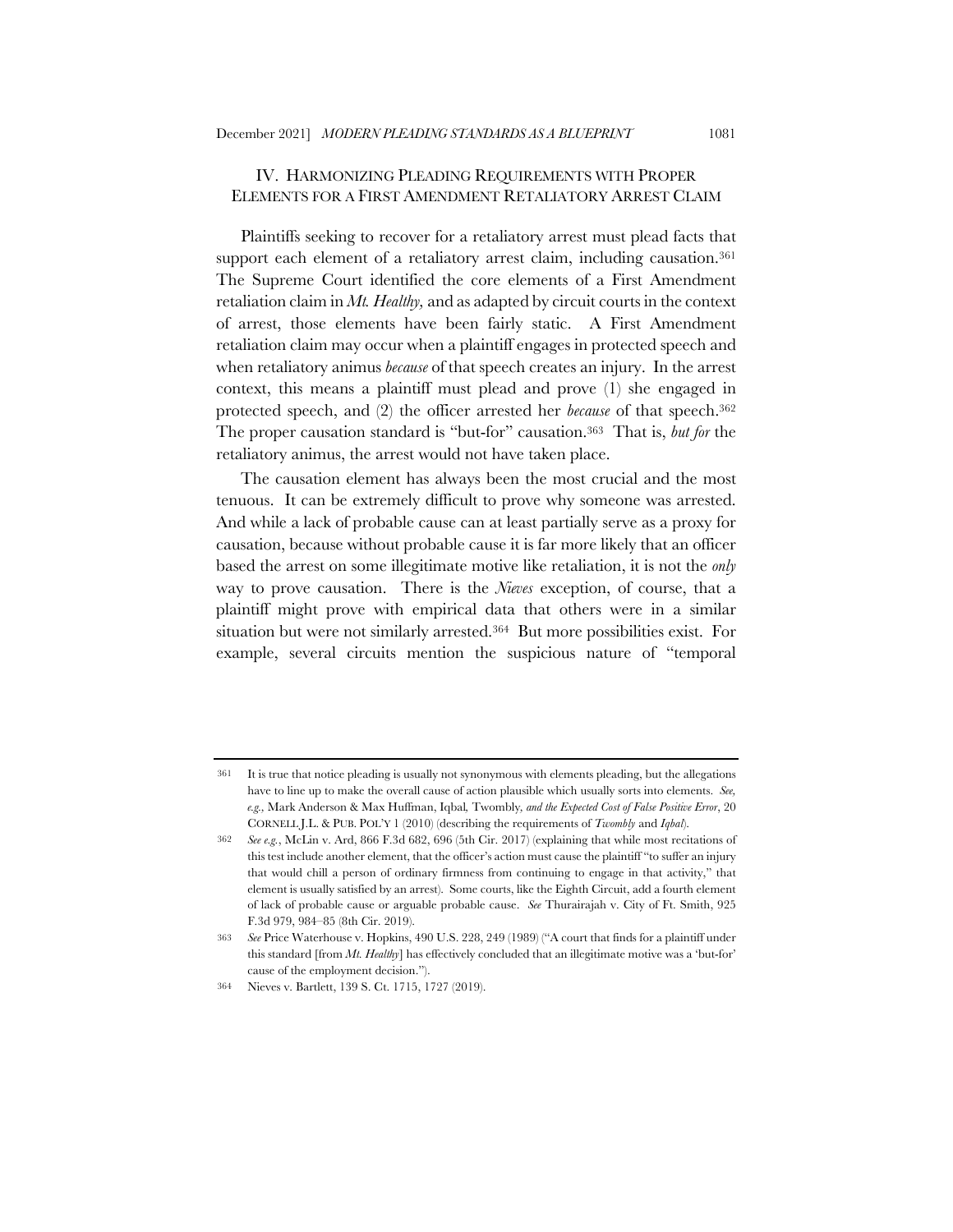proximity" between the protected speech and the ultimate arrest.365 Many things could fall into this second bucket of facts sufficient to overcome probable cause and prove retaliatory animus motivated the arrest.366 But at least where evidence of competing motivations exists, it should be a factfinder's job to resolve the issue.

The Court's burden-shifting framework originally envisioned in *Mt. Healthy* was crafted to invite competing evidence of causation, where it existed, to determine the truth of causation.367 In that framework, a plaintiff would plead that retaliation was a substantial or motivating factor of the arrest and then the burden would shift to the defendant to show that the same action would occur without the retaliatory animus. This framework treated proving lack of but-for causation as an affirmative defense rather than an element of the claim.

When *Mt. Healthy* was decided, courts were still beholden to the pleading standards from *Conley*, when a plaintiff could plead any set of facts which made her claim conceivable. This would allow a plaintiff to allege an arrest and use these allegations to flip the burden to the defense to prove that the arrest was proper and not motivated by retaliation for protected speech. But the pleading landscape has evolved, and the Supreme Court has clarified its pleading jurisprudence. Now courts require plaintiffs to plead facts that make their claims "plausible." The facts of *Twombly* itself highlight this shift. In *Twombly*, the plaintiff alleged two equally likely possibilities: the defendant was responding with a legal motive or an illegal one. The Supreme Court said that equality was not enough to survive a motion to dismiss, and the plaintiff must nudge her claim from merely possible, to plausible.368

<sup>365</sup> *See, e.g.*, Hoyland v. McMenomy, 869 F.3d 644, 657 (8th Cir. 2017) ("Temporal proximity is relevant, even if not dispositive in situations like this."); Mirabella v. Villard, 853 F.3d 641, 652 (3d Cir. 2017) ("One method of proving a causal link, applicable here, is unusually suggestive temporal proximity . . . [which] would normally be enough to carry a complaint across the starting line in the face of a Rule 12(b) (6) motion."); Tobey v. Jones, 706 F.3d 379, 387 (4th Cir. 2013) ("[T]he temporal proximity of his peaceful protest and his arrest . . . shows Appellants engaged in impermissible retaliation.").

<sup>366</sup> *See* John Koerner, *Between* Healthy *and* Hartman*: Probable Cause in Retaliatory Arrest Cases*, 109 COLUM. L. REV. 755, 794 (2009) (identifying five forms of alternative evidence available in the arrest context that are unavailable in the prosecution context to overcome probable cause: verbal threats, verbal statements of intent, motive to retaliate, disproportionate impact, and temporal proximity).

<sup>367</sup> *See* 429 U.S. 274, 286–87 (1977).

<sup>368</sup> Even in this context, the Ninth Circuit has remembered "the Supreme Court's admonition that an allegation is not plausible where there is an obvious alternative explanation for alleged misconduct." Capp v. Cty. of San Diego, 940 F.3d 1046, 1055 (9th Cir. 2019).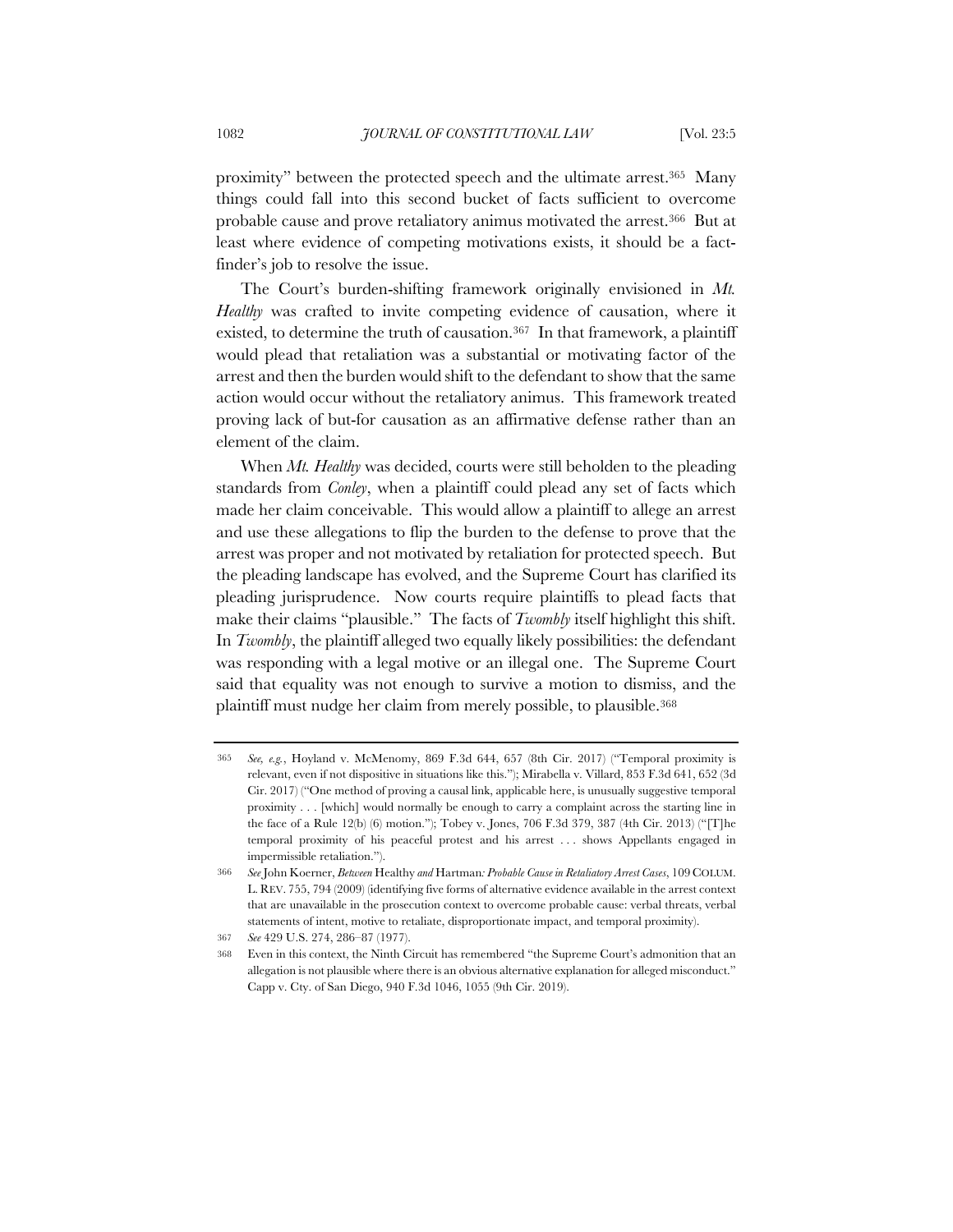Thus, the burden-shifting framework may have made sense under a conceivability standard, because if the plaintiff merely alleged retaliation as one motive, it was conceivable the arrest was retaliatory. Yet for the retaliation to be plausible as the 'but-for' cause of the arrest, the plaintiff must now plead more. Causation can no longer be treated as an affirmative defense.

Critically, this shift in pleading standards took place after the Supreme Court decided *Hartman v. Moore*, which dominated the later conversation about retaliatory arrests. During this time, the modern doctrine on qualified immunity also evolved.369 Because courts now identify qualified immunity as immunity from suit itself and not merely damages,370 more and more decisions are happening at the summary judgment stage.371 The Supreme Court's adopting of lack of probable cause as an *element* overburdens the plaintiff while simultaneously not recognizing the built-in burden the plaintiff already suffers under the new pleading regime. Thus, it is unnecessary. A plaintiff should have to plead, under *Twombly* and conforming to the *Mt. Healthy* framework, factual allegations which make it *plausible* that her arrest was because of retaliation. She could do this by accessing two tracks: she could prove lack of probable cause *or* some other allegation of pretext despite probable cause that still made it plausible that she was arrested for the purpose of retaliation. In essence, the original elements from *Mt. Healthy* are preserved, but made to serve plausible pleading standards. Of course, for this approach to succeed given qualified immunity, the Supreme Court will have to acknowledge the sound principle that there *is* a right to be free from a retaliatory arrest that is supported by probable cause if the animus is still the 'but-for' cause of the arrest.

What makes this a preferable solution to the one the Supreme Court settled on in *Nieves*? First, by holding the plaintiff to a plausibility pleading standard, labor is properly divided among the parties and a court may reinforce the concept of burden-shifting. This allows the plaintiff to overcome a motion to dismiss and engage in at least some level of discovery before summary judgment, hopefully explaining the true nature of the arrest.

<sup>369</sup> *See* Alan K. Chen, *The Facts About Qualified Immunity*, 55 EMORY L.J. 229, 231 (2006) (noting the impact of Harlow v. Fitzgerald and the Supreme Court adopting an objective test).

<sup>370</sup> *See* Lacey v. Maricopa Cty., 693 F.3d 896, 915 (9th Cir. 2012).

<sup>371</sup> As denials of summary judgment on the grounds of qualified immunity are appealable final judgments, this encourages their use at this stage. *See* Behrens v. Pelletier, 516 U.S. 299, 307 (1996).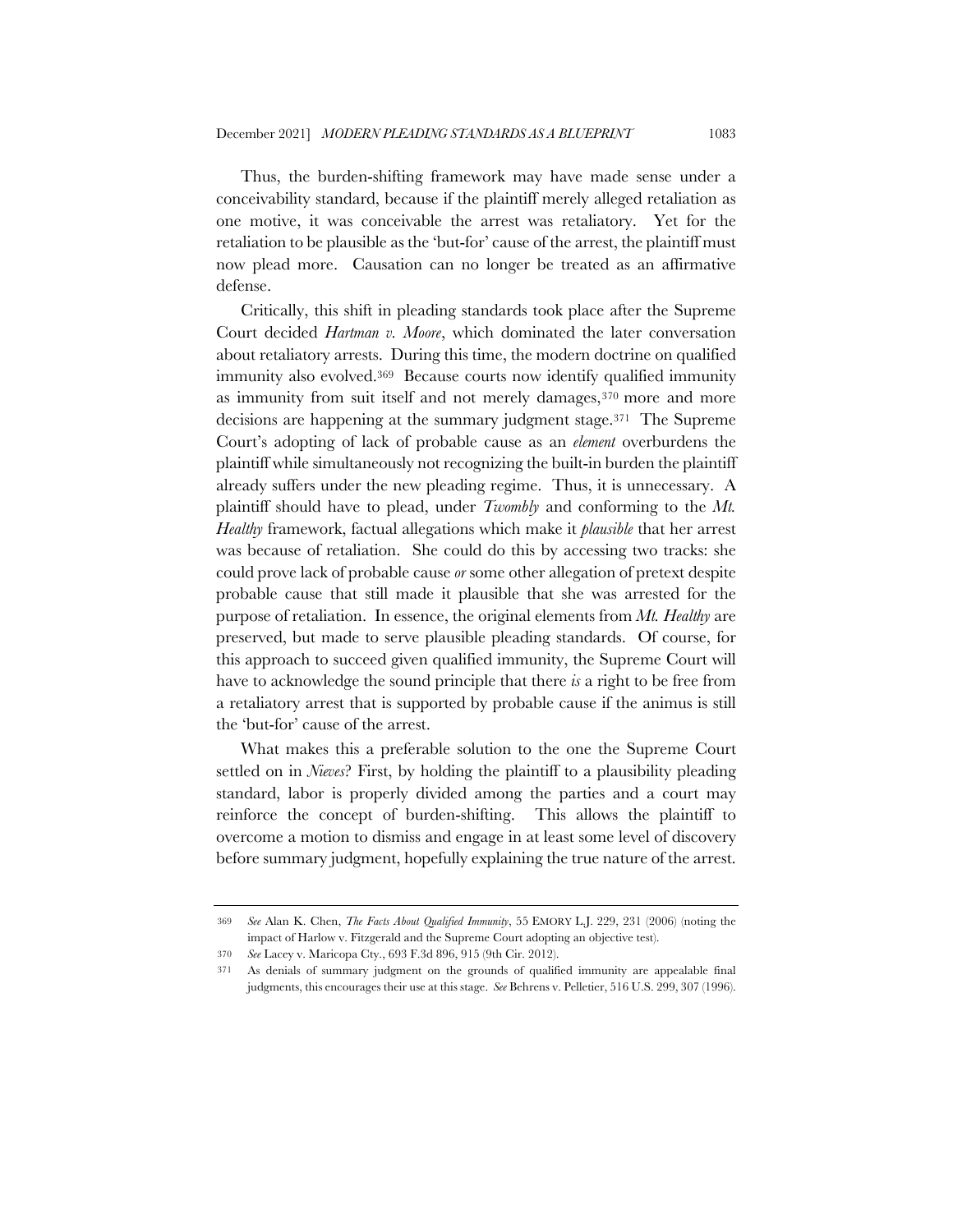The Court has never overturned the burden-shifting framework for retaliation cases, and it is the preferred framework of Justices Ginsburg and Sotomayor, even in *Nieves*. There is a reason the burden-shifting framework was created; police officer defendants are in the better position both to prove the reason for the arrest and their personal motivations, and this account should be compared to the plaintiffs. There must be more for plaintiffs to argue than they are statistically unlike other would-be arrestees, a fact that would be far too difficult to prove. Retaliatory arrest is a cause of action based on motive. Thus, motive *must* be alleged, scrutinized, and proven, not waved away under the objective guise of probable cause. While complex causation can be an issue, a pleading-focused approach avoids any undue comparisons to retaliatory prosecutions which always involve a chain of actors. This approach sharpens the focus in "ordinary retaliation" claims with cleaner causation where a police officer encounters speech and engages in a subsequent arrest.

A second benefit to this approach is that it tracks the pleading landscape of *Twombly* and *Iqbal*, because it reinforces the plausible nature of the claim. It does not allow a plaintiff to allege arrest where it *could* be true that the arrest was retaliatory (as any arrest *could* be) but forces the plaintiff to nudge her claim from possible to plausible. It could even be true that if a plaintiff did not allege a lack of probable cause that her burden would be slightly higher, that to overcome probable cause the allegations of pretext would have to be weightier. If probable cause itself is an absolute or near-absolute ban, then complaints never see the light of trial after a cutting 12(b)(6) motion. And that means that some arrests truly based in pretext go un-remedied and unredressed.

Third, this approach still provides for gatekeeping of trivial claims with summary judgment. Thus, although keeping the bar low at the initial complaint stage means that more complaints will see success, the higher bar of summary judgment can still serve its function by allowing the assessment of evidentiary support. There can be some discovery and a showing that either proves the existence or lack of retaliation or provides a genuine issue of material fact to proceed to a jury. It does not curtail the inquiry by finding "as a matter of law" that probable cause ends the matter entirely.

Finally, and most importantly, retaining the original elements of the retaliatory arrest claim allows for recovery when arrests are pretextual, but a level of probable cause still exists. Although the Supreme Court refused to